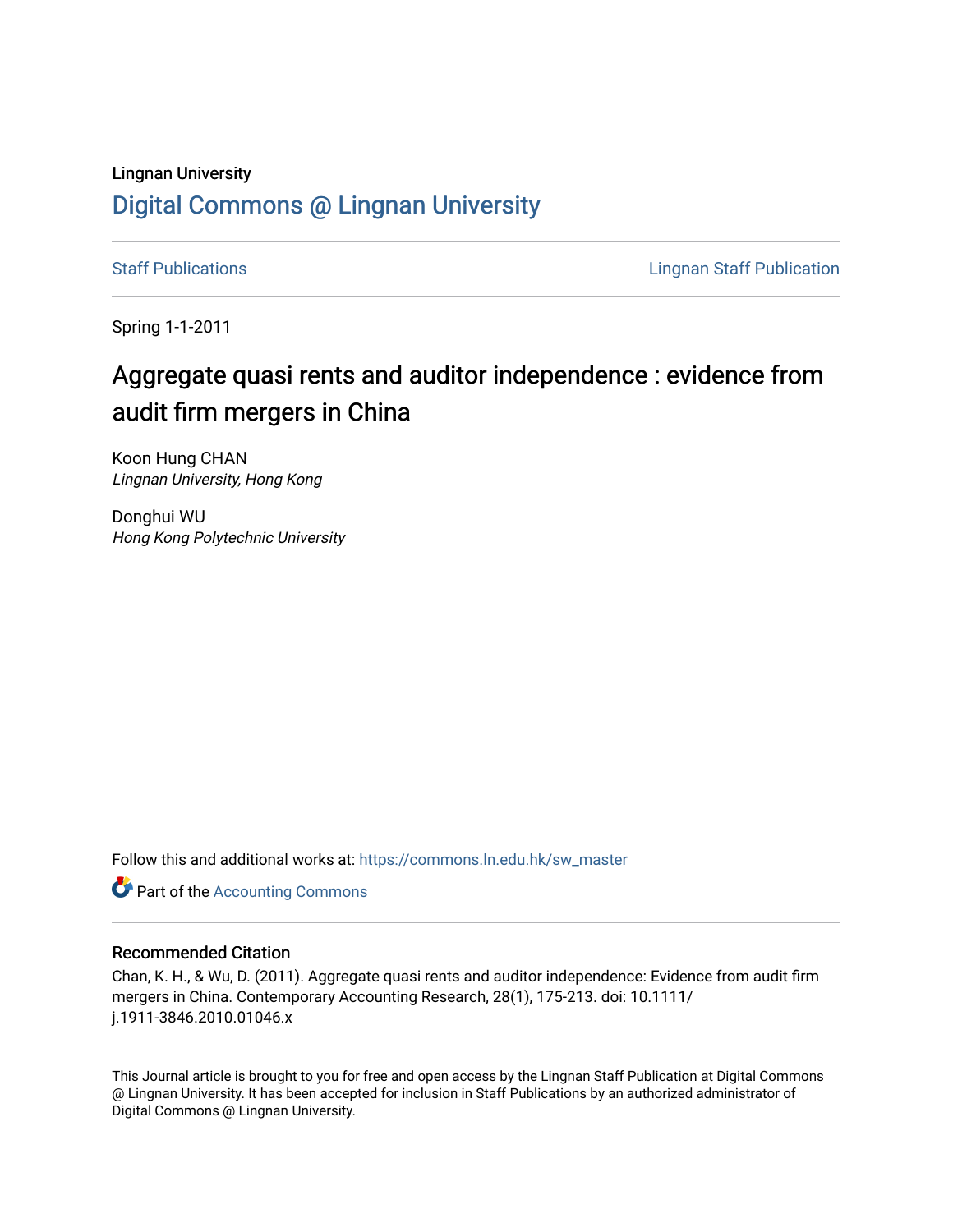# **Aggregate Quasi Rents and Auditor Independence: Evidence from Audit Firm Mergers in China**

K. Hung Chan Department of Accountancy Lingnan University, Hong Kong

and

Donghui Wu\* School of Accounting and Finance The Hong Kong Polytechnic University

Current Version: December 2008

<u>.</u>

<sup>\*</sup> Corresponding author.

Address: School of Accounting and Finance, The Hong Kong Polytechnic University, Hung Hom, Kowloon, Hong Kong SAR, China.

E-mail: afdwu@polyu.edu.hk; Tel: (852) 2766-7068; Fax: (852) 2330-9845.

We thank two anonymous reviewers, Dan Simunic (the Associate Editor), Shimin Chen, Michael Firth, Jere Francis, In-Mu Haw, Phyllis Mo, Katherine Schipper, James Xie, Danqing Young, as well as participants at the 2008 American Accounting Association Annual Meeting in Anaheim and workshop at The Chinese University of Hong Kong for their helpful comments. Financial supports from The Hong Kong Polytechnic University (research grant no. A-PA6K) are gratefully acknowledged.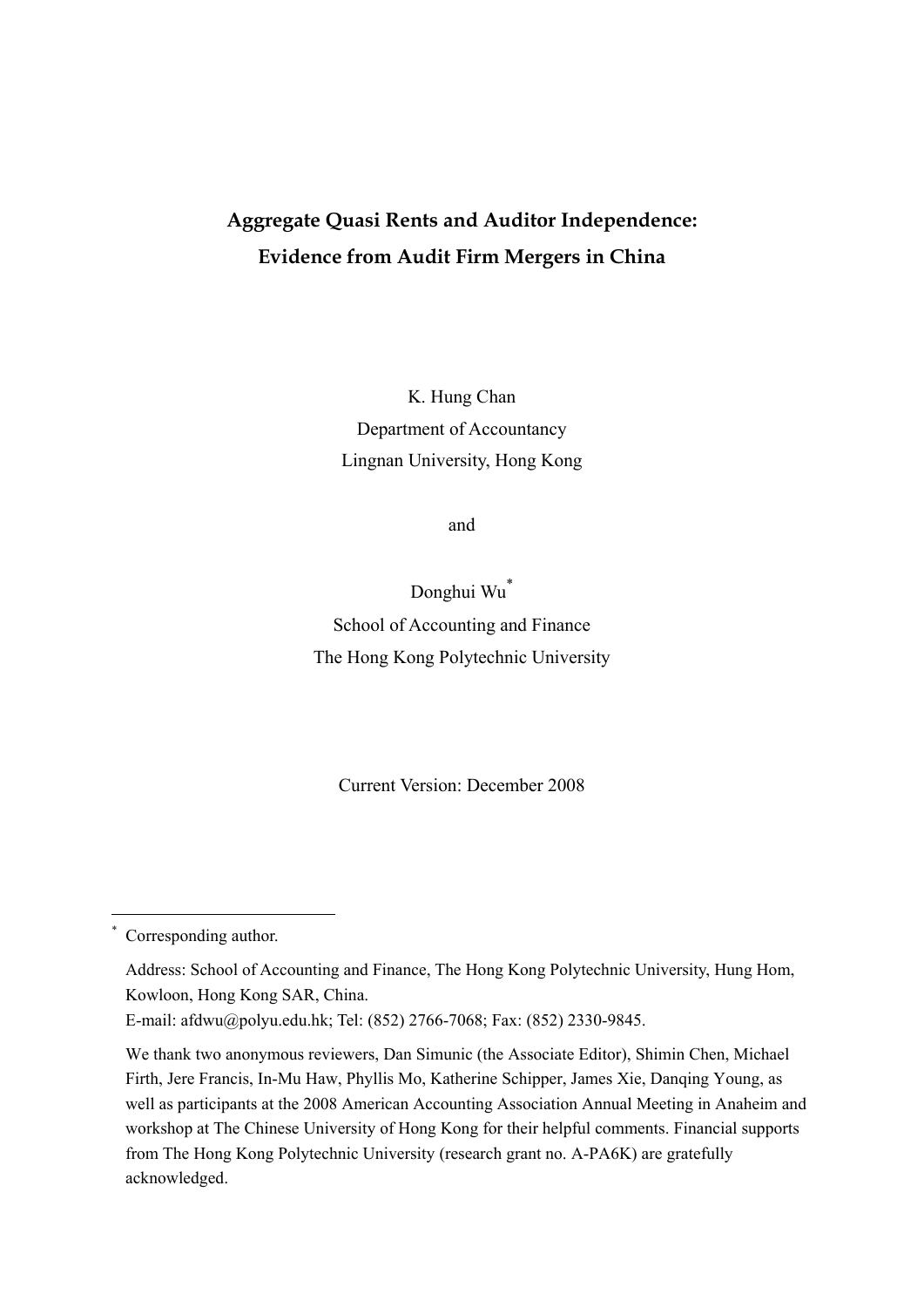## **Aggregate Quasi Rents and Auditor Independence: Evidence from Audit Firm Mergers in China**

## **ABSTRACT**

Using a sample of audit firm mergers in China's audit market, this paper provides evidence on how auditor independence can be improved following audit firm mergers as a result of a change in aggregate quasi rents that are exposed to risk (i.e., quasi rents at stake). The setting allows us to examine directly the relationship between aggregate quasi rents at stake and independence after controlling for the confounding effects of auditor competence, audit firm brand name, and the self-selection problem that could exist in previous studies. We hypothesize that auditors become more independent in the post-merger period only if the mergers increase their aggregate quasi rents at stake. Proxying audit quality by the frequency of modified audit opinions (MAOs), we conduct separate tests for two types of mergers: one with an increase in aggregate quasi rents at stake and the other with little change in quasi rents at stake under the institutional arrangements in China. We observe more MAOs after mergers, but only for the type of mergers that increases auditors' aggregate quasi rents at stake. Moreover, within this type of mergers, the post-merger increase in the propensity of MAOs is positively associated with the magnitude of expected change in aggregate quasi rents at stake. Our findings are consistent with the theory that auditor independence is a positive function of aggregate quasi rents at stake.

**Keywords:** Audit quality; Auditor independence; Quasi rents; Audit firm mergers **JEL Descriptors:** G34, L10, M42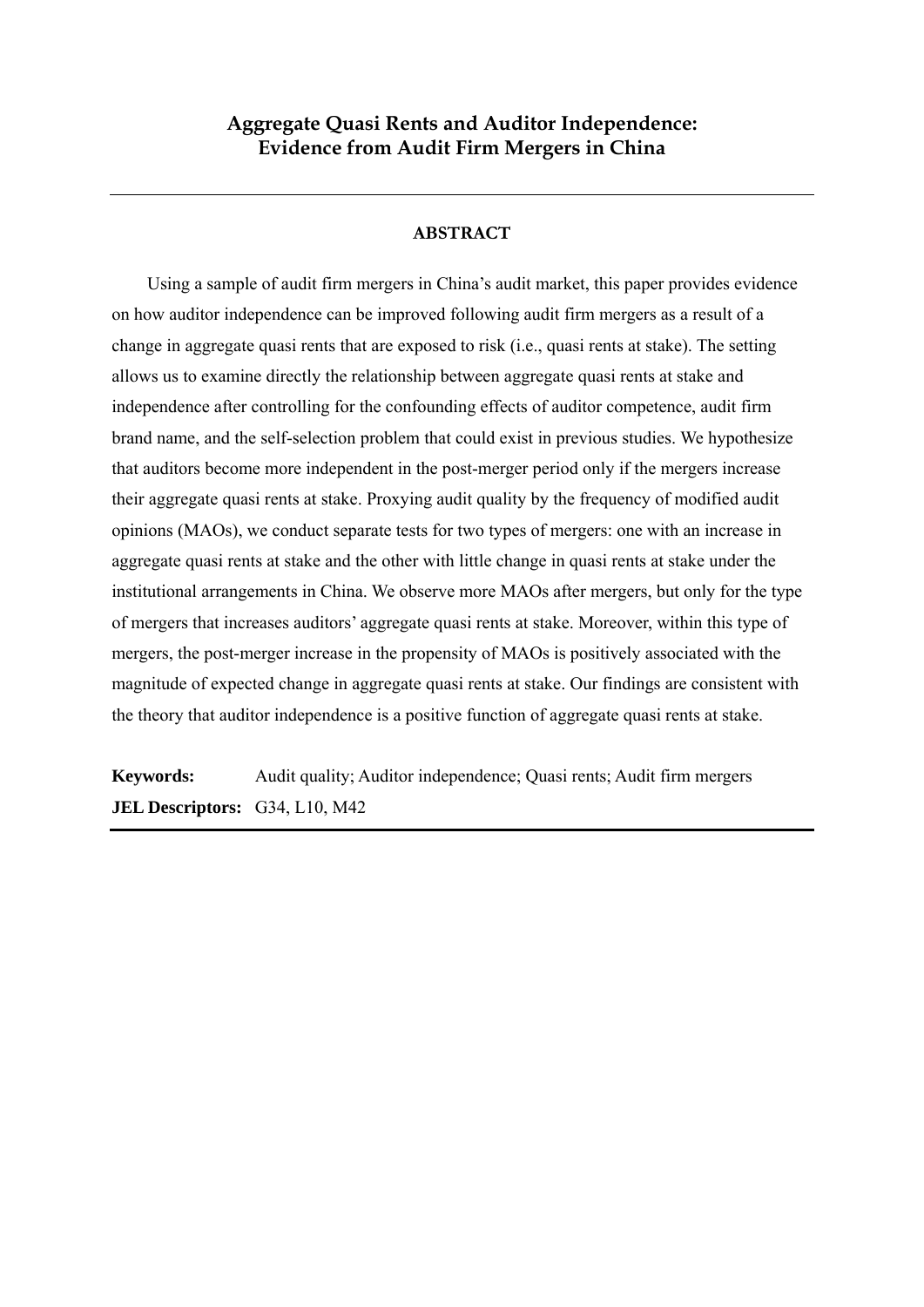## **Aggregate Quasi Rents and Auditor Independence: Evidence from Audit Firm Mergers in China**

#### **1. Introduction**

In an influential study, DeAngelo (1981) shows that auditors' commitments to independence are positively related to audit firm size. She argues that large audit firms have more aggregate quasi rents, defined as audit fees in excess of audit costs, serving as collateral against auditors' opportunistic behavior. Because auditors in large audit firms have "more to lose" if they fail to report breaches in clients' accounting reports, they are motivated to provide higher quality audit services. Consistent with this argument, researchers have found that audit firm size is positively correlated with audit quality. For example, Big N audits help to constrain firms' earnings management (Becker, DeFond, Jiambalvo, and Subramanyam 1998; Francis, Maydew, and Sparks 1999). The Big N firms are also more conservative in issuing clean audit reports to their clients (Francis and Krishnan 1999). Accounting information provided by the clients of Big N is perceived to be more useful by the stock market (Teoh and Wong 1993) and employing Big N auditors helps firms to lower the cost of capital (Pittman and Fortin 2004).

However, empirical evidence on the relationship between audit firm size and auditor independence is confounded by a number of factors. First, as Watts and Zimmerman (1986) point out, audit quality is a joint product of auditors' competence (i.e., the ability of an auditor to discover a breach) and independence (i.e., auditor's propensity to report the discovered breach). Dopuch and Simunic (1980a, b) suggest that auditors in large audit firms are more competent than those in small firms. For example, large audit firms are better able to recruit graduates from leading universities, hire reputable specialists from labor markets, and offer specialized training to their staff. Peer reviews are also more prevalent and rigorous in large audit firms. Therefore, audit firm size affects not only independence but also competence. This makes clear inferences on the relationship between audit firm size and independence difficult.<sup>1</sup>

The second confounding factor is the brand name effect. The brand name investment model (Klein and Leffler 1981) predicts that auditors are motivated to maintain audit quality to protect their brand name once it is established. In previous studies, researchers generally compare the audit quality between Big N and non-Big N firms, and use the membership of Big N to proxy for

 $-1 -$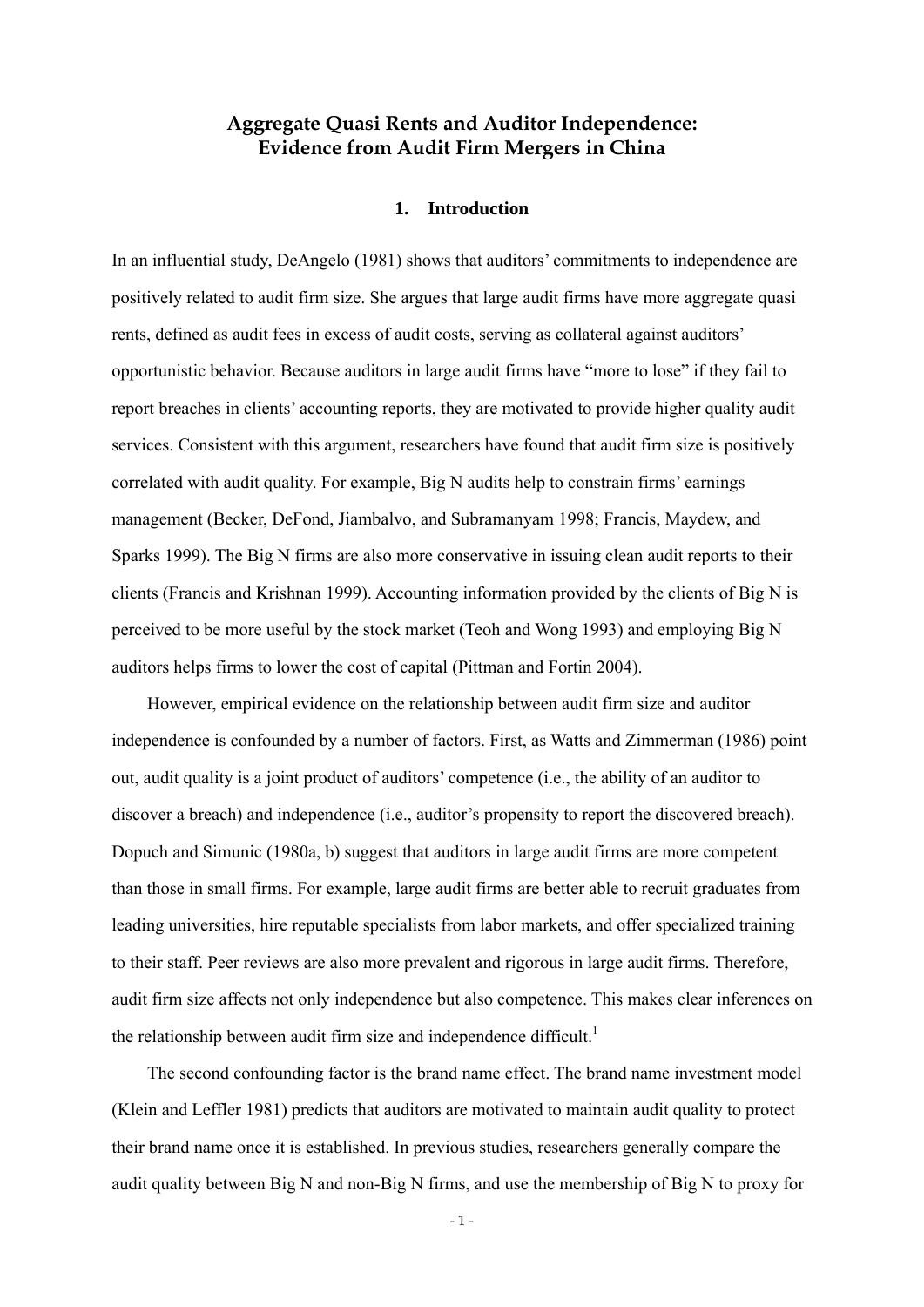audit firm size. Since Big N are all brand name producers, the difference in audit quality between Big N and non-Big N could be driven by Big Ns' incentives to protect their brand names, even if competence is constant among auditors and only independence matters.

Finally, the match between clients and auditors is not random. On the demand side, clients select audit firms that best meet their needs to lower costs (Johnson and Lys 1990). On the supply side, audit firms select their clients strategically to reduce audit risks (Shu 2000; Johnstone and Bedard 2004). The non-randomness of auditor choice suggests that the observed audit quality difference between Big N and non-Big N could be caused by this self-selection.<sup>2</sup> Although techniques such as the Heckman (1979) two-stage procedure have been applied to correct the selectivity problem, Francis (2004, p.354) cautions: "endogeneity and selection cannot be entirely ruled out as an alternative explanation and more work is needed on this important topic." This is echoed by Francis and Lennox (2008), who underscore the pitfalls associated with the application of the Heckman procedure in accounting and auditing literature.

Using data on audit firm mergers in China, we investigate the empirical relationship between audit firms' aggregate quasi rents at stake and auditor independence in a setting that allows us to mitigate the above problems. As will be discussed in more details later, prior research on auditor expertise suggests that mergers are not likely to affect auditors' competence immediately. However, mergers do have an immediate and significant impact on audit firm size and auditors' aggregate quasi rents. Therefore, changes in audit quality *immediately* after mergers can be attributed mainly to changes in auditors' independence rather than competence. Moreover, we investigate the difference in auditor independence between the pre- and the immediate post-merger period of the same audit firms, instead of the cross-sectional difference between Big N and non-Big N firms. Such a design is less subject to the brand name effect or the self-selection problem.

Unlike the U.S. or other developed countries where the vast majority of public companies are audited by the Big N, China's audit market is dominated by small domestic audit firms during our sample period. As predicted by the theory that merger waves result from the shocks to an industry's environment (Harford 2005), the economic and regulatory changes in China's audit market induced a large number of audit firm mergers in a short period of time. We are thus able to

 $-2-$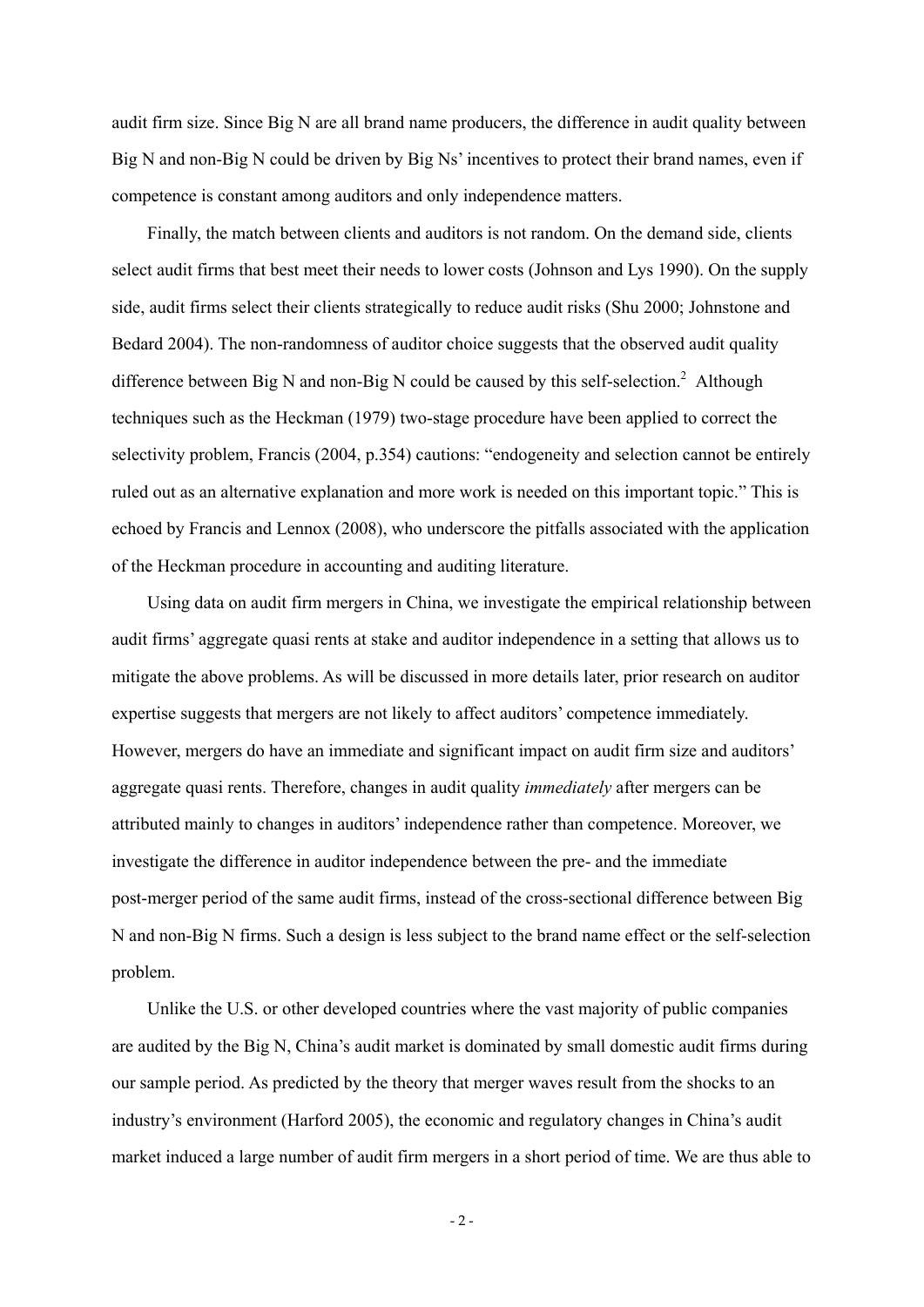study the impact of mergers on audit quality in a similar regulatory environment for an important economy. This is an important reason why we study this issue using data from China's audit market. In addition, the institutional setting in China allows us to split our sample into two groups of mergers. In one group, mergers occur between two (or more) CPA firms licensed to audit listed companies (referred to as multi-license mergers), and in the other group, a CPA firm with such a license merges with non-licensed ones (referred to as single-license mergers). Since non-licensed firms do not have listed clients and regulators focus their attention on listed companies and their auditors in China, we expect that multi-license mergers would lead to a larger increase in quasi rents that are exposed to risks (thus making auditors' opportunistic behavior more costly) than the single-license mergers.<sup>3</sup> The difference between the two groups in the post-merger audit quality change would thus manifest how quasi rents at stake affect auditor independence. Such a natural experiment setting helps to test DeAngelo's (1981) theory that auditor independence is positively related to the aggregate quasi rents at stake.

We proxy auditor independence by audit opinions and examine the change in auditors' propensity to issue modified audit opinions (MAOs) around the time of audit firm mergers. We find that auditors issue more MAOs after the multi-license mergers. In addition, the increase in MAOs is positively correlated with the magnitude of audit firm size change caused by the mergers. However, there is no significant change in MAOs after the single-license mergers, where we expect little increase in quasi rents at stake. The overall evidence supports the DeAngelo theory.

This study also contributes to the literature in other respects. To a large extent, the mergers of Chinese audit firms are induced by government policies attempting to enhance domestic auditors' ability to compete with the large international audit firms after China's entrance to the World Trade Organization (WTO). Our findings have policy implications to China's regulators in evaluating the effectiveness of their policies. Moreover, the monitoring role played by auditors is crucial in mitigating agency problems in emerging markets, where the conventional corporate governance mechanisms are weak (Fan and Wong 2005; Choi and Wong 2007). This study is thus of interest to regulators on how to improve the corporate governance of public companies by fostering auditor independence in China. After China joined the WTO and gradually opened its

- 3 -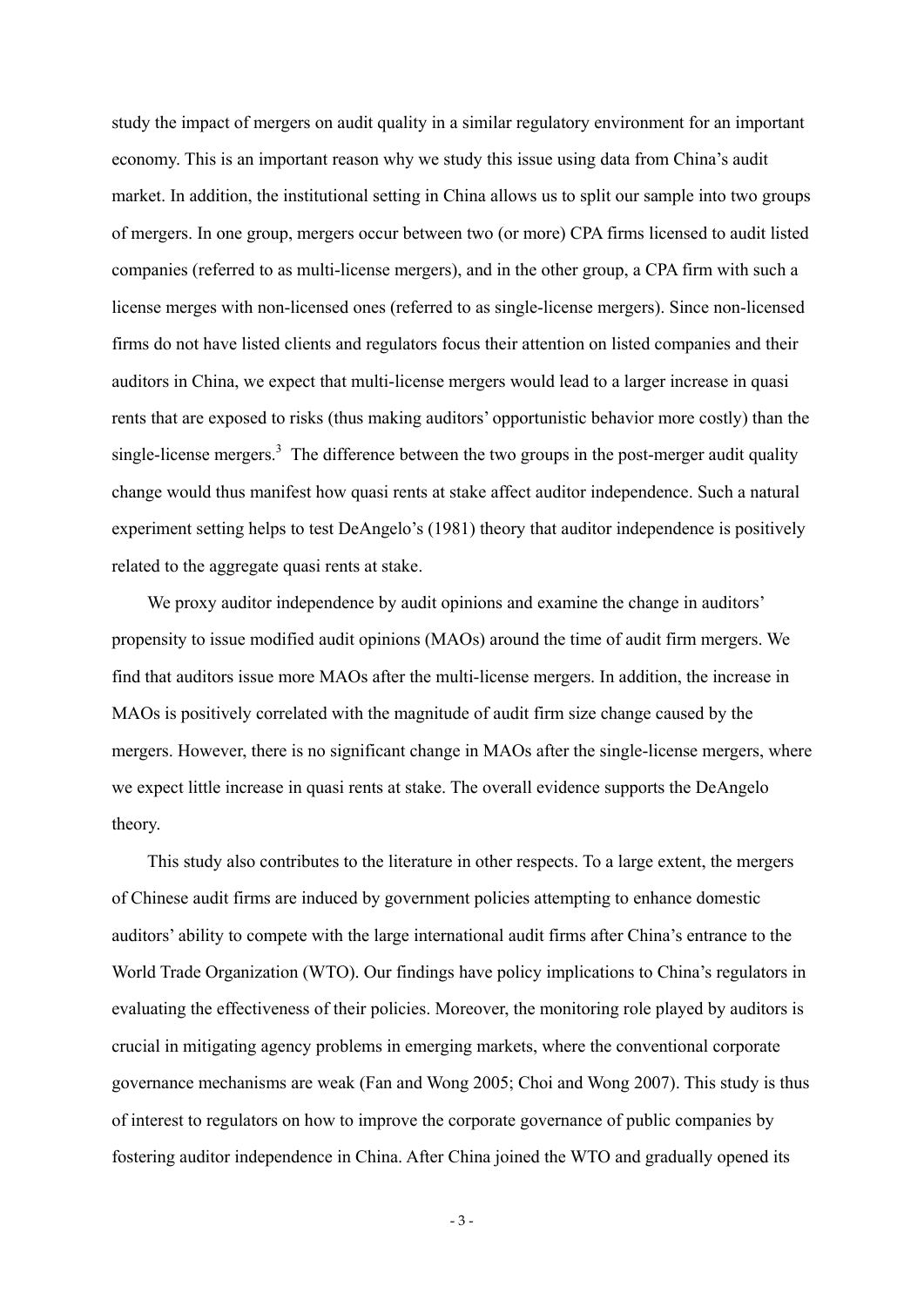accounting market, international accounting firms have increased their presence in China's audit market. How mergers influence domestic auditors' quality and the audit market structure in China is highly relevant to these international accounting firms in designing their marketing strategy.

The next section presents the institutional background. In the third section, we develop the hypotheses tested in the paper. Section 4 describes the sample data. The main empirical tests are reported in the fifth section. The sixth section examines whether the results are open to alternative explanations and analyzes the variation in post-merger improvement in audit quality. The final section concludes the paper.

## **2. Institutional background**

The economic reforms in China since 1979 brought about structural changes in its national economy. The entrance of foreign investment enterprises and the restructuring of state-owned enterprises (SOEs) into joint stock companies created demand for independent audits. In 1980, the first Chinese CPA firm was established in Shanghai, followed by thousands of new firms nationwide (Tang 2000). In the early 1990s, China established the Shanghai and Shenzhen stock exchanges. To perform audit services for listed companies, CPA firms must obtain a license from the China Securities Regulatory Commission (CSRC) and the Ministry of Finance (MOF).

Although the growth of the accounting profession in China has been rapid, most domestic CPA firms remain small-scale. According to the CSRC (2001), there were 106 CPA firms licensed to audit listed companies at the end of 1999 (before most mergers took place in China). On average, each had less than 10 listed clients. Furthermore, the market share for the largest 20 CPA firms was only 49.6% (60.4%) in terms of the number of listed clients (listed clients' total assets). $4$  At the turn of the millennium, the profession was concerned about whether domestic firms could compete with the large international accounting firms when they were allowed to operate directly in China after China's accession to the  $WTO$ .<sup>5</sup> As indicated by Mr. Yunwei Tang, a senior partner of a leading CPA firm in China, many practitioner believe that one important way to enhance their competitiveness is to increase firm size through mergers (*China Securities News* 2000).

The CPA firm merger wave was also activated by the advance in China's economic reform.

- 4 -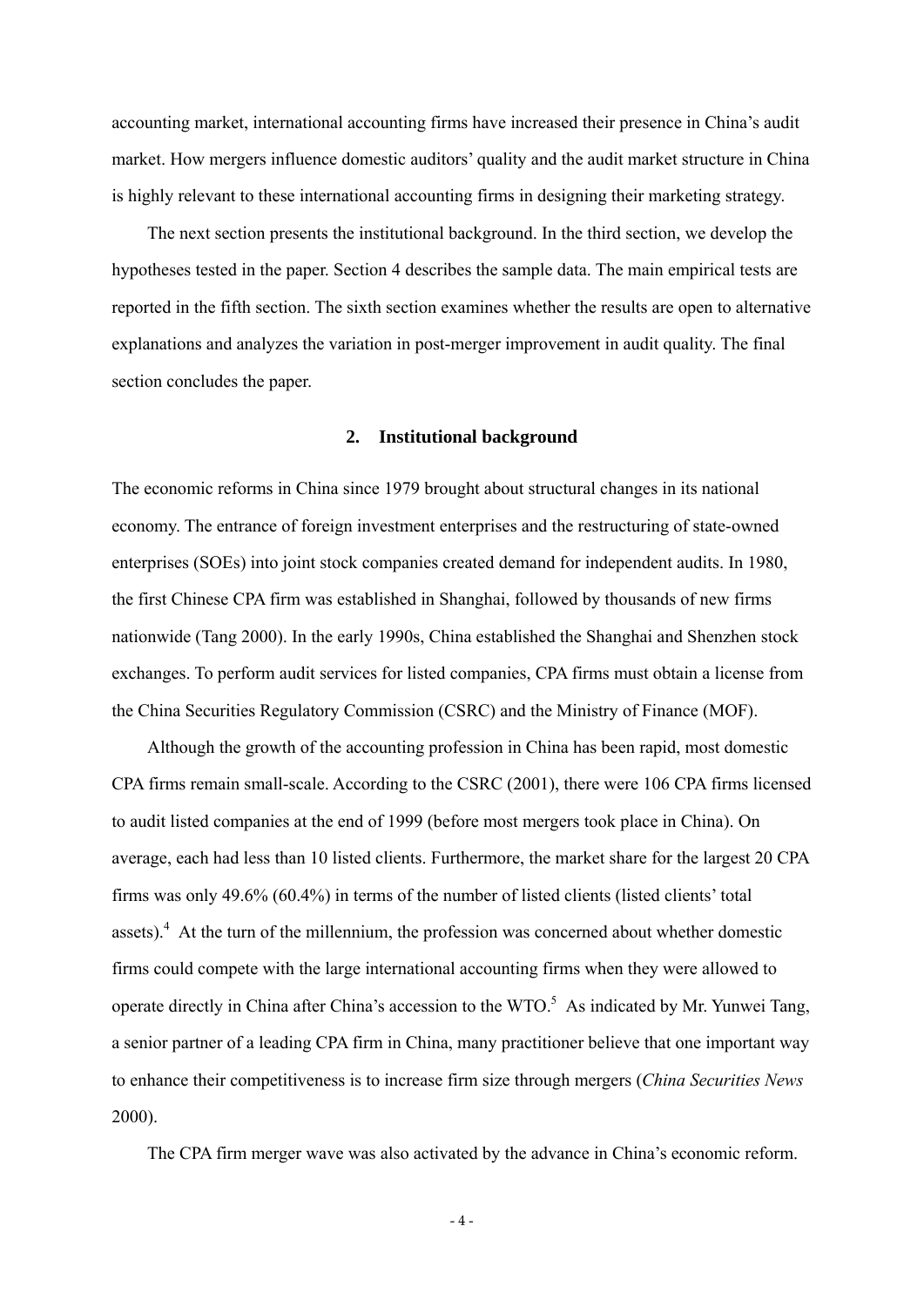Guided by the philosophy of "crossing the river by touching the stones", the Chinese government first targeted small and medium-sized SOEs for restructuring into corporations (Sun and Tong 2003). As the government gains experience, more and more large SOEs are opened up for the reform in the late 1990s. The government began to pay close attention to whether the supply of quality audit services provided by domestic audit firms is sufficient to meet the increasing demand from SOE reforms (*China Finance and Economics Newspaper* 2000). To induce CPA firms to increase their size, the government issued several regulations. According to a regulation issued in 1997, a CPA firm is eligible to apply for a license to audit listed companies if it employs more than 8 individual CPAs who have passed additional professional examinations and obtained the qualification from CSRC to sign audit reports for listed companies. In June 2000, CSRC and MOF issued a new regulation, which increases this number from 8 to 20. The regulators also set a new threshold by which CPA firms must have annual revenues over 8 million RMB yuan (*Ren Min Bi*, the Chinese currency) to audit listed companies. As this exceeded many CPA firms' revenues in 1999 and the number of qualified CPAs in China is limited, the most efficient way for small CPA firms to retain their license to audit listed companies is to merge with other CPA firms.<sup>6</sup> In July 2000, the MOF promulgated *Provisional Regulations on CPA Firms' Performing Audit Service in the Banking Industry*, which stipulates that a CPA firm is not eligible to perform audit service to selected banks if it employs less than 60 CPAs or its prior year's revenue is lower than 15 million RMB. Thus, to maintain a market share in the banking industry is also an incentive for many CPA firms to merge.

Taken together, there are both market-based incentives and regulatory reasons for Chinese CPA firms to increase firm size via mergers. The first merger appeared in 1999, when Zhong Rui merged with Hua Xia. From 1999 to 2006, there are 68 merger cases involving CPA firms licensed to audit listed companies. Largely because of these mergers, the number of licensed CPA firms decreased from 106 in 1999 to 72 in 2006.

## **3. Hypotheses development**

# **3.1 The impacts of merger on a CPA firm's willingness to compromise independence**

To analyze the impacts of merger on auditor independence, we follow Chung and Kallapur's

- 5 -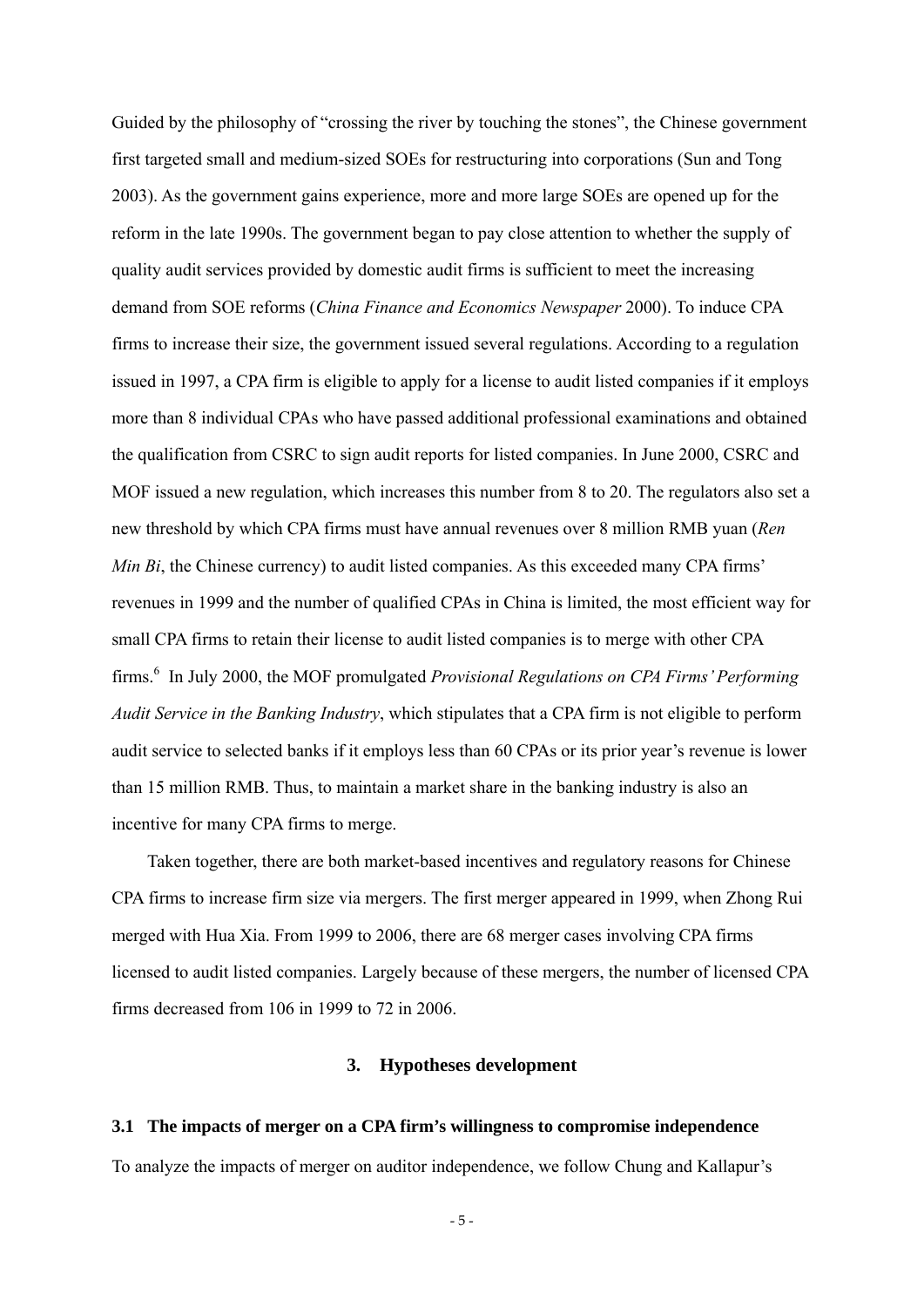(2003, 934-935) framework, which elaborates on DeAngelo's original analysis. Specifically, the value of audit firm *A* can be expressed as:

$$
V^A = QR_c + QR^A_{o},\tag{1}
$$

where  $QR_c$  denotes the present value of future quasi rents specific to client *c*, and  $QR^A$ <sub>*o*</sub> denotes the present value of all other future quasi rents of firm *A*. Consistent with DeAngelo (1981), we define quasi rents as audit fees in excess of audit costs. To retain client *c* and earn *QRc*, *A* could compromise independence since *c* can deny  $QR_c$  to *A* by switching to other audit firms if *A* insists on reporting a discovered breach. Denote the probability that client *c* will fire *A* for reporting the breach as  $P_{\text{fire}}$ . When *A* selects to be independent,  $V^A$  becomes:

$$
(1 - P_{\text{fire}})QR_c + QR^4_o. \tag{2}
$$

However, *A* risks  $QR<sup>A</sup>$ <sub>o</sub> by compromising independence since the value of audit depends on its reputation and it could lose clients if such a malfeasance becomes known. Denote the probability of a compromise by *A* being detected by the outside as  $P^4$ <sub>detect</sub> and the fraction of the other quasi rents lost upon detection as  $\alpha^A$ . When *A* selects to compromise and retain *c*,  $V^A$  is:

$$
QR_c + (1 - P^4_{\text{detect}} \alpha^4) QR^4_o. \tag{3}
$$

Chung and Kallapur (2003) suggest that, to maximize its wealth, *A* will compromise independence when (3) is larger than (2). This condition can be simplified to:

$$
P_{\text{fire}}QR_c > P^4_{\text{detect}} \alpha^4 Q R^4_o. \tag{4}
$$

That is, auditors will compromise independence to retain *c* when the expected loss of quasi rents from *c* is larger than the expected loss of quasi rents from all other clients. *Ceteris paribus*, audit firm's incentives to compromise independence to a specific client hinge on the magnitude of  $QR<sup>A</sup><sub>o</sub>$ . Having more aggregate quasi rents serving as collateral, large audit firms have more to lose if their opportunistic behavior becomes known.

Now assume that two audit firms, *A* and *B*, merge into a new firm, *AB*. 7 We use the superscripts *B* and *AB* to denote the parameters for *B* and the merged firm *AB*, respectively. When *AB* chooses to acquiesce to client *c*, the value of the merged firm *AB*,  $V^{AB}$ , becomes:

$$
QR_c + (1 - P^4_{\text{detec}} \alpha^4)QR^4{}_o + (1 - P^B_{\text{detec}} \alpha^B)QR^B{}_o. \tag{5}
$$

If *AB* chooses to maintain independence, then  $V^{AB}$  is:

$$
(1 - P_{\text{fire}})QR_c + QR^A_{\text{o}} + QR^B_{\text{o}}.
$$
\n
$$
(6)
$$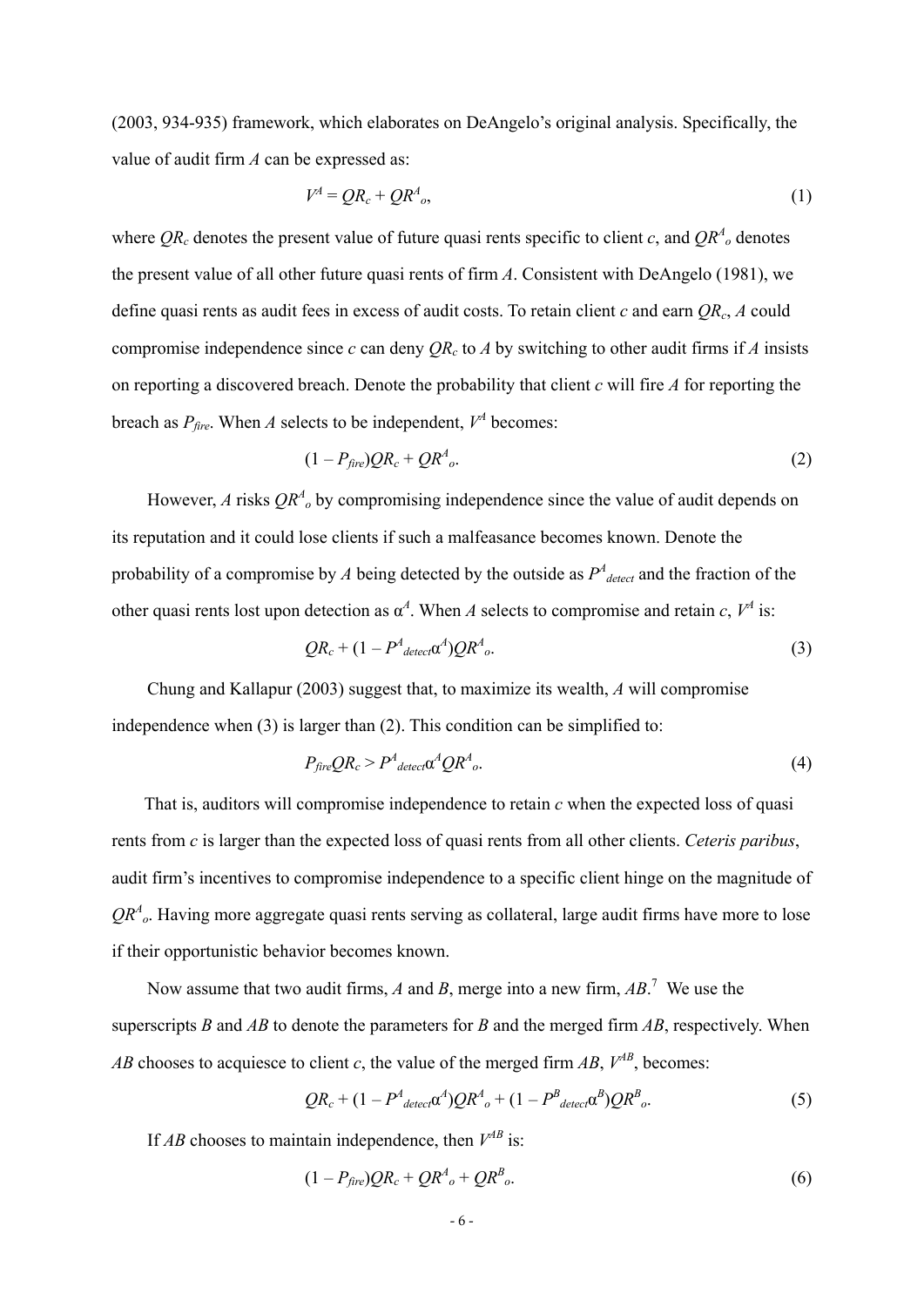Thus, the condition for *AB* to retain *c* by compromising independence becomes:

$$
P_{\text{fire}}QR_c > P^A_{\text{detect}} \alpha^4 Q R^A_{\text{o}} + P^B_{\text{detect}} \alpha^B Q R^B_{\text{o}}.\tag{7}
$$

Since  $P^B_{\text{detect}} \alpha^B Q R^B$ <sub>o</sub> is strictly positive, the threshold for the merged firm, *AB*, to compromise independence is higher than that of firm *A*. By aggregating the quasi rents of two firms, merger essentially makes it more costly for auditors to compromise independence. We therefore predict that post-merger audit firm is less likely to compromise independence to retain a specific client.

Although Chinese auditors' exposure to litigation risk is lower than their U.S. counterparts, there are regulatory bodies in place to oversee the activities of audit firms. In emerging capital markets, where the costs of verifying the circumstances of specific cases and interpreting statutes are high, enforcement by regulators can be a more efficient way to foster the independence of intermediaries than judicial enforcement (Glaeser, Johnson, and Shleifer 2001; La Porta, Lopez-de-Silanes, Shleifer, and Vishny 2000). Indeed, sanctions taken by China's regulators, such as the CSRC and MOF, against audit failure could be harsh. These sanctions include public reprimand, warnings, fines, suspension or revocation of license to practice, and even imprisonment. From 1993 to 2003, the number of sanctions taken by the CSRC against CPA firms and individual CPAs are 29 and 71, respectively (CSRC, 2003). This suggests that regulators do take actions to detect auditor's opportunistic behavior and *Pdetect* should play a role in auditors' decision makings.

Suspension or revocation of license could result in the shut-down of CPA firms and thus the loss of all quasi rents. For instance, in 1998, CSRC revoked the licenses of SiChuan and ShuDu CPA firms for their audit failures in "Orient Boiler" and "Chengdu HongGuang", respectively. These two firms lost all of their listed clients in that year. The potential penalty imposed on audit firms could also result in the dismissal of auditors by clients. In 2000, the CSRC investigated Hubei LiHua CPA firm because some of its clients had been found to violate securities laws. Being concerned with its tarnished reputation, other clients dismissed this CPA firm quickly (*Securities Times*, 2001). These cases suggest that α, the fraction of other quasi rents lost upon detection, could be quite large. In extreme cases where CPA firm's license to practice is revoked, α is 100%.

- 7 -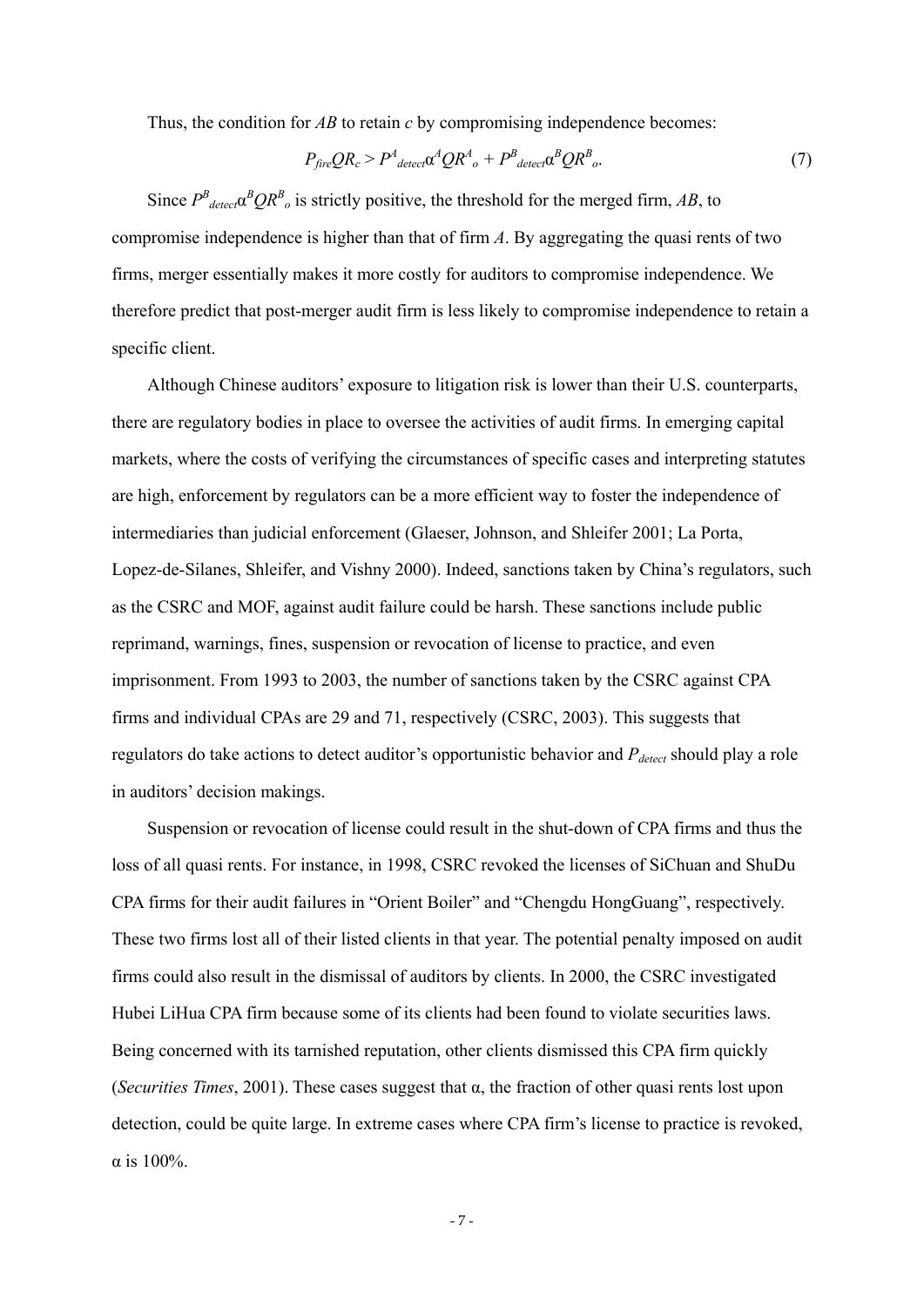#### **3.2 The impacts of merger on quasi rents**

In the above analysis, we assume that merger *per se* does not change  $QR^A$  or  $QR^B$ . However, merger could also affect the present value of quasi rents through its impacts on audit costs and audit prices. Evidence from the merger literature suggests that future operating costs of merged firms are likely to be lower since increased firm size is usually followed by improved production efficiency arising from greater realization of the economies of scale, elimination of overlapping facilities, etc.<sup>8</sup> Consistent with this, Ivancevich and Zardkoohi (2000) and Sullivan (2002) report that the 1989 mergers in the U.S. (creating Ernst & Young and Deloitte & Touche) lead to a decrease in costs for the merged audit firms relative to their rivals.

In a highly competitive market, auditors price audit services marginally higher than audit costs. If mergers lower audit costs, then auditors could also cut audit fees after mergers. While the audit market for listed firms in China is competitive, only the licensed audit firms are allowed to audit listed companies. In a market with entry barriers, mergers could lead to higher prices since mergers reduce the number of suppliers and enhance the market power of the merged suppliers (Stigler 1964). The new regulation promulgated by the CSRC and MOF in 2000 increase the difficulty of entry for non-licensed audit firms. Moreover, the Chinese Institute of Certified Public Accountants (CICPA) and the Pricing Bureau set a minimum limit on audit fee, which is based on a percentage of a client's total assets (e.g., see Beijing Pricing Bureau, 2001). This minimum price ensures that auditors will not price below cost, which could affect audit quality.

As how the mergers affect audit pricing is an empirical question, we examine whether audit price changes around mergers in the Appendix. The regression results suggest that there is no significant change in audit fees immediately after mergers. In fact, audit fees increase slightly. Furthermore, China's minimum audit fee system generally provides a reasonable profit for audit work. Therefore, any reduction in audit costs should improve CPA firms' profits or quasi rents. We therefore anticipate that mergers would increase auditors' expected quasi rents and make any compromise of independence to retain a client more costly to the auditors.<sup>9</sup>

### **3.3 Merger types and their impacts on quasi rents at stake**

As mentioned before, not all audit firms in China have a license to audit listed companies. Therefore, there are two types of mergers in our sample. One is mergers between two CPA firms

- 8 -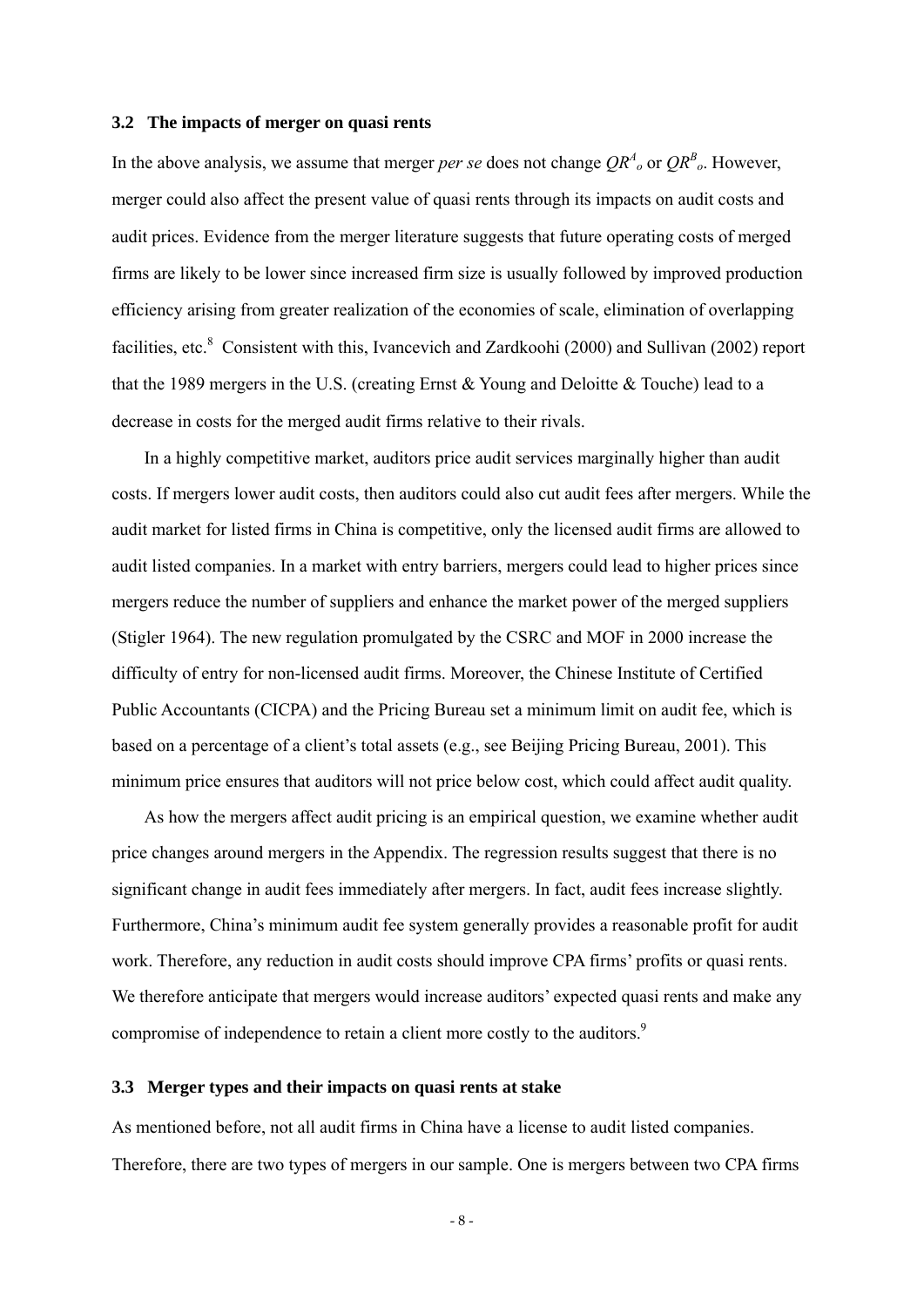that have licenses to audit listed companies (*multi-license mergers*), and the other is mergers between a licensed firm and a firm without a license to audit listed companies (*single-license mergers*).<sup>10</sup> Recall that mergers would motivate auditors to improve independence because the threshold for auditors to compromise independence increases from  $P^4$ <sub>detect</sub> $\alpha^4QR^4$ <sub>o</sub> before merger to  $(P^4_{\text{detect}} \alpha^4 Q R^4_{\text{o}} + P^B_{\text{detect}} \alpha^B Q R^B_{\text{o}})$  after mergers. However, in single-license mergers, if *A* is a licensed firm and *B* is a non-license firm, the net impact of mergers could be different from that of multi-license mergers.

The regulatory oversight ensures that  $P_{detect}$  takes a positive value in China. However, regulatory penalties are primarily restricted to audit failure for listed companies, because listed companies are more visible to the public and government enforcement focuses on audits of listed companies and licensed CPA firms. This suggests that  $P^B_{detect}$  is small in single-license mergers. Licensed firms also differ from non-licensed firms in  $\alpha$ , the fraction of other quasi rents lost upon detection. Compared with the public firms audited by licensed firms, the clients of non-licensed CPA firms in China should be less concerned about auditor reputation since they are all non-public firms and are not really visible to the public. Being concerned with auditor switch costs, such non-listed clients may not dismiss auditors even though auditors' opportunistic behavior has been detected by the outside. This suggests that the economic consequence of detected audit failures,  $\alpha^B$ , should be lower if *B* is a non-licensed firm in the mergers.

Given that both  $P^B_{\text{detect}}$  and  $\alpha^B$  are likely to be smaller if *B* is a non-licensed firm, the magnitude of  $P^B_{\text{detect}} \alpha^B Q R^B_{\text{o}}$ , or the increase in the aggregate quasi rents *at stake* after mergers, should be lower in single-license mergers than that in multi-license mergers. We therefore classify all mergers into two types in testing the effect of mergers on auditor independence: *multi-license mergers* where there are at least two constituent licensed CPA firms, and *single-license mergers* where there is only one licensed CPA firm involved in the mergers. We expect the increased quasi rents at stake after mergers would motivate auditors in the multi-license group to be more independent. The first null hypothesis of this study is stated as:

#### **HYPOTHESIS 1:** *There is no improvement in auditor independence after multi-license mergers*.

While we expect that  $P^B_{detect}$  and  $\alpha^B$  will be small in single-license mergers and thus this type

- 9 -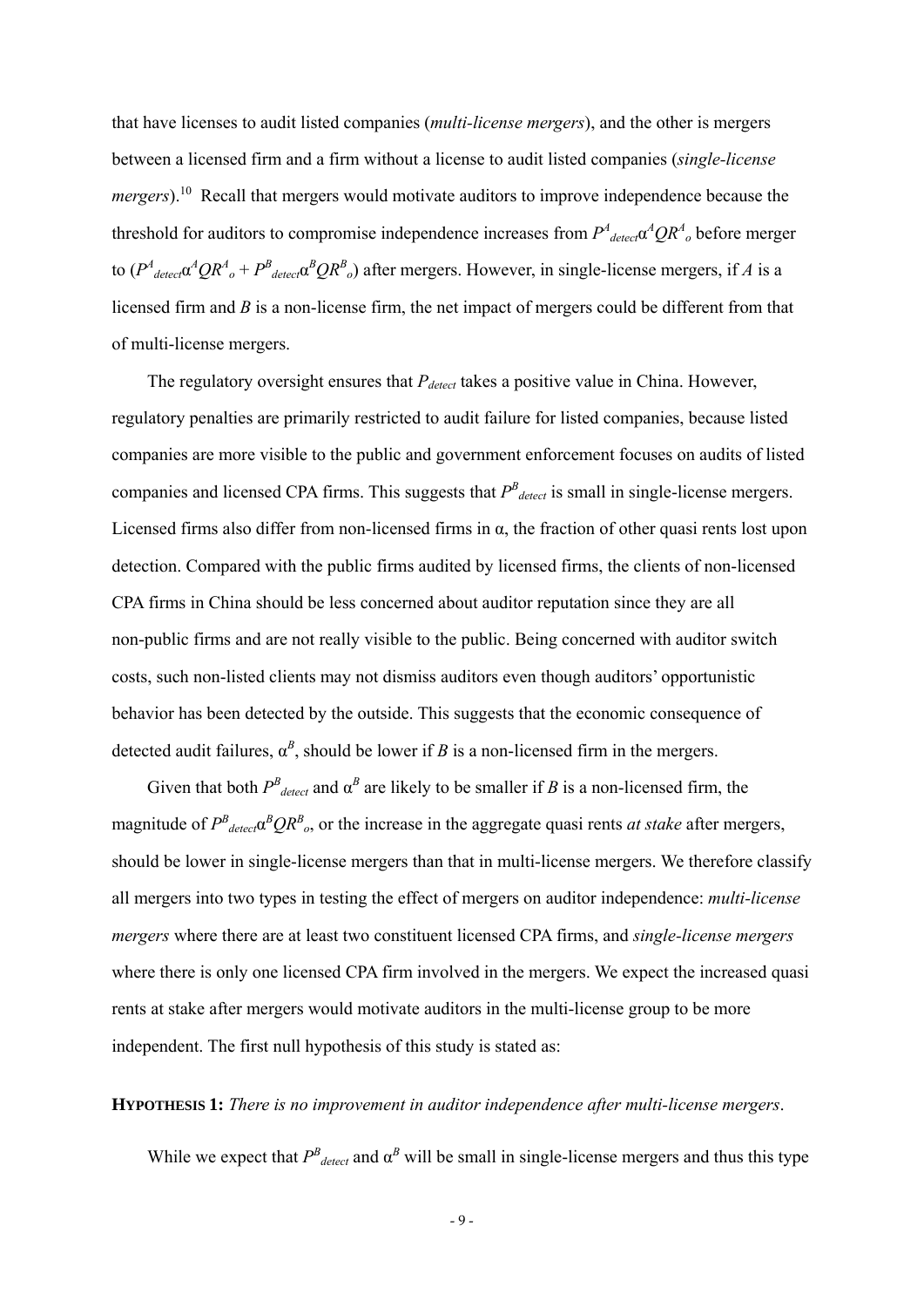of merger will have little impact on auditor independence, the exact values of these parameters are not readily observable to us. Therefore, we treat the effects of single-license mergers on auditor independence as an empirical question and test the following hypothesis:

#### **HYPOTHESIS 2:** *There is no improvement in auditor independence after single-license mergers*.

#### **3.4 Merger and competence**

While mergers may also affect auditors' competence, such an effect should be small *immediately* after the mergers because specific knowledge about a particular client of an audit firm is difficult to transfer (Fama and Jensen 1983). Results from audit judgment research show that years of experience help to explain auditors' performance (Frederick and Libby 1986). Bonner and Lewis (1990) further find that auditors' client-related knowledge acquired from client or industry specific experience provides the best explanations of auditor expertise. Moreover, auditors may not share their specific knowledge straightly through general instruction. Bonner and Walker (1994) demonstrate that instruction without experience (through practice and feedback) cannot produce knowledge in training auditors. The laboratory evidence is corroborated by archival research. Ferguson, Francis, and Stokes (2003) report that the fee premium for industry expertise in Australia is only specific to offices where accounting firms are the city-level industry leaders. The premium, however, is not enjoyed by other offices located in cities where they are not industry leaders. This finding indicates that it is not easy to distribute expertise across offices even within the same audit firm.

In our research design, we define the post-merger period as the first year in which auditors issue audit reports in the name of the merged audit firms. These post-merger audit reports are in effect issued by auditors only several months after mergers. Given the difficulty in transferring such client-specific knowledge to other auditors immediately after the mergers and the importance of such knowledge on auditor competence, we expect that any change in auditors' competence *immediately* in the year of merger should be minimal. Indeed, one may even expect mergers to cause temporary disruption and coordination problems, which could reduce auditor competence in the merger year.

Moreover, single- and multi-license groups are quite comparable before mergers in terms of

 $-10-$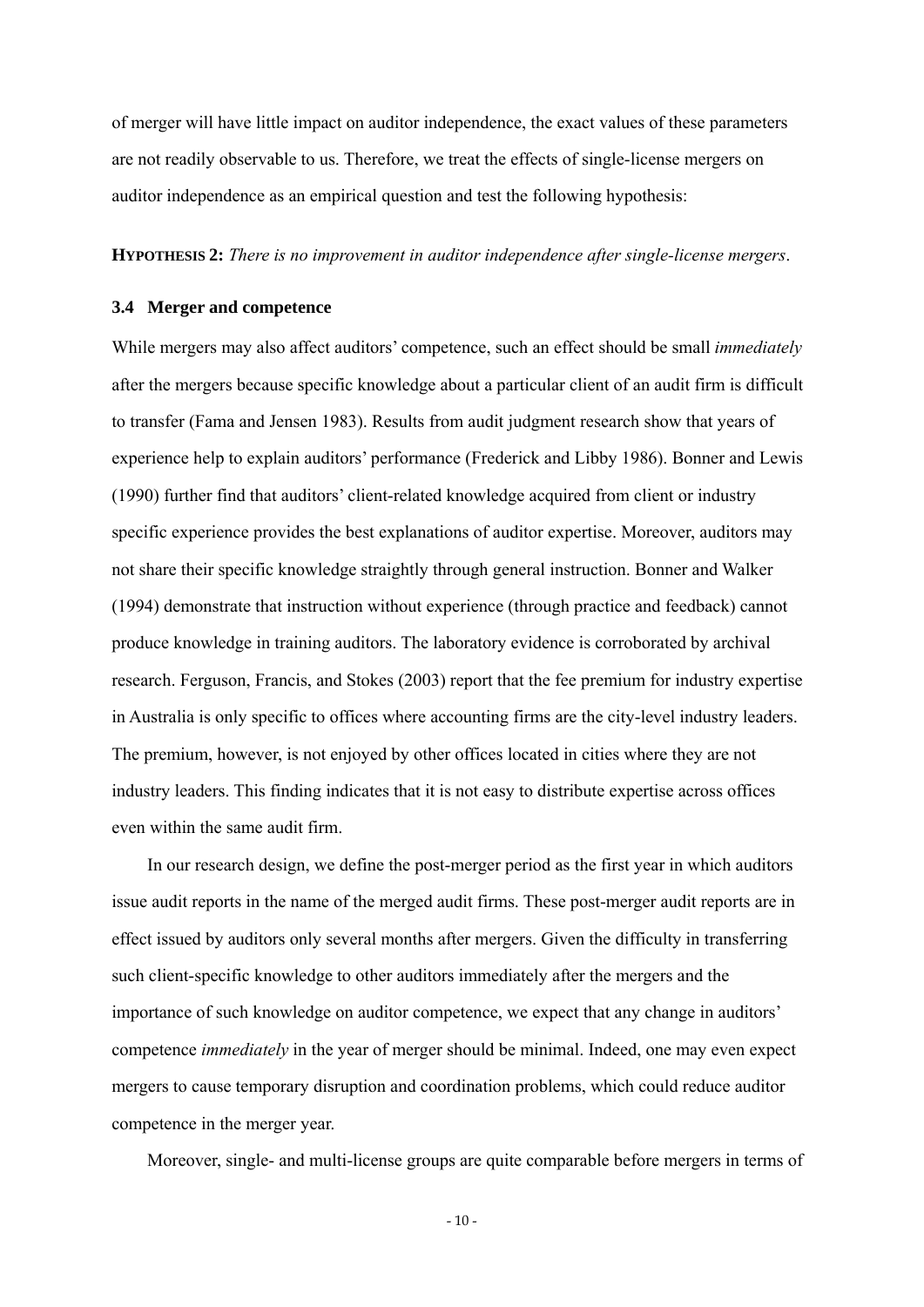their listed clientele, as we will show later. If the competence effect exists, improvement in audit quality should be observed in both groups. Evidence on improved audit quality specific only to the multi-license mergers is more consistent with the idea that mergers improve auditor independence by increasing auditors' quasi rents at stake. We also conduct several tests in section 6.3 to investigate whether post-merger change in competence, if any, can explain our findings.

#### **4. Research method and sample data**

Since the loss of quasi rents caused by regulatory sanctions can be significant in China, auditors should issue modified audit opinions (MAOs) when appropriate to avoid such sanctions. Several studies (DeFond, Wong, and Li 2000; Chen, Chen, and Su 2001; Chan, Lin, and Mo 2006; Wang, Wong, and Xia 2008) also suggest that MAOs have reasonable power to capture variations in audit quality in different research settings in China. Following these studies, we test the above hypotheses by examining post-merger changes in auditors' propensity to issue MAOs. Operationally, we compare audit reports for the first fiscal year influenced by the audit firm mergers (year 0), with those for the most recent three years prior to year 0 (year -3 to -1). We define year 0 as the first year in which auditors issue audit reports in the name of the merged audit firms. In anticipation of the mergers, auditors may have incentives to be more independent in year -1. This would work against our tests. In other words, if this is the case, our findings will be conservative. Observations after year 0 are not included so that improvement in auditors' competence, which should emerge in a longer horizon, will not confound with the improvement in independence.

From the Chinese Institute of CPAs and several leading financial newspapers, we collected data for audit firm mergers that took place between 1999 and 2006. The identity of the CPA firms and whether they have a license to audit listed companies were checked against *Who Audits China's Securities Market* published by the China Securities Regulatory Commission. Client firms' financial statement and stock market data are from the *China Stock Market & Accounting Research Data Base* (CSMAR).

We identify 68 mergers from the CPA firms with a license to audit listed companies. To ensure that we have pure pre-merger data, we delete 4 cases that took place after the firms

- 11 -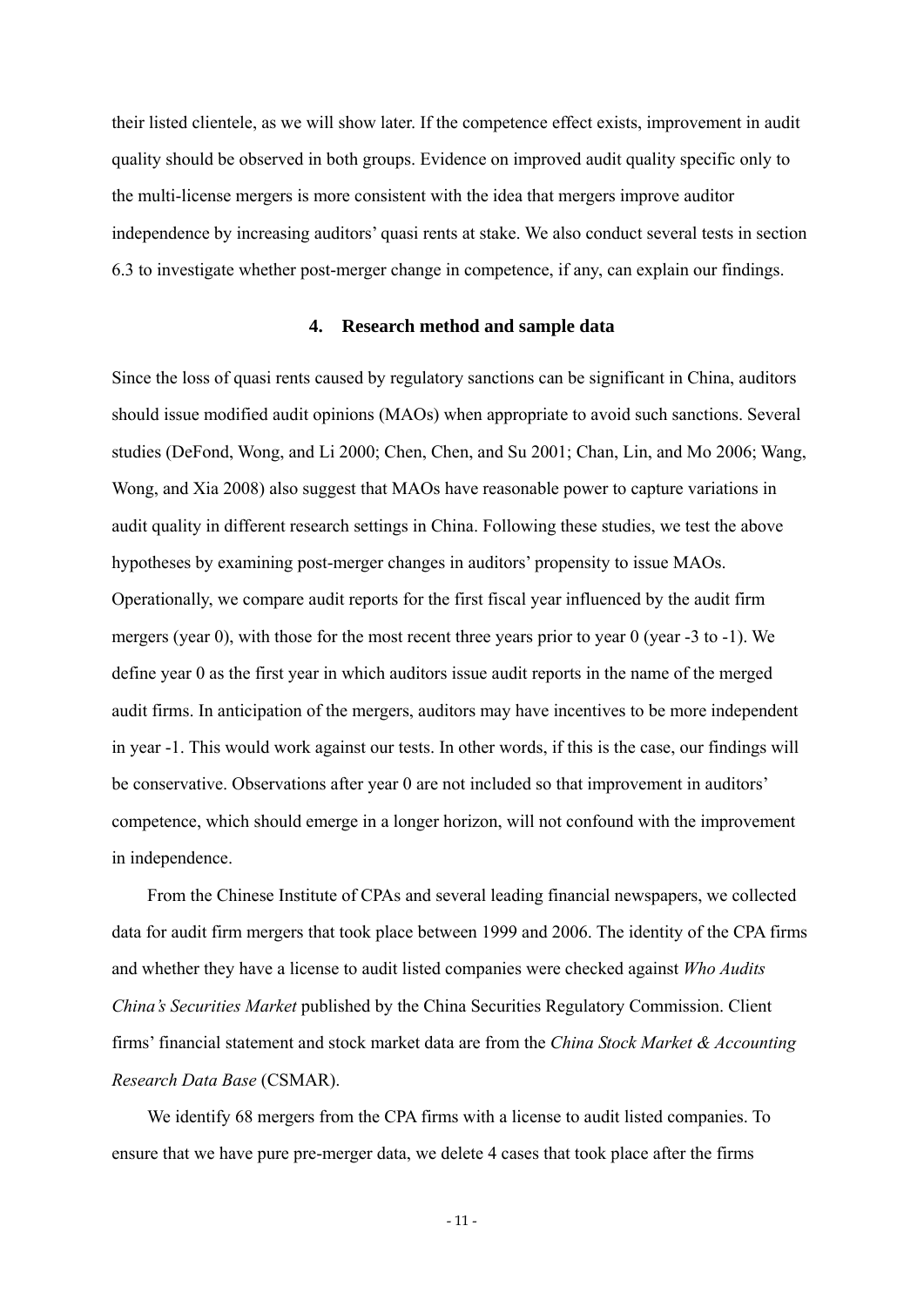consummated other earlier mergers. We also delete 5 cases where the CPA firms do not perform audits to listed companies before mergers. The remaining 59 cases include 21 multi-license mergers (MULTI hereafter) and 38 single-license mergers (SINGLE hereafter). Panel A of Table 1 shows the distribution of these two types of mergers by time. It is clear that a substantial number of observations have year 0 in 2000.<sup>11</sup> In section 6.1, we consider the possible impacts of time-clustering on the results.

#### [Insert Table 1 here]

In Panel B, we report the mean number of firms involved in each type of mergers (MULTI or SINGLE) and the types of CPA firm (licensed or not). By definition of the merger types, there are more licensed CPA firms than non-licensed ones in the MULTI group. However, the last column of Panel B suggests that there is no significant difference in the total number of CPA firms involved between the two types of mergers.

To further examine the characteristics of the merging CPA firms, we show the mean value of several variables measuring the size of listed clientele in Panel C: the number of listed clients, the total assets of listed clients audited, and the number of CPAs that issue auditor reports to listed clients. The pre- and post-merger data are assembled according to the CPA firms' listed clients in the most recent year before mergers and at the end of the merger year, respectively. When the pre-merger data of the MULTI group are compared with those of the SINGLE group, we find no significant difference between them in any measure. This suggests that audit firms in the MULTI group are comparable to those in the SINGLE group in terms of listed clientele, had they not merged. However, the post-merger data indicate that the MULTI group grows substantially in all measures and it becomes significantly larger than the SINGLE group in terms of *listed clientele*.

The above analysis is based on listed clients. However, the SINGLE group acquires only non-licensed firms, which do not have listed clients. It is thus inappropriate to infer that mergers do not change firm size in the SINGLE group. An appropriate measure is the change in revenues from both listed and non-listed clients around mergers. The CICPA occasionally published the revenue rankings of Chinese CPA firms. From its website, we are able to collect the total revenues (earned from *both* listed *and* non-listed clients) of 1999 and 2002 for 17 MULTI and 25 SINGLE mergers that took place in 2000.<sup>12</sup> Panel D presents the mean annual revenues (in

- 12 -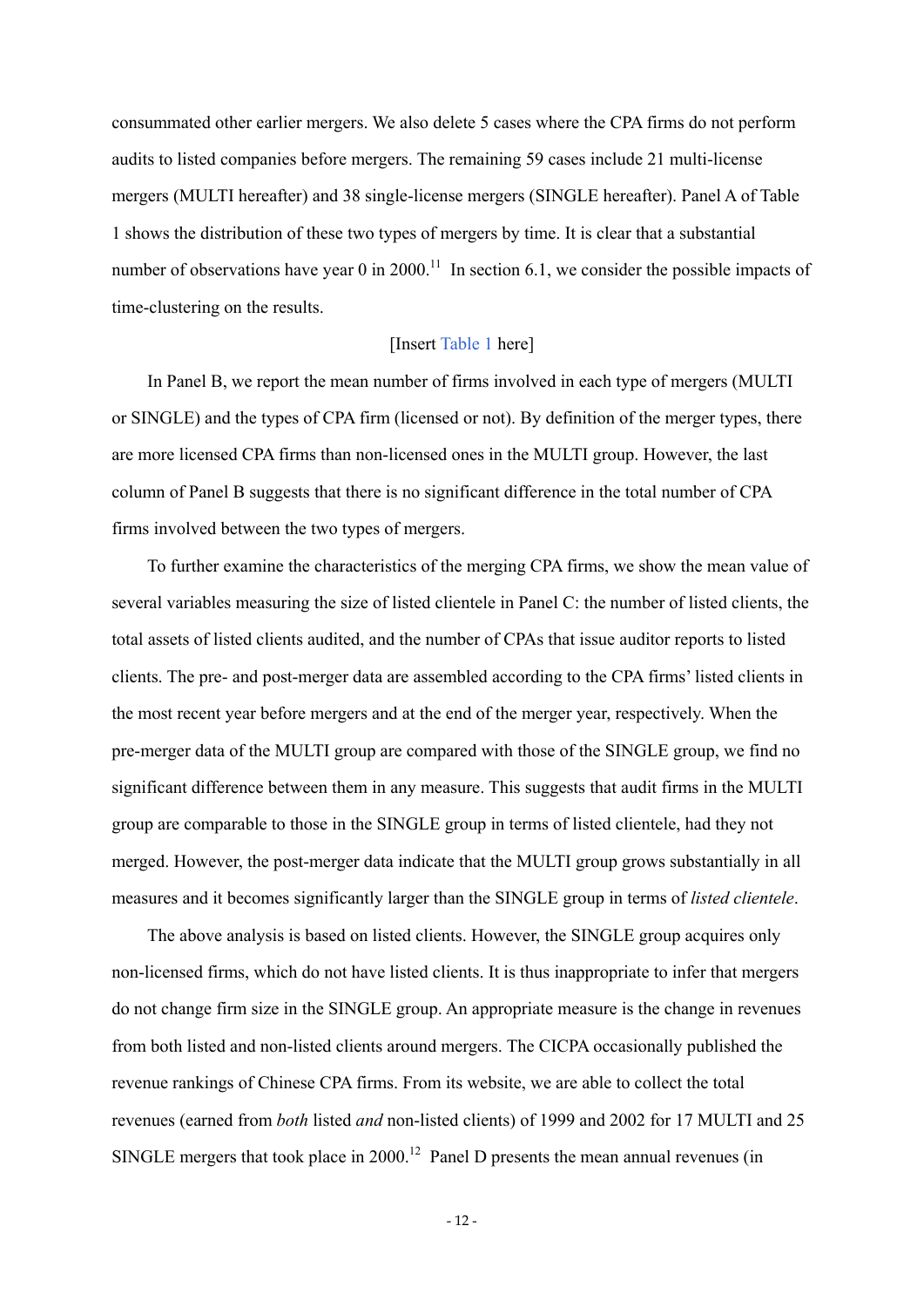millions RMB yuan) for these firms. From 1999 (one year before mergers) to 2002 (two years after mergers), total revenues for both groups grow considerably. Moreover, there is *no* significant difference between two groups before or after mergers in terms of total revenues. By taking more non-listed clients, CPA firms in the SINGLE group keep pace with those in the MULTI group in terms of growth, although mergers affect the SINGLE group's listed clientele only marginally.<sup>13</sup>

In sum, merger types (MULTI vs. SINGLE) affect the characteristics of constituent CPA firms' listed clientele differently. Given that two groups are comparable in listed clientele before mergers and in overall firm size (in terms of annual total revenues) before or after mergers, increase in firm size for the MULTI group is primarily caused by larger listed clientele whereas that for the SINGLE group mainly results from taking more non-listed clients. Therefore, different changes in auditor behavior after mergers between two groups of audit firms are very likely due to different impacts of mergers on listed clientele, which is more subject to regulatory scrutiny (i.e., higher values of the  $P_{detect}$  and  $\alpha$  parameters for listed clientele). In section 6.2, we will analyze whether the audit firms' choice of merger types endogenously affects our results.

There are 2,879 client firm-years audited by the merged CPA firms (including both MULTI and SINGLE groups) from year -3 to 0. Because our focus is on whether auditor independence improves after mergers, we require that: (1) client firms have at least one pre-merger observation, and (2) the client firms are audited by the same CPA firm in the pre- and post-merger years. By these criteria, we deleted: (1) 89 observations for client firms that are first listed in year 0 and thus do not have pre-merger data; and (2) 442 observations for client firms that have changed auditors in any year between year -3 and 0. The final sample includes 1,047 and 1,301 client firm-years for the MULTI and the SINGLE groups, respectively.

#### **5. Analysis of auditors' reporting decisions**

We use the frequency of MAOs as proxy for audit independence, consistent with DeFond et al. (2000), Chen et al. (2001), Chan et al. (2006), and Wang et al. (2008). Analogous to the U.S. or International GAAS, the Chinese Independent Auditing Standards specify four types of audit opinions: unqualified, qualified, disclaimer, and adverse. It is also stipulated that explanatory notes can be used with unqualified opinions when deemed necessary. Although the CICPA

- 13 -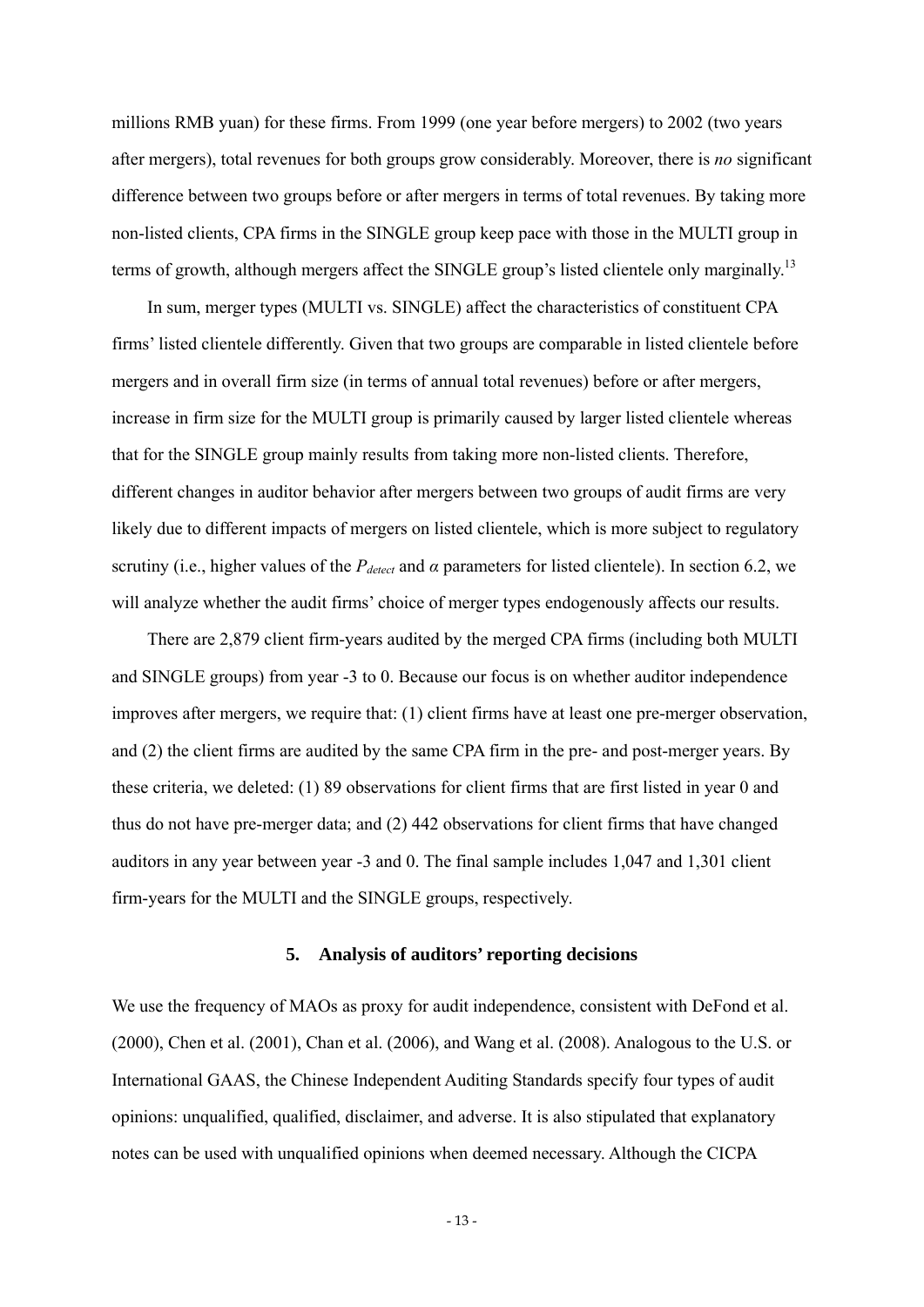interprets unqualified opinions with explanatory notes in a manner similar to the "emphasis of a matter" in the U.S. GAAS, this type of audit report is often issued in place of a qualified opinion in China.<sup>14</sup> Consistent with previous studies, we classify auditors' reports into two categories: (1) clean reports, and (2) modified audit opinions (MAOs), including unqualified but with explanatory notes, qualified, disclaimed, and adverse opinions. We present the relative frequency of these MAOs for the population of Chinese listed firms from 1993 to 2006 in Figure 1 (there is no MAO before 1993 in China). Consistent with DeFond et al. (2000), there is a significant increase in MAOs in 1995, when the CICPA promulgated the first batch of independent auditing standards. The relative frequency of MAOs reaches its peak at in 1999, decreases in the following years, but stabilizes in recent years. Note that year 2000 is the event year 0 for most merger cases in our sample, and the relative frequency of MAOs in this year for the whole population is lower than that in the preceding years. This might work against finding evidence on increase in MAOs in year 0 for our merger sample.

## [Insert Figure 1 here]

## **5.1 Univariate analysis**

Table 2 reports the  $\chi^2$  tests on whether the frequency of MAOs is independent of CPA firm mergers. In the pre-merger period, the proportion of MAOs is similar for the MULTI (Panel A) and the SINGLE (Panel B) groups. For the MULTI sample, the proportion of MAOs in the post-merger period is higher than that before mergers and the difference is significant at the 0.01 level in the  $\chi^2$  test. We thus reject the first hypothesis (H1) that there is no increase in MAOs after mergers for the MULTI sample. While there is also an increase in the proportion of MAOs in the post-merger period in the SINGLE sample, we cannot reject the second hypothesis (H2) that there is no post-merger change in audit opinions since the  $\chi^2$  statistic in Panel B is not significant.

[Insert Table 2 here]

#### **5.2 Multivariate analysis**

To test our hypotheses in a multivariate setting, we estimate the following Logit model: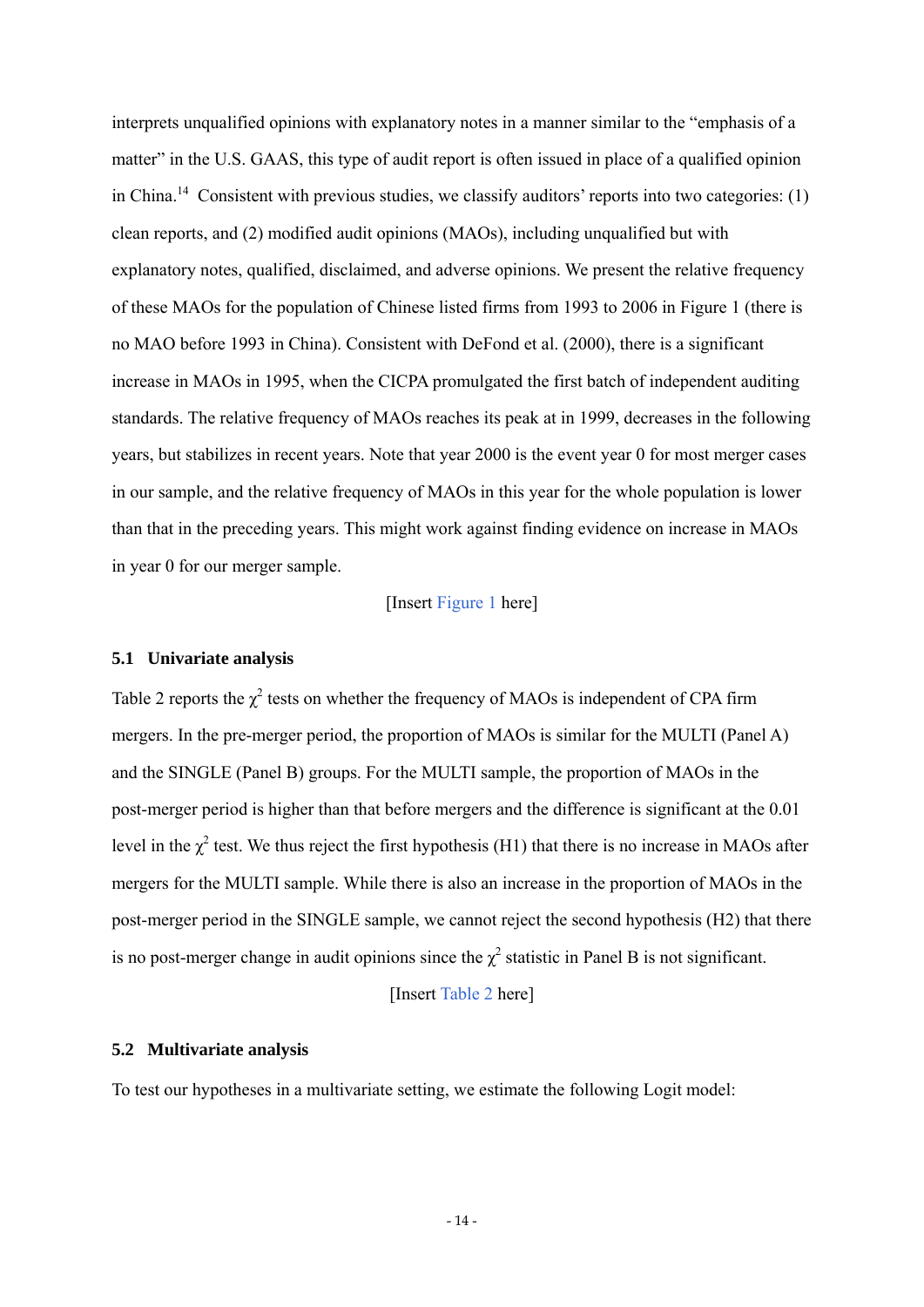$$
MAO = \alpha + \beta POST + \gamma_1 CURRENT + \gamma_2ARINV + \gamma_3LEV + \gamma_4TURN + \gamma_5ROA + \gamma_6LOSS
$$
  
+ 
$$
\gamma_7AGE + \gamma_8 EM + \gamma_9RET + \gamma_{10}STDR + \gamma_{11}Ln(TAST) + \varepsilon,
$$
 (8)

where *MAO* is coded one if the client firm receives an MAO, and zero otherwise. *POST* is a dummy variable taking a value of one to indicate that the client firm observations are in year 0, and zero for other years. Therefore, the coefficient on *POST* represents a change in the probability of MAOs in the post-merger period.

Following prior studies on audit reporting in the U.S. (e.g., Dopuch, Holthausen, and Leftwich 1987; Bell and Tabor 1991) and in China (DeFond et al. 2000; Chen et al. 2001), we include a set of control variables in the Logit models. First, we include five financial ratios, *CURRENT* (current assets divided by current liabilities), *ARINV* (receivables and inventory divided by total assets), *LEV* (total liabilities divided by total assets), *TURN* (total sales divided by total assets), and *ROA* (earnings divided by total assets). Generally, higher levels of *CURRENT*, *TURN*, and *ROA* indicate lower audit risk. Thus, the coefficients on these variables are expected to be negative. Since higher levels of *ARINV* and *LEV* are associated with higher audit risk, their coefficients should be positive.

*LOSS* is a dummy variable indicating that the firm has reported a loss in a given year and is expected to have a positive coefficient. Because Chinese firms are more susceptible to financial distress after they exhaust the capital raised in the IPOs, younger firms are less likely to receive MAOs in China (DeFond et al. 2000; Chen et al. 2001). Therefore, *AGE*, defined as the number of years a company has been listed, is expected to have a positive coefficient. According to China's *Company Law*, firms will be delisted if they incurred losses for three consecutive years. As Chinese firms that manage earnings to be slightly above zero to avoid being delisted are more likely to receive MAOs (Chen et al. 2001), we use a dummy variable, *EM*, to control for this effect. It is equal to one if the client firm reported a ROE between 0 and 1 percent, and zero otherwise.15

In addition to the above financial statement variables, we include two stock market variables that could influence auditors' decisions. The market-adjusted stock returns for the fiscal year, *RET*, is to control for news incorporated into stock returns but not yet recognized in earnings. The coefficient on *RET* is expected to be negative. *STDR* is the standard deviation of residuals from

- 15 -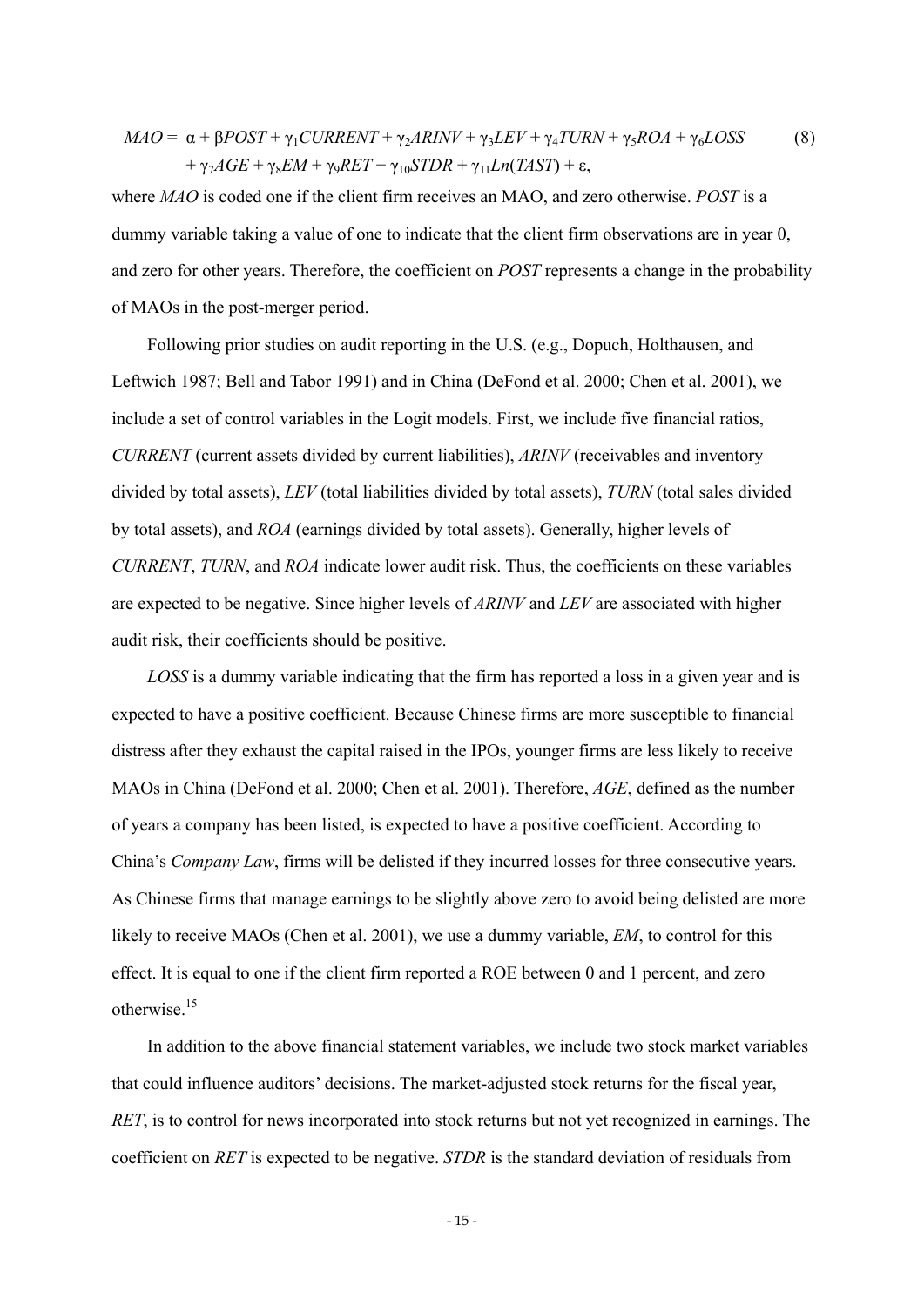the market model.<sup>16</sup> This variable should capture risks that are not reflected in the financial statement variables (Ali, Hwang, and Trombley 2003). Since risky firms are more likely to receive MAOs (Dopuch et al. 1987), we expect *STDR* to have a positive coefficient. Finally, we include the natural logarithm of clients' total assets, *Ln*(*TAST*), in the regression. We expect the coefficient on *Ln*(*TAST*) to be negative since large clients are usually less risky to the auditors due to more stable operations and better internal control systems.

We transform all the continuous variables into cross-sectional percentile ranks. Specifically, for each variable, we rank all firms in CSMAR by year and scale the percentile ranks (from 0 to 99) by 99. Thus the scaled ranks range from 0 to 1, with 0.50 indicating that the observation is at the population median. This procedure is more efficient than alternative procedures such as log transformations and sample trimming to avoid skewness and outlier problems (Lennox 2005). Table 3 reports the mean of the raw values and scaled percentile ranks for these variables by group (MULTI or SINGLE) and periods (pre- or post-merger). The univariate *t*-test is performed to examine the difference between the two periods.<sup>17</sup> For the raw values, the longer listing age and larger size of the post-merger client observations reflect the sequential nature of data (pre-merger data predate the post-merger ones) and the growth of client firms over time. We also observe that post-merger observations have significantly lower current ratio and *ROA*, higher leverage, and more volatile stock returns. This holds for both groups. However, for the percentile ranks, we find no significant difference in the MULTI group between the pre- and the post-merger data, except the *AGE* variable. Since the rank variables are based on the population of listed companies, the difference in the raw values between two periods is mainly due to a general change occurring across the board for all listed firms in China, rather than the financial deterioration specific to the sample clients. In any event, these variables are included in the regressions to control for possible impacts on audit opinions. Moreover, we analyze both the MULTI and the SINGLE samples. As the time period of these two samples largely overlaps, if there is a problem of omitting some time-varying variables that correlate with audit reporting, the problem should manifest in both groups. However, as explained later, we find no significant change in audit opinions after mergers for the SINGLE group.<sup>18</sup>

[Insert Table 3 here]

- 16 -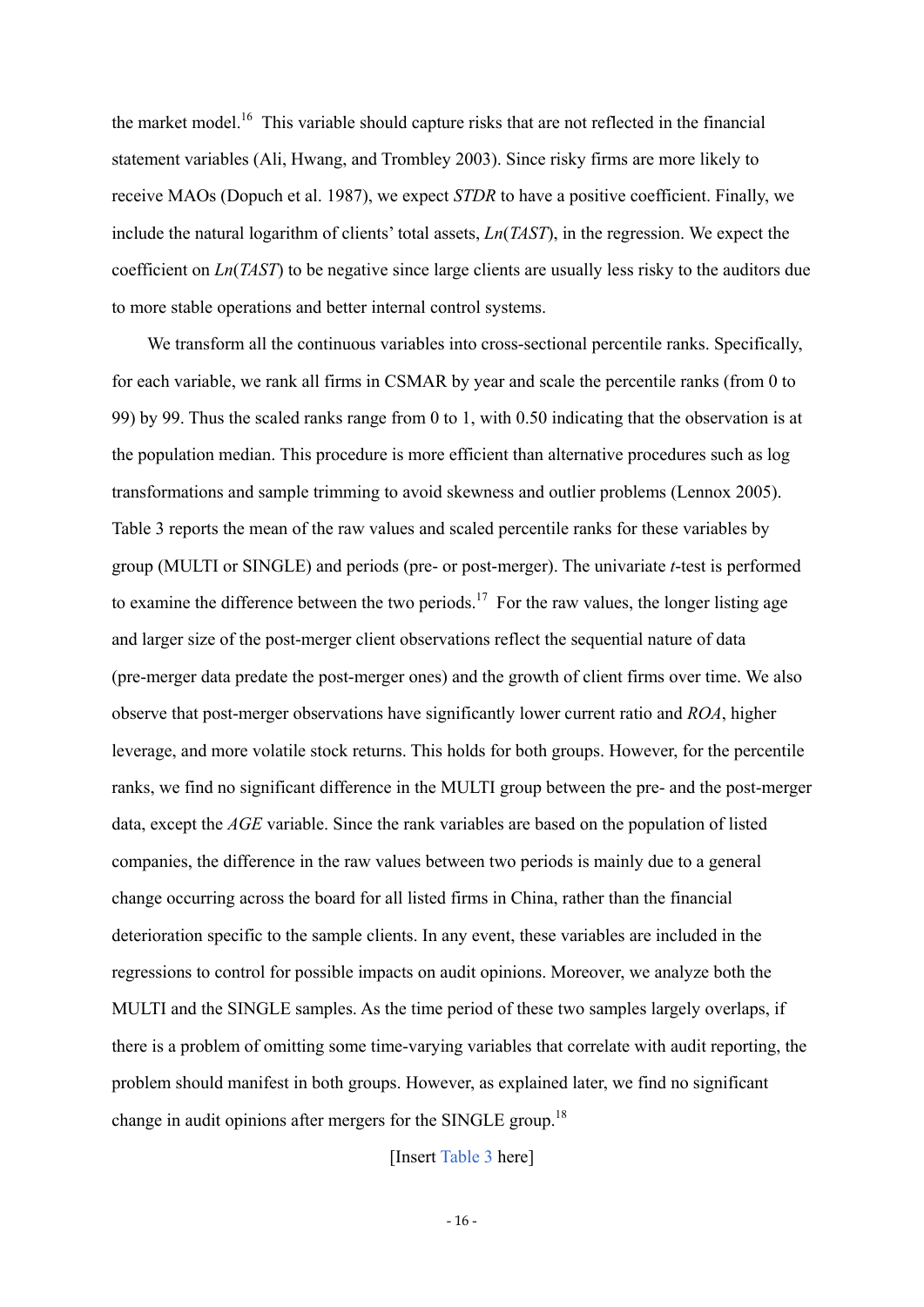Equation (8) is estimated for the MULTI and SINGLE groups separately and the results are presented in Table 4. Since we use panel data, the regression standard errors could be biased if the residuals are correlated time-serially or cross-sectionally. In the spirit of Petersen (2008), we report the *Z*-statistics based on robust standard errors clustered by client firms. For the MULTI group, the coefficient on *POST* is significantly positive (*p*<0.01). This suggests that, *ceteris paribus*, auditors in this group are more likely to modify audit opinions after mergers. To evaluate the economic significance, we set all the variables except *POST* at sample mean and change *POST* from zero to one. Such a change would increase the probability of issuing MAOs by 5.21% (from 8.48% to 13.69%).

In contrast, the coefficient on *POST* is not significant in the SINGLE group. When setting all variables except *POST* at the mean values for this sample, a shift from pre- to post-merger period will change auditors' probability to issue MAOs by only 0.92% (from 8.89% to 9.81%). Thus, we can reject H1, but not H2. This supports our argument that improvement in independence after mergers should only be observed in the multi-license group. The coefficients on most of the control variables have the predicted signs, although some have unexpected signs (but not significant).

## [Insert Table 4 here]

#### **5.3 Sensitivity tests**

We perform several sensitivity tests to check the robustness of our findings. First, to be sure that individual merger cases do not drive the results, we re-estimated equation (8) dropping each merger case one at a time. As there are 21 (38) cases in the MULTI (SINGLE) sample, equation (8) is re-estimated 21 (38) times. For the MULTI sample, the coefficient of *POST* is always significantly positive at the 0.05 or better levels (results not tabulated). In contrast, this coefficient is never significant at any conventional level for the SINGLE sample. Therefore, the main findings of this study are not unique to individual cases.

Second, the dichotomous *MAO* variable does not differentiate various types of MAOs. Since different types of MAOs may reflect auditors' judgment on the fairness of clients' financial statements, we also re-define the dependent variable as an ordered-level variable, which is coded from 0 to 4 for clean, unqualified but with explanatory notes, qualified, disclaimed, and adverse

- 17 -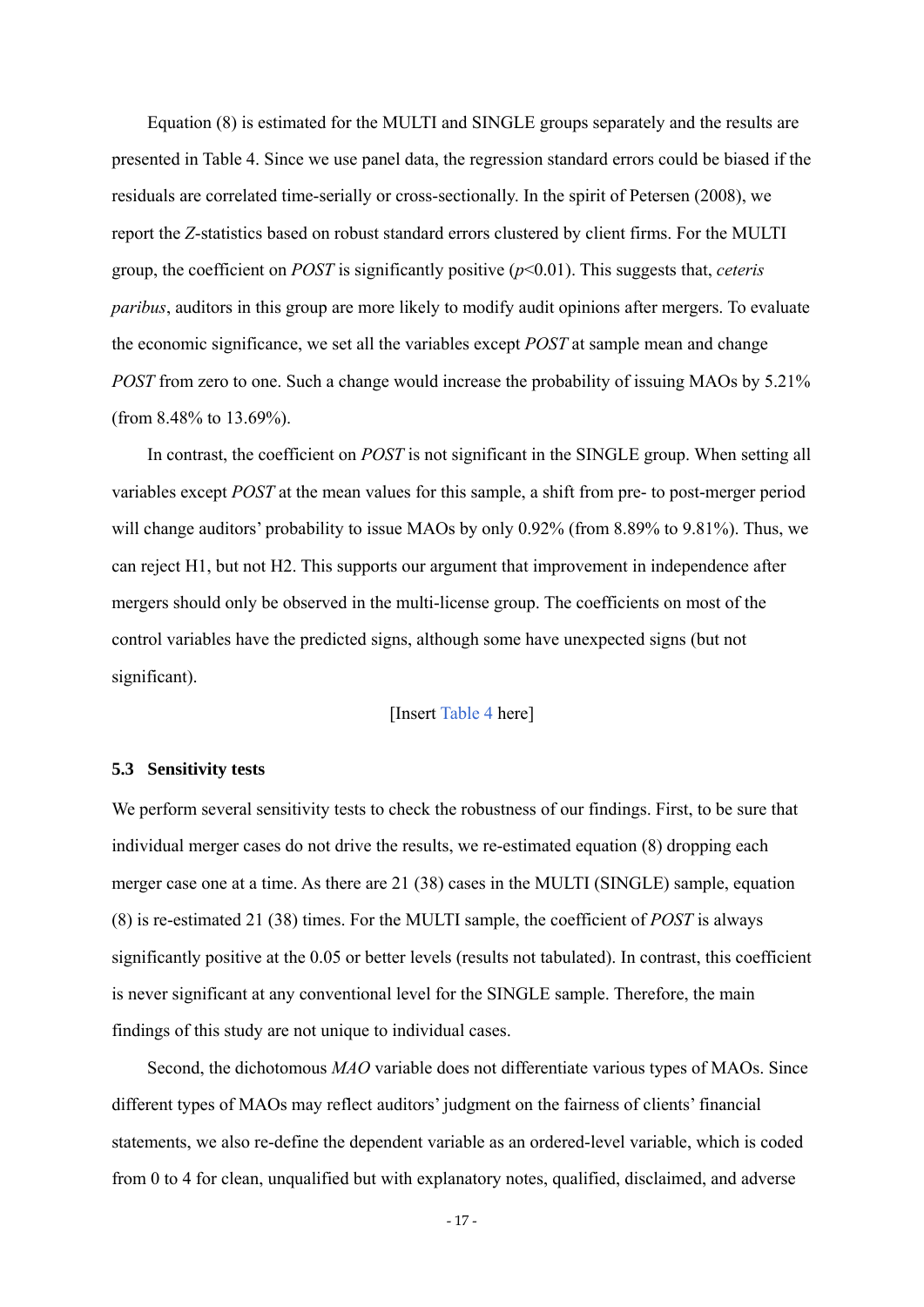opinions, respectively. The ordered Logit regressions yield results qualitatively the same as those reported. Some may argue that unqualified audit reports with explanatory notes are not an MAO. However, excluding this type of audit reports from our sample does not affect our conclusion.

Third, in our sample selection, we require that clients should be audited by the same CPA firm in both pre- and post-merger years so that the pre- and post-merger comparison is based on the same client portfolios. This may introduce some selection bias if mergers affect the audit firms' selection of clients or clients' choices over auditors. We therefore construct an alternative sample without such a requirement. This sample includes all clients firms audited by the merging CPA firms from years -3 to 0. The Logit regression results based on this alternative sample are qualitative the same: the *POST* variable is significantly positive  $(Z = 2.602)$  for the MULTI sample and remains to be insignificantly different from zero  $(Z = 0.613)$  for the SINGLE sample.

#### **6. Further analyses**

#### **6.1 The clustering of mergers in calendar time**

Our design is to compare the audit reporting decision of the merging CPA firms between the preand the post-merger periods. If there is no systematical time-series change in  $P_{detect}$ ,  $\alpha$ , and other factors that affect auditor decision making, the change in audit quality can be attributed to the audit firm mergers. However, a substantial number of observations have year 0 in 2000 (see Panel A, Table 1). As the clustering in calendar time may not randomize the effects of these factors, it could be that the changes we observe for our test sample is an artifact of a more general change occurring across the board for all firms. To examine the potential confounding effect of time period, we compare our experimental sample with a control sample over the same period.

Specifically, we match the CPA firms in our experimental sample (firms that merged) with those that do not undergo mergers during our sample period by year. We require that between experimental and control CPA firms, the absolute difference in total client assets audited at the end of year -1 does not exceed 20%. By these criteria, we have 20 non-merger control CPA firms matched with 20 pre-merger CPA firms in the MULTI group. The difference between the experimental and the control CPA firms in total client assets audited at the end of year -1 is not significant  $(t = -0.89)$ . Similar to the sample selection criteria described in section 4, we selected

- 18 -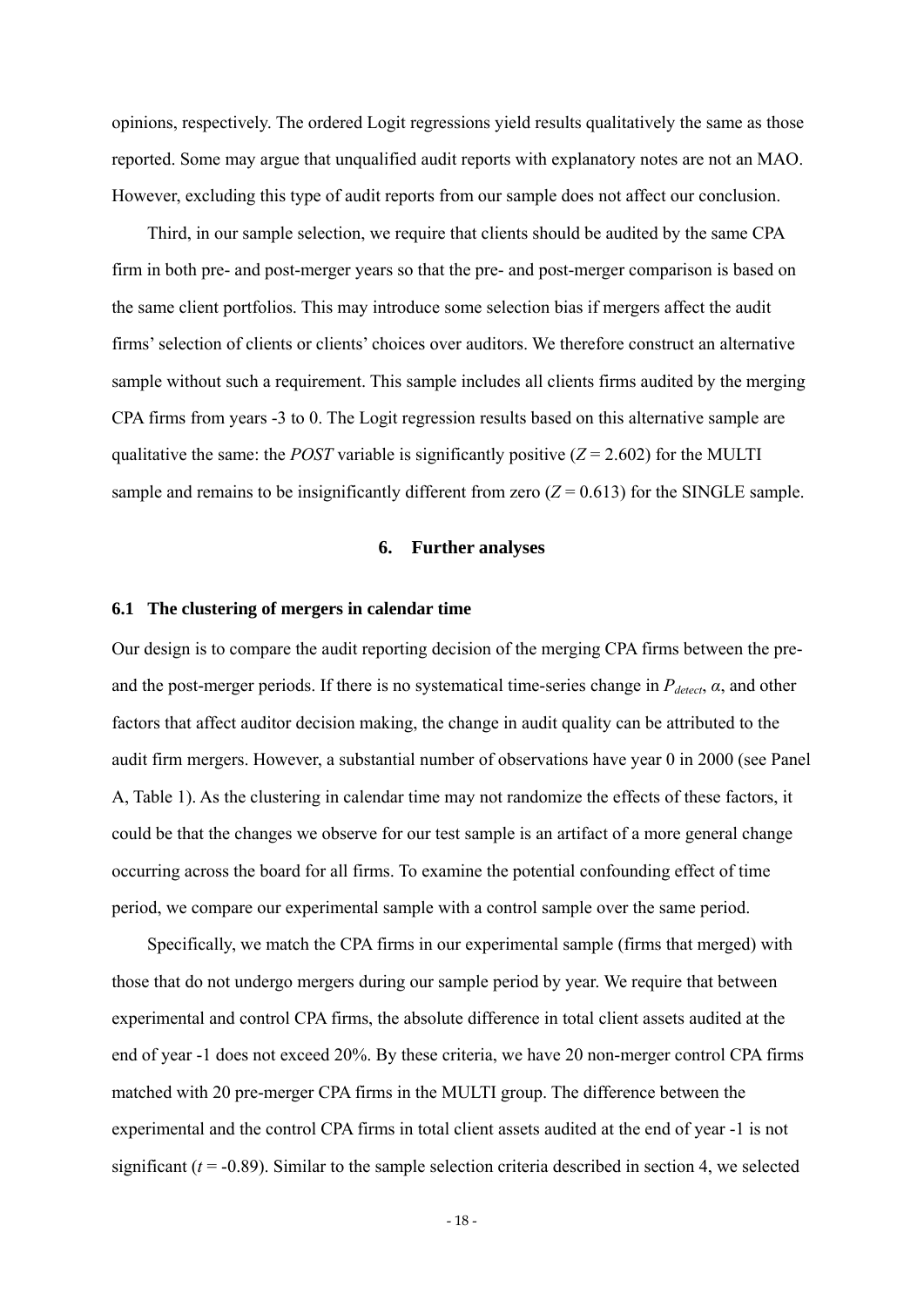748 client firm-years audited by the control CPA firms from year -3 to 0. These observations are pooled with 680 client firm-years of the experimental sample and the following Logit model is estimated:

$$
MAO = \alpha_0 + \alpha_1 EXP + \beta_0 POST + \beta_1 EXP \times POST
$$
  
+  $\gamma_1 CURRENT + \gamma_2 ARINV + \gamma_3 LEV + \gamma_4 TURN + \gamma_5 ROA + \gamma_6 LOSS$   
+  $\gamma_7 AGE + \gamma_8 EM + \gamma_9 RET + \gamma_{10} STDR + \gamma_{11} Ln(TAST) + \varepsilon$ , (9)

where *EXP* equals to one if the observation is audited by the experimental CPA firms, and zero otherwise, and other variables are defined as before. In this model, the coefficient on *EXP* measures the pre-merger difference between the experimental and the control CPA firms in their propensity to issue MAOs. The coefficient on *POST* estimates the general change in this propensity across the experimental and the control CPA firms during the post-merger period. The post-merger change in the issuance of MAOs specific to the experimental CPA firms is captured by the interaction term *EXP*×*POST*. 19

Column (1) of Table 5 reports the results for equation (9) for the MULTI group. The coefficient on *EXP* is not significantly different from zero. Therefore, auditors in the experimental CPA firms are similar to their peers in the control sample in issuing MAOs before mergers. The coefficient on *POST* is not significant either. Thus, there is no evidence suggesting a general change in issuing MAOs across the control and the experimental samples in the year 0. However, the coefficient on *EXP*×*POST* is significantly positive ( $p$ <0.01). This suggests that, other things being equal, auditors in our experimental sample are more likely to issue MAOs than auditors in the non-merger control audit firms in the merger year (i.e., year 0). Additionally, the sum of *POST* and *EXP*×*POST* is positive and significant at the 0.01 level, indicating post-merger propensity of MAOs in the MULTI sample is higher than that before mergers. Therefore, our findings are not time-period specific results.

## [Insert Table 5 here]

By the same method, we create a control sample of 27 non-merger CPA firms for the SINGLE group. The difference in total client assets audited at the end of year -1 between the SINGLE group and the control sample is not significant  $(t = -1.24)$ . The estimates of equation (9) for the SINGLE group and its control sample are reported in Column (2) of Table 5. Auditors in

- 19 -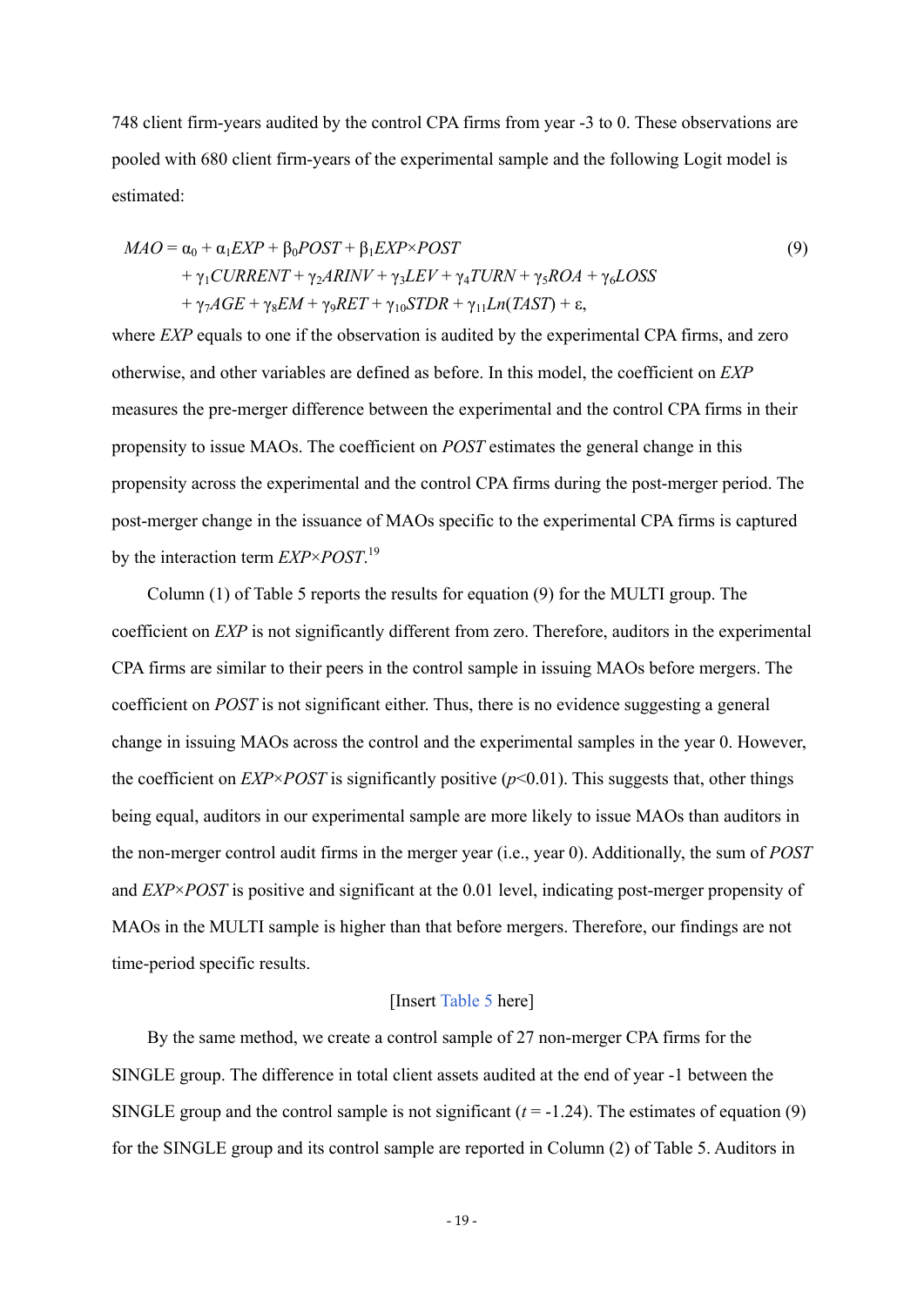the SINGLE group are not different from their matched peers in issuing MAOs before or after mergers, as neither the *EXP* nor the *EXP*×*POST* variable is significantly different from zero. Moreover, *POST* + *EXP*×*POST* is not significantly different from zero. We thus find no evidence suggesting post-merger change in the propensity of issuing MAOs for the SINGLE group auditors.

In the above analysis, we use total client assets audited by the audit firms as the matching criterion. The results are not sensitive to the use of number of listed clients as an alternative audit firm size measure. We also perform the analyses by partitioning the merger cases into two sub-samples: those in 2000 and those in other years. Untabulated results indicate that, for the MULTI type mergers, the variable of *POST* is significantly positive in both sub-samples. Again, *POST* is not significant for the SINGLE type mergers in either sub-sample. Collectively, the results do not indicate that the increase in the propensity of issuing MAOs is due to some systematic factors that affect all auditors in year 2000. Recall that the absolute difference in listed clientele between the merging CPA firms and their control firms cannot exceed 20% in matching. This procedure reduces the sample size (for example, *n* is reduced from 1,047 in Table 4 to 680 in Table 5 for the MULTI sample). Therefore, in subsequent analyses, we keep the original sample, which should be more representative of the population.

#### **6.2 Possible selection bias caused by audit firms' merger decisions**

Our investigation of the difference in audit quality before and after mergers for the same set of clients avoids the selection bias caused by clients' auditor choice. However, it could be that audit firms choosing the MULTI type mergers are inherently different from those in the SINGLE group, which leads to the different effects of mergers on audit quality. Although the descriptive statistics in Table 1 reveal no systematic difference in major characteristics between the SINGLE and MULTI groups, we adopt the matched propensity approach suggested by Francis and Lennox (2008) to further address this issue. Specifically, we first estimate a Logit model to predict the propensity for audit firms to choose the MULTI type mergers. For each MULTI type audit firm, we identify a SINGLE type audit firm that has the closest predicted probability as match. Finally, we estimate a regression to examine whether the MULTI firms are more likely to issue MAOs after mergers than their matched SINGLE firms. This approach controls the possible selectivity

 $-20-$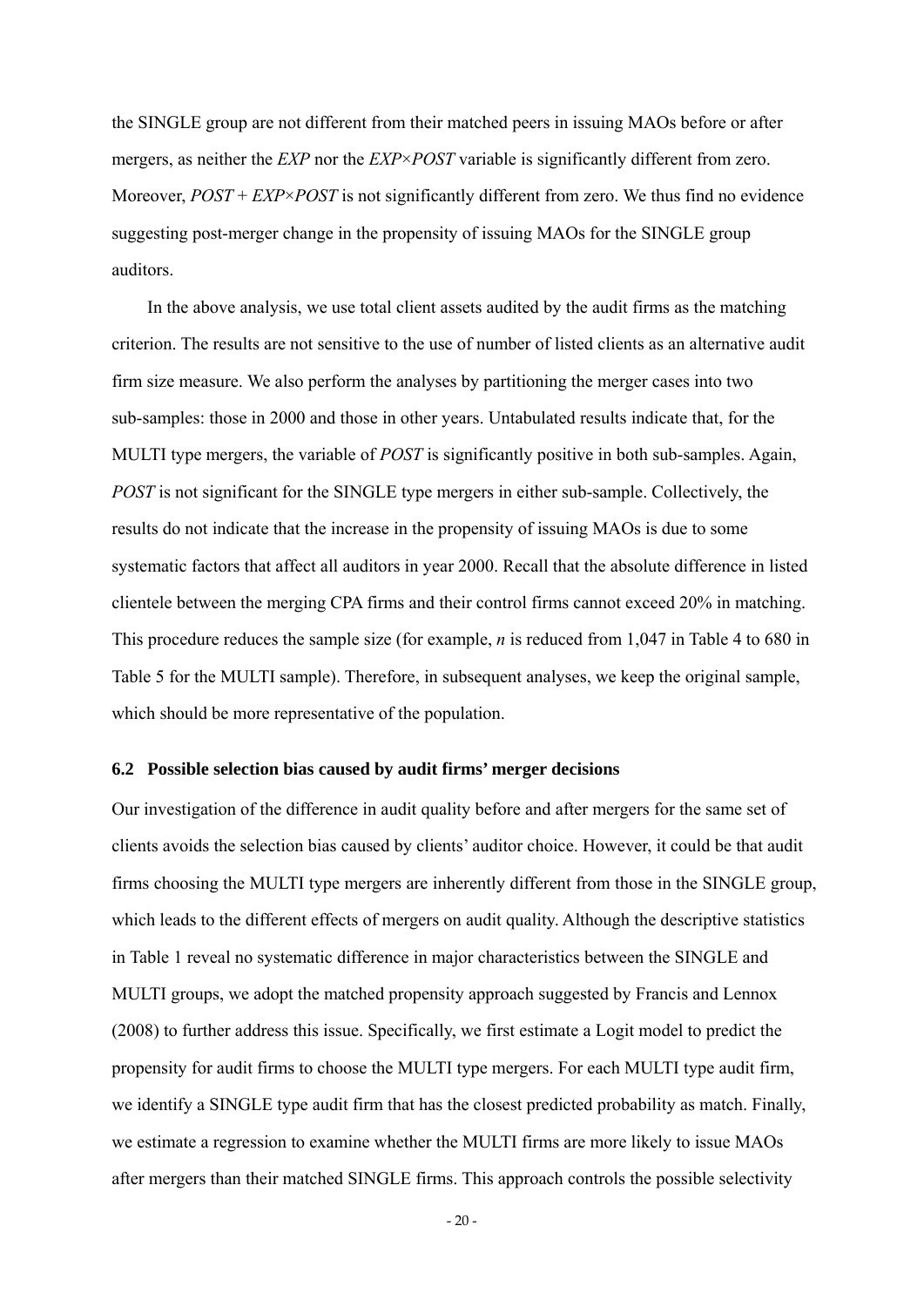by aligning the distribution of observed characteristics within the matched MULTI and SINGLE samples.<sup>20</sup>

To predict the merger types chosen by the audit firms, we estimate the following Logit model using pre-merger audit firms as unit of analysis:

$$
MULTI = \alpha + \beta_1 Legal + \beta_2 Beijing + \beta_3 Shanghai + \beta_4 BigN + \beta_5 \sum Ln(TAST) + \beta_6AGE
$$
  
+  $\beta_7 F\_Score + \nu$ , (10)

where *MULTI* is equal to 1 if the merger type is a multi-license one, and 0 otherwise. We include the following independent variables, all measured at the beginning of merger year, to predict the types of audit firm mergers. *Legal*, *Beijing*, and *Shanghai* are three region-specific variables. *Legal* is Fan and Wang's (2004) legal environment index for the region where the merging audit firm locates, with higher index meaning a better legal environment. As listed clients and CPA firms serving such clients are more likely to cluster in a legally mature environment, audit firms are more likely to consummate the MULTI-type mergers in regions with higher *Legal* index. We note that there are relatively more merging firms located in Beijing and Shanghai, the two most important metropolitans in China. Two dummy variables, *Beijing* and *Shanghai*, for audit firm located in these two cities are included to examine whether Beijing and Shanghai audit firms differ from others in their merger decisions. We then include several audit firm characteristics variables. *BigN* is a dummy indicating the observations is one of the Big N firms. To protect themselves on audit risks, Big N are more likely to choose quality partners. Given their power, they are also more likely to attract quality firms to merge with them. If the average quality of licensed audit firms is higher, Big N firms are more likely to be in the MULTI group. ∑*Ln*(*TAST*) is the sum of logged clients' total assets and *Age* is the number of years the audit firm performs audit services to listed companies. Large, mature firms could have their own practice philosophy and may not find other compatible licensed firms to merge with. *F\_Score* is the mean value of clients' first factor score from the factor analysis of the variables that may affect audit reports (i.e., the variables in Table 3), with higher score representing better financial position. It is more difficult for firms with risky client portfolios to merge with other licensed firms since the high audit risk of such clients could jeopardize the career of the incoming partners.

Panel A of Table 6 presents the prediction model results. The results reveal that audit firms

- 21 -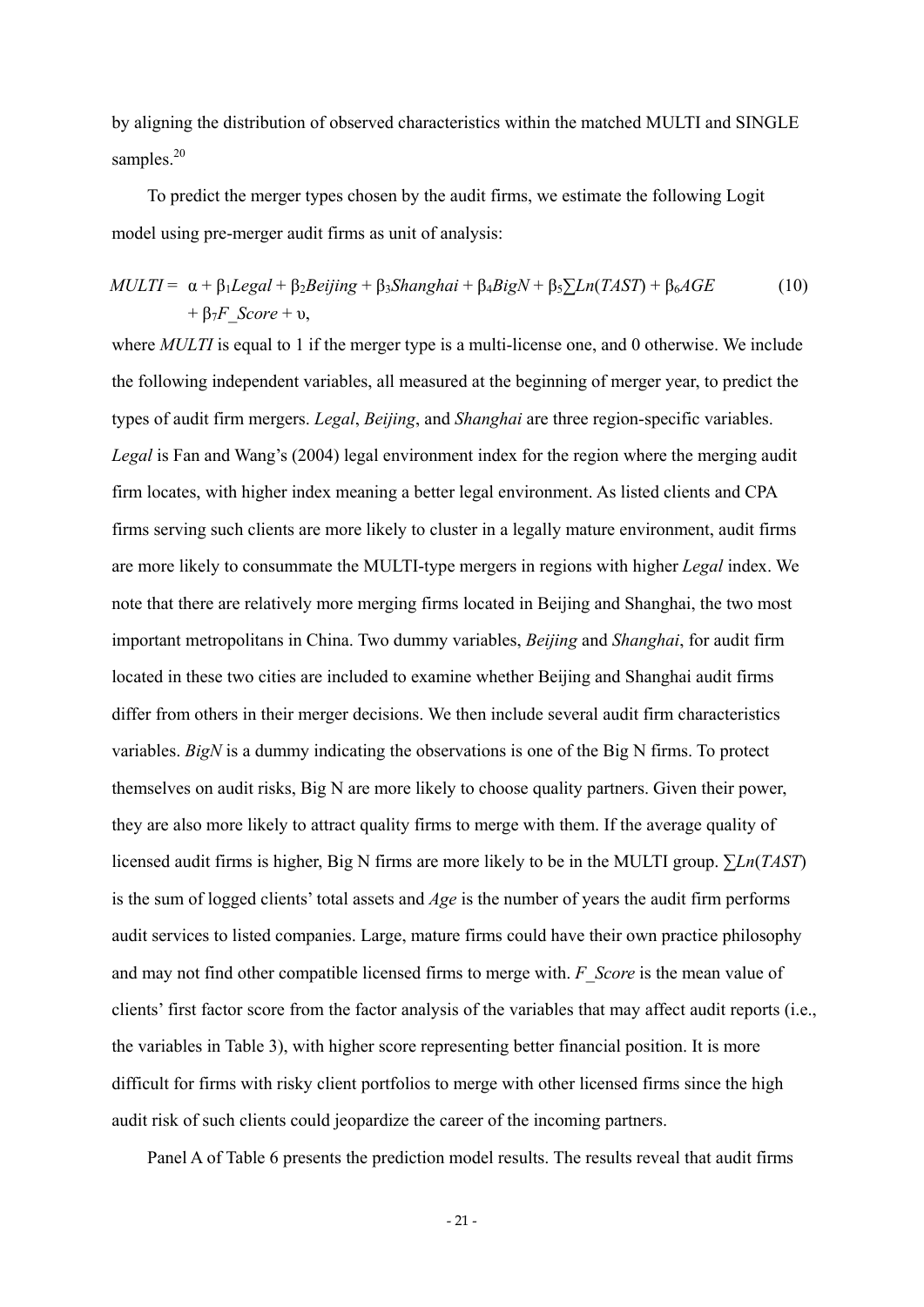operating in better legal environment are more likely to choose the MULTI type mergers. The coefficient on *Beijing* is significantly negative at the 5% level, while that on *Shanghai* is not significant.<sup>21</sup> The coefficient signs of the audit firm characteristics variables are all consistent with our conjecture with the exception of the *Age* variable.<sup>22</sup>

## [Insert Table 6 here]

Following Francis and Lennox (2008), we sort the sample audit firms by the estimated probability obtained from the prediction model and implement the following rules to match the MULTI audit firms with the SINGLE ones: (1) if only one of the two firms adjacent to a MULTI audit firm is a SINGLE audit firm, it is chosen as the match; (2) if both adjacent firms belong to the SINGLE group, we choose the one with closest estimated probability; and (3) if there is no SINGLE audit firm adjacent to a MULTI audit firm, it is dropped. We are able to identify 27 pairs of audit firms. With the paired difference between two groups in the estimated probability being lower than 0.01%, the probability distribution of the MULTI audit firms is close enough to their SINGLE matches to mitigate the selectivity. To examine whether the post-merger change in the propensity to issue MAOs differs between the two groups, we pool the client firm-years audited by the MULTI and the matched SINGLE samples and estimate the following model:

$$
MAO = \alpha_0 + \alpha_1 SINGLE + \beta_0 POST + \beta_1 SINGLE \times POST + \gamma_1 CURRENT + \gamma_2 ARINV + \gamma_3 LEV + \gamma_4 TURN + \gamma_5 ROA + \gamma_6 LOSS + \gamma_7 A GE + \gamma_8 EM + \gamma_9 RET + \gamma_{10} STDR + \gamma_{11} Ln(TAST) + \varepsilon,
$$
\n(11)

where *SINGLE* is a dummy variable indicating that the audit firm selects SINGLE type merger, and all other independent variables are defined as before. In this model, the coefficient on *SINGLE* captures the difference between the SINGLE and the MULTI groups in their propensity to issue MAOs before mergers. Post-merger change in the likelihood of MAOs in the MULTI group is reflected in the *POST* coefficient, and such a change for the SINGLE group is measured by the sum of coefficients on *POST* and *SINGLE*×*POST*.

Model (11) results are reported in Panel B of Table 6. After correcting the selection bias, the conclusion is qualitative the same as before: the significantly positive coefficient on *POST* indicates that the MUTLI group issues more MAOs after mergers; *SINGLE*×*POST* is significantly negative (*p*<0.10) and the sum of coefficients on *POST* and *SINGLE*×*POST* is not

- 22 -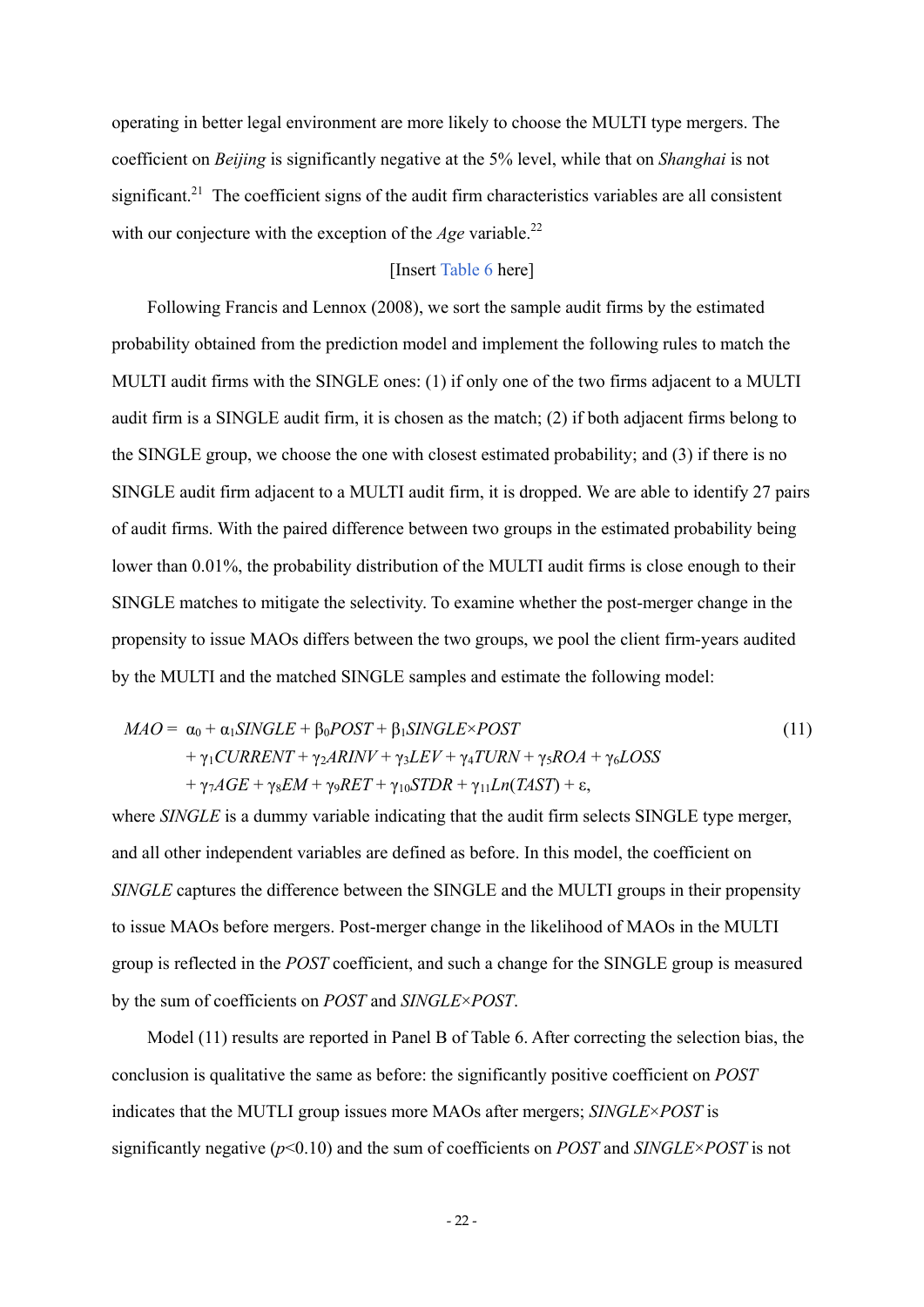significantly different from zero in the  $\chi^2$  statistics, which means that there is no significant post-merger change in the propensity for MAOs in the matched SINGLE group. Therefore, it does not appear that there is any selection bias that affects our results.

Using the full sample, we also apply the Heckman method by including the inverse Mills ratio estimated from the choice model [i.e., model (10)] in model (11). The results are qualitative the same as those in Table 6. Also, the multicollinearity problem is not a concern as the VIF statistics in model (11) are all below 4.

#### **6.3 Alternative explanations**

In the prior section, we show that auditors in the MULTI group are more likely to issue MAOs after mergers, while those in the SINGLE group are not. Given the different impacts of the two types of mergers on CPA firms' listed clients and thus quasi rents at stake, the evidence lends support to the theory that auditor independence is positively related to quasi rents at stake. From the auditor expertise literature, mergers should have little *immediate* effect on auditor competence. Moreover, if competence does change immediately, both the SINGLE and MULTI groups should show post-merger improvement in audit quality.<sup>23</sup> We further analyze the competence issue in the following.

Some cases in the MULTI group involve Big Ns' member firms in China. If the Big N auditors are more competent due to better training, auditors in the non-Big N firms could be more competent after they merger with Big N.<sup>24</sup> To verify whether mergers with Big N firms are driving the results for the MULTI sample, we exclude two cases involving Big N (AA and DTT) from the sample. Column (1) of Table 7 reports the results without these cases. The results are qualitatively the same as those reported before.

#### [Insert Table 7 here]

Since we argue that improvement in audit quality in year 0 is primarily due to changes in independence rather than competence after mergers, it is interesting to examine whether different pre-merger audit firms jointly audit the same client after mergers. Intuitively, joint audits could allow auditors to share their expertise and thus improve the overall competence of the merged firms. In China, audit reports for listed companies should be signed by at least two individual CPAs who perform audits for the clients. If there is any joint audit in year 0, then the audit reports

- 23 -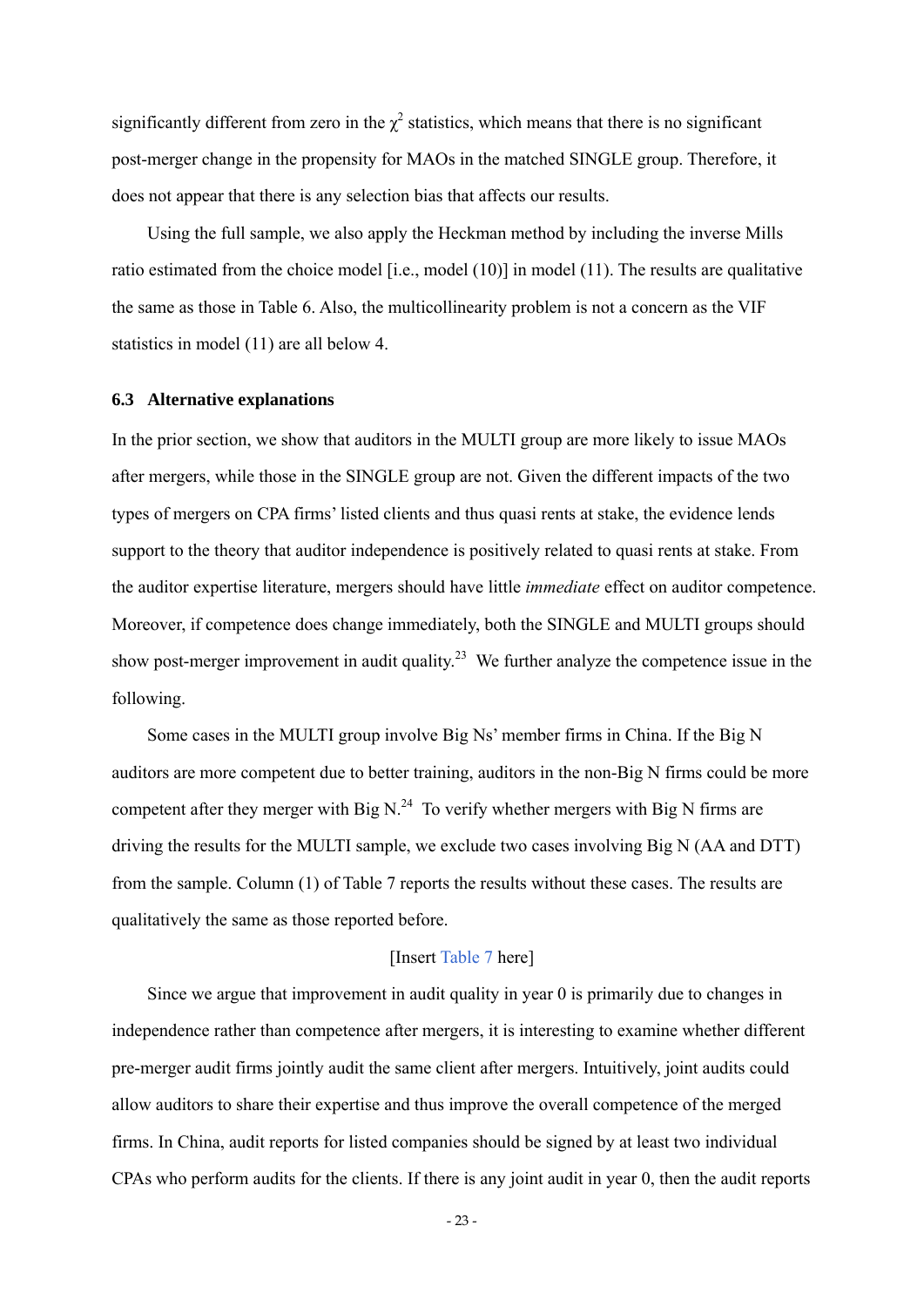should be signed by CPAs from different pre-merger audit firms. We examine the audit reports and find 21 such joint audit cases out of 293 observations in year 0 in the MULTI sample. Column (2) of Table 7 reports the results based on the sample excluding pre- and post-merger observations that belonged to client firms jointly audited by different pre-merger audit firms in year 0. The tenor of our results is not changed after excluding these observations. Therefore, the potential improvement in competence immediately after mergers does not explain the post-merger improvement in audit quality.

Another possibility that may confound the significant audit quality improvement after merger in the MULTI group is that independence may improve through channels other than the size of quasi rents at stake. Chan et al. (2006) and Wang et al. (2008) find that Chinese auditor locality affects their reporting decision. Due to the political influence of local governments, auditors report more favorably when the auditors and client firms are located in the same regions (province or equivalent in China), as compared to the non-local clients. Mergers between CPA firms may change the relative locality of clients. For example, a Beijing firm merges with a Shanghai firm and administers audits of clients that are previously audited by the Shanghai firm. In such cases, the merged firm could be more independent since the Shanghai government is less able to intervene in the audits performed by the Beijing auditors. It is thus possible that independence improvement is caused by a change in locality rather than quasi rents at stake. To alleviate this concern, we split the sample into two sub-samples: one for mergers within the same region, and the other for mergers across different regions. The results for these two sub-samples for the MULTI group are reported in Columns (3) and (4), respectively, of Table 7. The *POST* variable takes a significantly positive coefficient in both sub-samples. Hence, the possible impacts of the locality change caused by mergers do not fully explain our findings.<sup>25</sup>

#### **6.4 The magnitude of mergers' impacts and post-merger audit quality improvement**

The previous analysis suggests that MULTI type mergers have a more significant impact on post-merger audits than the SINGLE type. This supports DeAngelo's (1981) theory since the former leads to a larger increase in quasi rents at stake than the latter. In this section, we investigate whether the change in audit quality after the MULTI mergers varies with the magnitude of mergers' impact on audit firm's quasi rents at stake. Such evidence would lend

- 24 -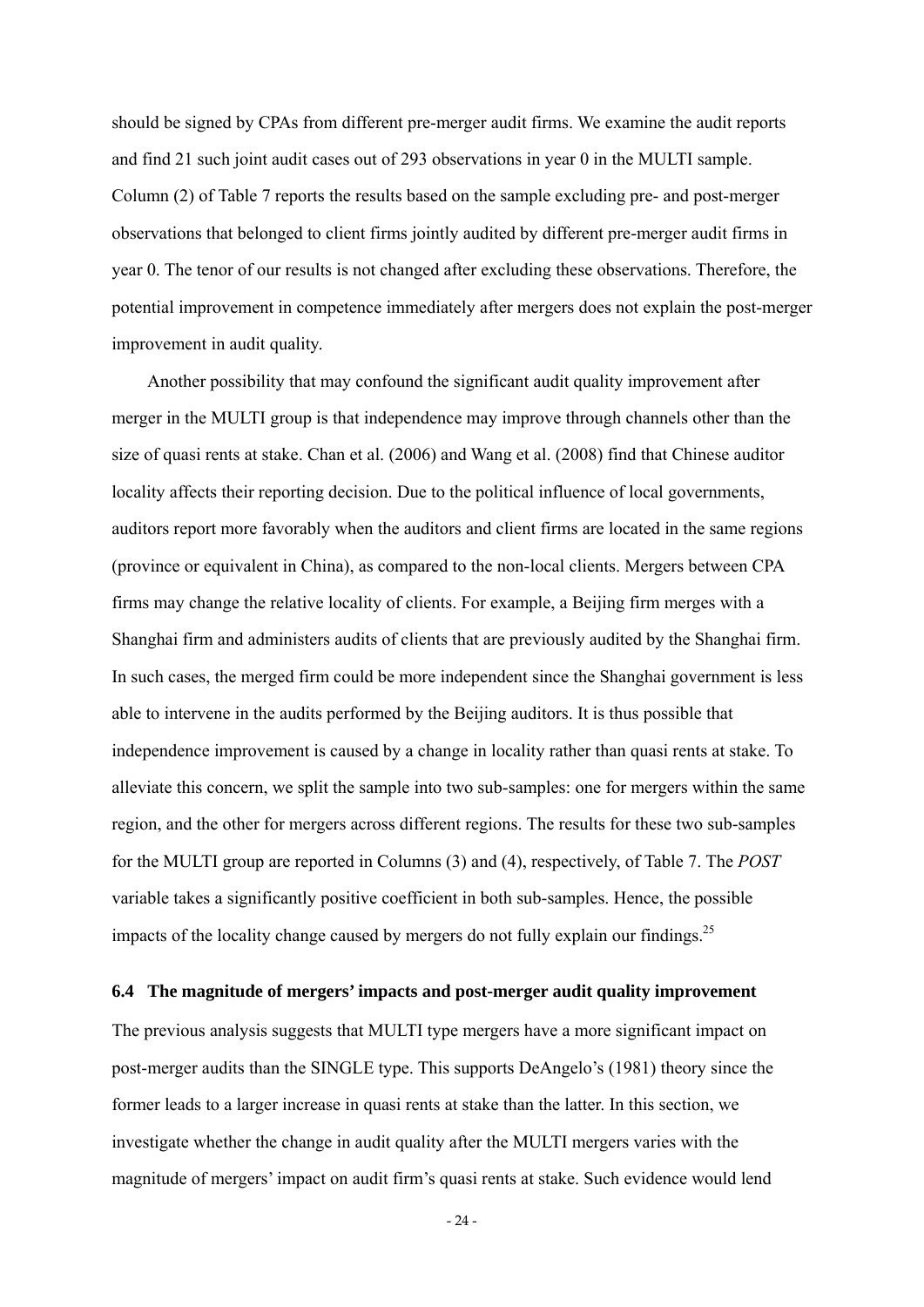further support to the quasi rent theory. The following two hypothetical cases illustrate how the impact of mergers can differ across firms.

Case I: The pre-merger firm A has 5 listed clients and the pre-merger firm B has 15 listed clients. The post-merger firm, AB, has 20 clients.

Case II: The pre-merger firms  $A^*$  and  $B^*$  have 10 listed clients each. The post-merger firm,  $A^*B^*$ , has 20 clients.

Although all firms experience an increase in clients after mergers, the impacts are quite different: in Case I, the increase in the number of listed clients is 15 and 5, for A and B, respectively, while the increase is 10 for both  $A^*$  and  $B^*$  in Case II. Accordingly, the strength of the post-merger change in audit quality is the greatest for A, followed by  $A^{\dagger}/B^*$ , and B. To capture the strength of the merger, we define the relative size of an audit firm in a merger as:

$$
RELSIZE_i = \frac{Size_{i, -1}}{\sum_{i=1}^{n} Size_{i, -1}},
$$
\n(12)

where *Size*<sub>*i*, -1</sub> is the size of listed clientele for audit firm *i* at the end of year -1, and  $\sum_{i=1}^{n}$ *i*  $Size_{i,-1}$  is 1

the sum of listed clientele for *n* audit firms participating in a merger.<sup>26</sup> Since a larger value in *RELSIZEi* means a relatively smaller change in audit firm size after mergers for audit firm *i*, we predict a *negative* relation between the post-merger change in audit quality and *RELSIZEi*. An interaction term, *POST*×*RELSIZE*, is added to the regression model to test this prediction.

We use the continuous form of *RELSIZE* as well as its tercile ranks (from 0 to 2 and then divided by 2), which is less subject to the outlier problem and the linearity assumption. The results are reported in Panel A of Table 8, where Columns (1) and (2) are based on continuous and rank specifications, respectively. In both columns, *POST* is significantly positive and *POST*×*RELSIZE* is significantly negative. Therefore, the post-merger increase in the probability of MAOs decreases with *RELSIZE*, i.e., the larger the audit firm before the mergers, the smaller will be the post-merger improvement in audit quality. To determine the economic significance, we set all the variables at sample mean and *POST* at 1, and then change the value of *RELSIZE*. For the continuous specification, when *RELSIZE* is at its first quartile (0.364), the post-merger probability of issuing MAOs is 15.02%; and when setting *RELSIZE* at the third quartile (0.660),

- 25 -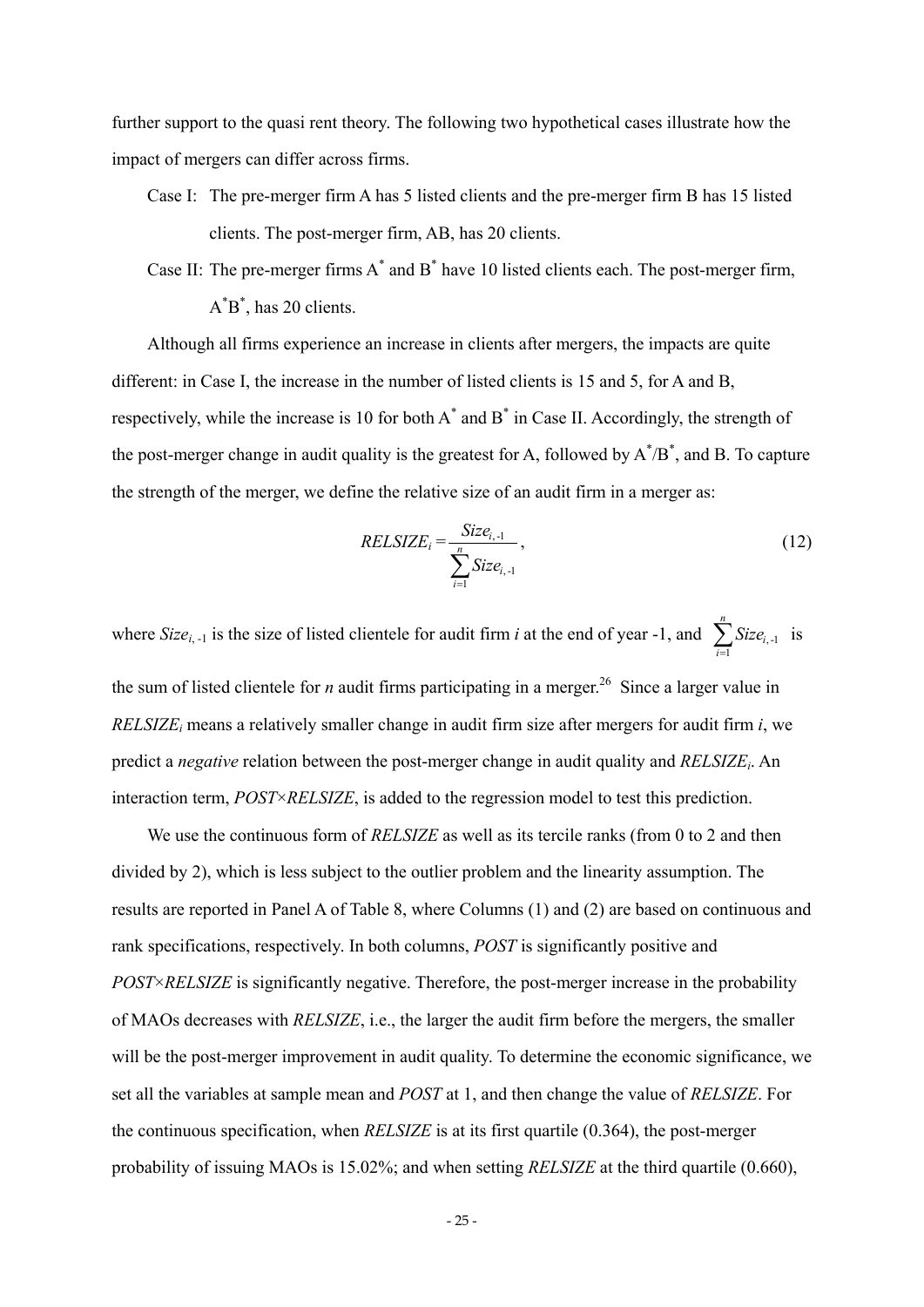this probability decreases to 9.60%. Similarly, for the rank specification, moving from the bottom- to middle- and then to top-tercile of *RELSIZE* (i.e., the variable is changed from 0, to 0.5, and 1) is associated with a decrease in this probability from 17.99%, to 13.27%, and to 9.64%. Given that the base probability of MAOs is 8.48% before merger (see Section 5.2), the *RELSIZE* variable does cause economically significant variation in the post-merger MAO probability change.

In Panel B of Table 8, we use total listed clientele assets audited by the firm as an alternative size measure. The results are even stronger in statistical sense and our conclusion remains the same. Taken together, the results in Table 8 suggest that in the MULIT group the change depends on the magnitude of the change in firm size due to mergers. This finding provides additional support to the DeAngelo (1980) theory.

#### [Insert Table 8 here]

## **7. Summary and conclusion**

Studies on audit quality typically compare the difference between Big N and non-Big N and find that the audit quality of Big N is higher than that of non-Big N. However, DeAngelo's (1981) proposition that large auditors are more independent due to more aggregate quasi rents serving as collateral against malfeasance is subject to alternative explanations, including the difference in auditors' competence between large and small auditors, the incentives for Big N to protect their brand names, and the potential self-selection problem in the data. By examining the difference in audit quality between the pre- and the post-merger audit firms in China, we have a better control for these confounding effects. We hypothesize that auditors are more independent subsequent to mergers *only* when mergers increase their quasi rents at stake. Since the SINGLE mergers (where a licensed CPA firm merges with non-licensed ones) have little impact on auditors' aggregate quasi rents at stake, we argue that the improvement of independence should be more evident in MULTI mergers (involving at least two CPA firms licensed to audit listed companies).

Consistent with the above argument, we find that audit firms involved in MULTI mergers are more likely to issue MAOs to clients after mergers. Also, the increased propensity for MAOs is significantly related to change in audit firm size after mergers. In contrast, there is no evidence

- 26 -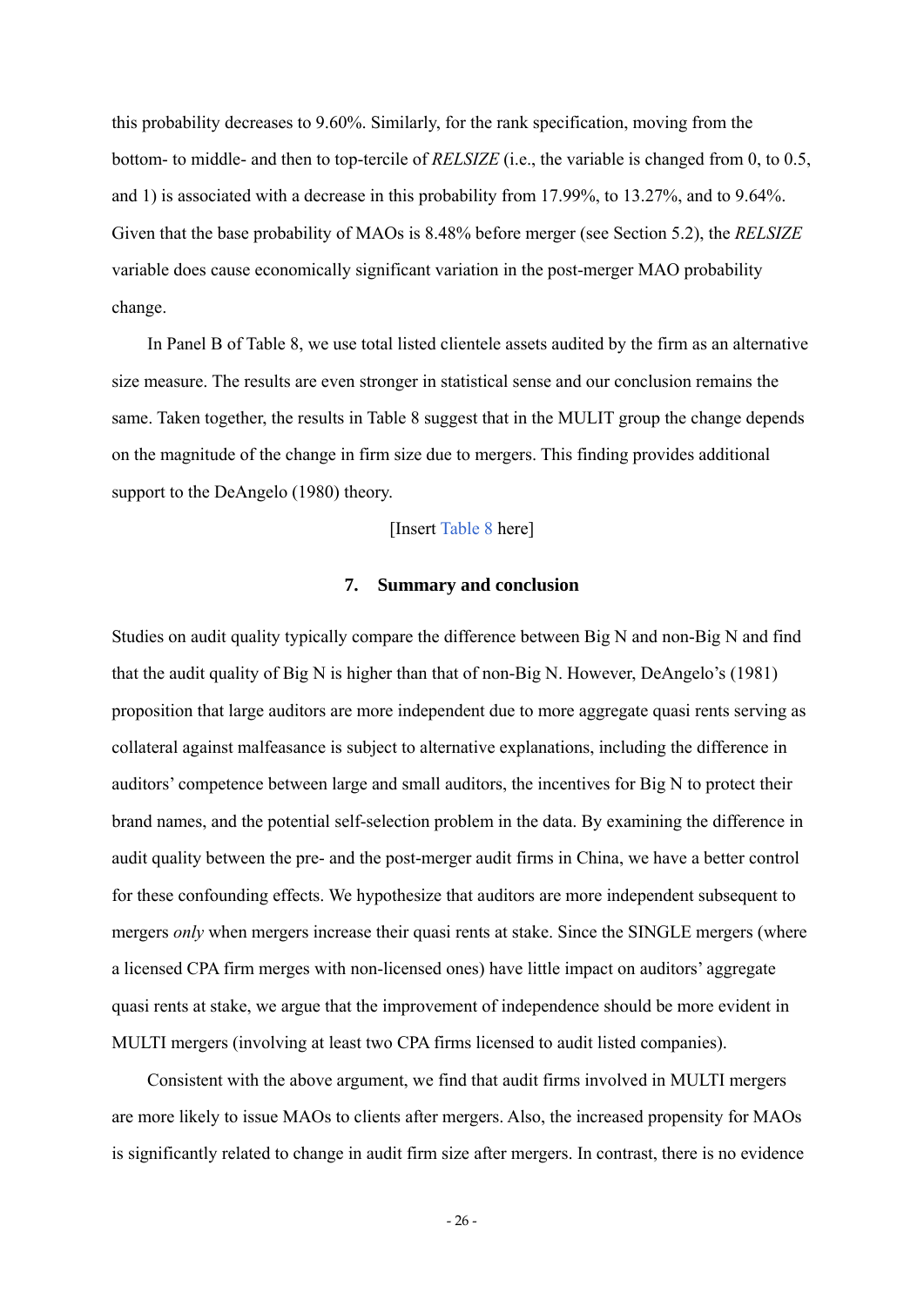suggesting any significant change in the issuance of MAOs for audit firms involved in SINGLE mergers. Given that the two groups of CPA firms are comparable prior to mergers and similar in size (in terms of annual total revenues) after mergers, the different effects of mergers on audit quality support the theory that auditor independence is a positive function of aggregate quasi rents at stake.

While the wave of CPA firm mergers in China was at least partly orchestrated by the government, more than half of the mergers (i.e., the SINGLE group) do not result in any apparent improvement in audit quality. One policy implication is that simply increasing audit firm size *per se* (e.g., increase the number of auditors or audit firm revenues, as the new regulations stipulated) does not enhance auditors' independence. The level of independence and thus audit quality is determined by auditors' trade-off between the costs and benefits of opportunistic behavior. Although we show that there is a significant change in auditor independence for the multi-license type of mergers, the evidence does not necessarily imply that the overall post-merger audit quality in China has reached a socially optimal level in protecting investors. Experience from mature markets suggests that, in addition to public enforcement by regulators, other mechanisms such as private litigation against auditors, the market demand for auditor reputation and improved disclosures on audit services should be helpful in a well-functioning audit market. These mechanisms, however, are not yet very effective in China's audit market. To further foster auditor independence, it should be useful for Chinese regulators to consider these additional mechanisms as well as other social costs involved.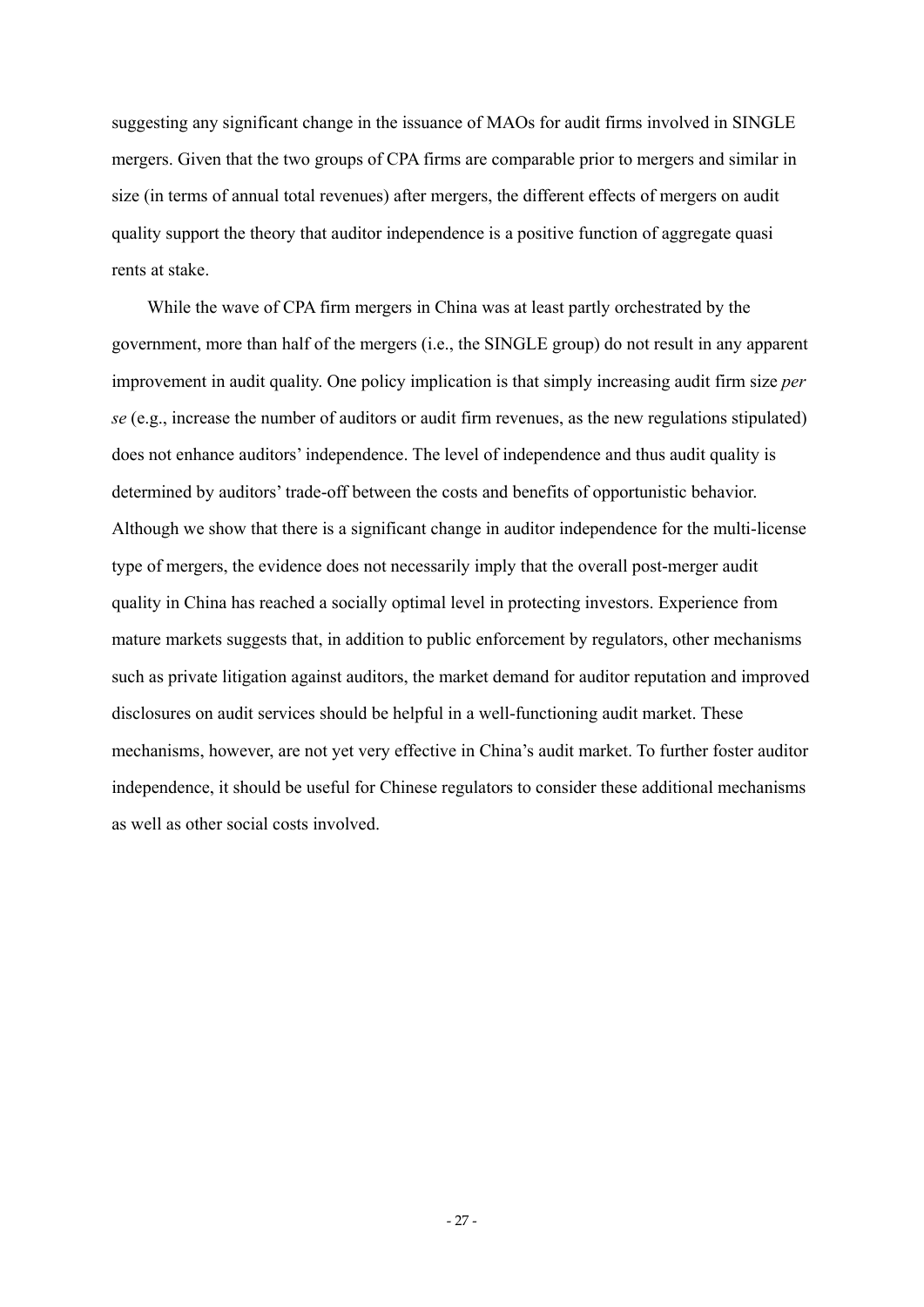## **Endnotes**

 $2\degree$  For example, contrary to the theory that risky firms would select high quality auditors to maximize firm value when going public (Datar, Feltham, and Hughes 1991), Feltham, Hughes, and Simunic (1991) report that U.S. IPO clients of the Big N are less risky than those of the non-Big N. They conjecture that this might be due to self-selection since U.S. Big N tend to avoid risky clients and the potential litigation losses. This conjecture is confirmed by Clarkson and Simunic (1994) using data from Canada, where the auditor litigation costs are lower and the self-selection problem is less serious.

<sup>3</sup> We define risk to auditors as the probability of auditor's opportunistic behavior being detected. Moreover, the detection affects the utility of the auditors negatively (e.g., law suits, regulatory sanctions, and the loss of market share due to tarnished reputation).

 $4$  As early as 1988, the Big 8 already audited 96.6% and 84.5% of the firms listed in NYSE and AMEX, respectively (Wootton, Tonge, and Wolk, 1994). At the end of 1999, the market share of Big Ns' member firms in China is only about 3.6% (11.9%) in terms of the number of listed clients (listed clients' total assets). This figure grows to 6.93% (41.39%) by the end of 2006.

<sup>5</sup> In the 1990s, international accounting firms had only indirect involvement in China's audit market. For example, they can joint-venture with domestic CPA firms. They can also invest in domestic firms since 1999. China grants Sino-foreign joint ventures, including the international accounting firms, a period of up to five years of income tax exemptions and reductions.

<sup>6</sup> The supply of qualified CPAs in China is not likely to increase significantly in the short term since the pass rate for professional examinations for audits of listed companies has been quite low. In 2001, 11,307 CPAs took the examination and only 150 passed.

 $<sup>7</sup>$  The analysis can be extended to mergers involving more than two audit firms without loss of generality. While</sup> we only analyze the situation where client *c* is audited by *A* before merger, the result can also apply to a client originally audited by *B*.

<sup>8</sup> Healy, Palepu, and Ruback (1992) report that post-merger improvement in productivity is particularly strong for firms with highly overlapping businesses. Researchers also find that increase in profitability after mergers is associated with lower costs of goods sold in industrial firms (Fee and Thomas 2004) or reduced operating expenses in banking service businesses (Houston, James, and Ryngaert 2001).

<sup>9</sup> Merger could also affect quasi rents in that clients may switch audit firms after merger if merger results in the client's competitor being served by the same audit firm and thus the possible leakage of proprietary information to the competitor. However, a GAO survey suggests that 92% of large U.S. public companies still choose an audit firm when the firm also audits their competitors (Krishnan 2005). Similarly, for our sample firms, the

<sup>&</sup>lt;sup>1</sup> Some researchers have noticed this issue (cf. Deis and Giroux 1992, 464; Jeter and Shaw 1995, 314).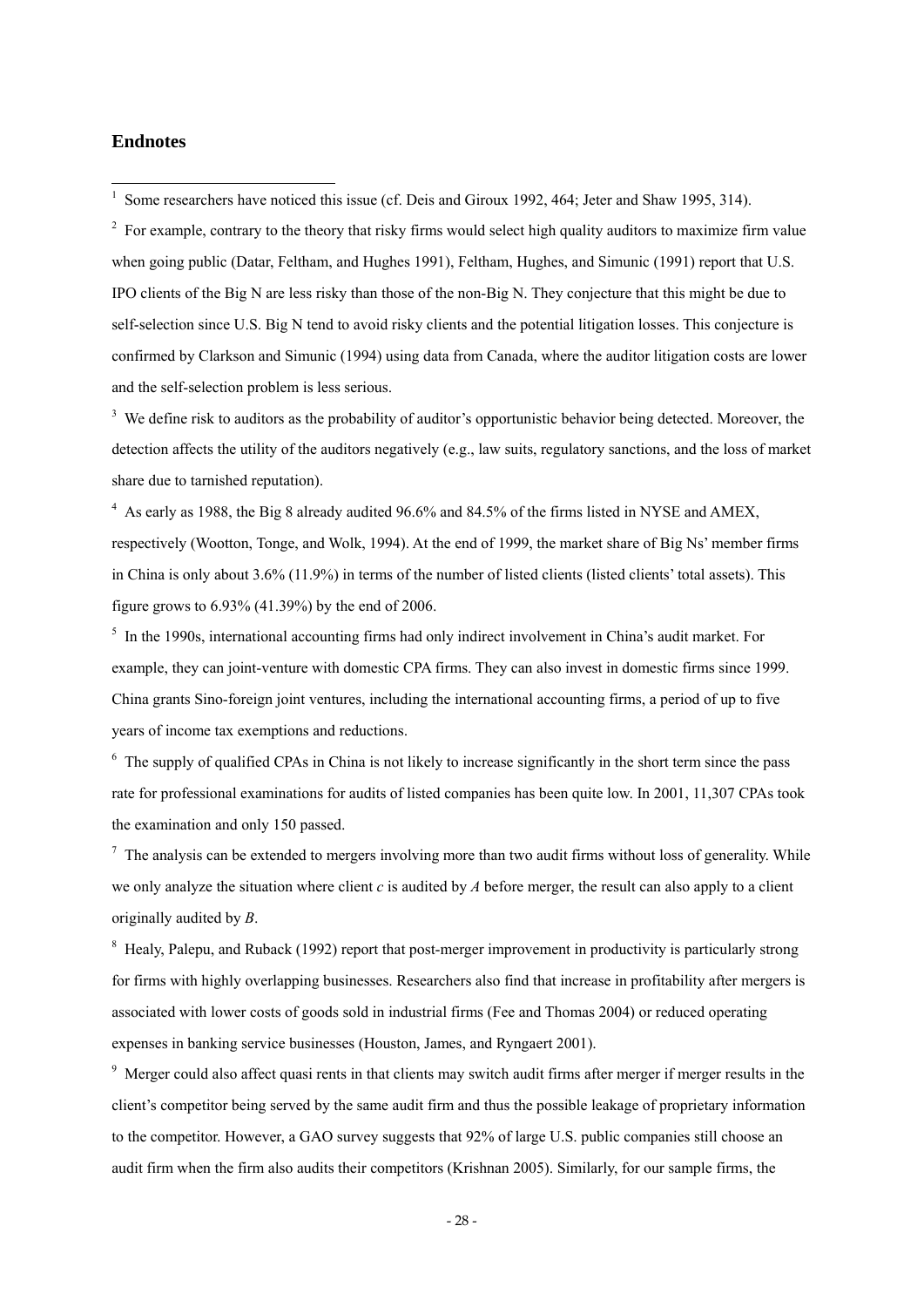market share per audit firm measured by total client assets audited stays basically unchanged immediately after mergers.

<sup>10</sup> There are also mergers where the mergees are all non-licensed CPA firms. As the clients of such non-licensed firms are not listed, data for this type of merger are not publicly available.

<sup>11</sup> The clustering of mergers in calendar time is consistent with Harford's (2005) theory that merger activities are firms' rational response to the new environment, such as economic, regulatory, and technological shocks.

<sup>12</sup> Ideally, the comparison should be between 1999 and 2000. However, to the best of our knowledge, data for years 2000 and 2001 are not publicly available.

<sup>13</sup> Analysis based on median values and Wilcoxon rank sum tests for Panels B, C and D in Table 1 shows a pattern similar to that based on mean values.

<sup>14</sup> Chen. Su, and Zhao (2000) report that the related monetary amounts in some cases of unqualified opinion with explanatory notes were much larger than the adjustment amounts in some qualified audit reports. The CSRC also treats unqualified opinion with explanatory notes opinion the same as qualified opinion in disclosure requirements.

<sup>15</sup> Using data from 1995 to 1997, Chen et al. (2001) report that a similar reason for MAOs is firms' earnings management to meet the profitability requirement specified by CSRC in 1996 for rights offerings. We attempted to include a dummy variable defined in a way that reflects the rule for rights offerings. However, it is not significant. This is probably because the rights offerings rule subsequently enacted in 1999 has lowered such earnings management incentives for Chinese firms (Haw, Qi, Wu, and Wu 2005).

<sup>16</sup> We estimate the market model by regressing individual stock returns on market return, using weekly stock return data during the fiscal year.

 $17$  The results are similar for the median values and Wilcoxon tests.

<u>.</u>

<sup>18</sup> In Section 6, we match the merger audit firms with non-merger ones by audit firm size and time, and examine whether the post-merger change in audit reporting is specific to the merger firms. Since the merger sample and their matches are drawn from the same time period, the results from the match design are even less likely to be affected by the correlated-but-omitted variable problem.

<sup>19</sup> Note that some variables are significantly different between the pre- and post-merger periods in Table 3. Untabulated analysis suggests that the differences in these variables between the experimental and their controls are not significant in either the pre- or the post-merger periods, except that the experimental clients of the SINGLE group have higher leverage than their controls in both the pre- and the post-merger periods. This will not create any problem since we are comparing audit in the pre-merger period with that of the post-merger period and since we have a control variable for leverage when comparing the experimental clients with their controls.

<sup>20</sup> Compared with the traditional Heckman (1979) method, the matched propensity method has the following

- 29 -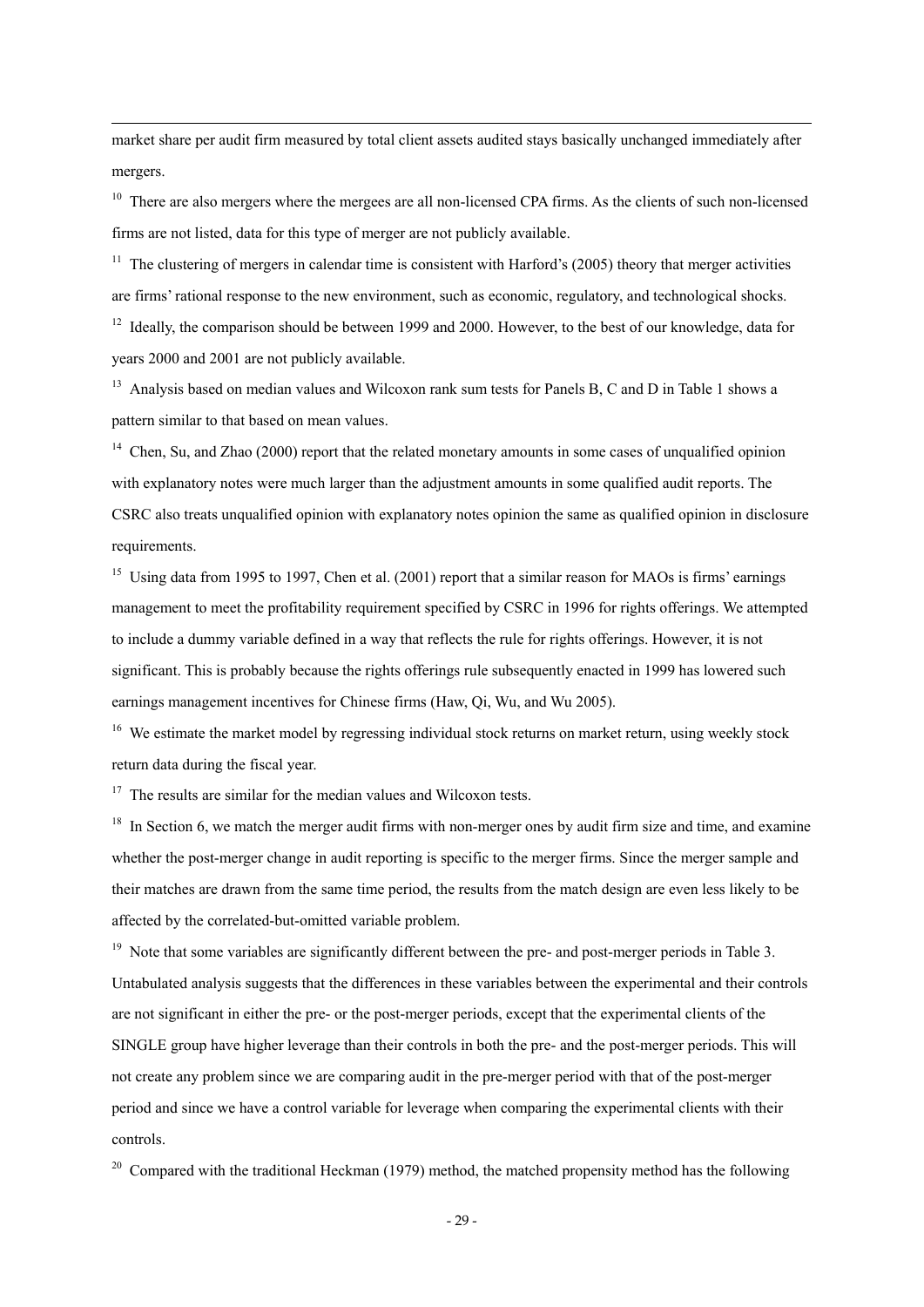merits: (1) it relaxes the "exclusion restrictions" requirement (i.e., some independent variables in the first-stage choice model should be truly exogenous and excluded from the second-stage analysis), which is often overlooked by researchers; (2) it is not subject to the multicollinearity problem due to the inclusion of inverse Mills ratio in the second-stage analysis; and (3) empirical results are not sensitive to the model specifications in the first- or the second-stage and are thus more robust (Francis and Lennox 2008).

<u>.</u>

 $21$  Beijing has the highest per capita accountants in China (Fan and Wang 2004). And all main accounting regulatory agencies, the CSRC, MOF, and CICPA, are in Beijing. It may be particularly attractive for a non-Beijing *licensed* audit firm to merge with a Beijing *non-licensed* firm when entering the Beijing market to facilitate its development. This increases the likelihood of SINGLE mergers occurring in Beijing.

 $^{22}$  In model (10), we also consider other variables proxy for regional development, such as government intervention, credit market development, or the overall marketization. These variables are not significant. We also consider alternative audit firm size measures, such as the number of listed clients, the number of CPAs who sign on the audit reports, or various market share variables (i.e., the size variables deflated by the total market size). Results based on these alternative measures are similar to those reported.

<sup>23</sup> Note that licensed CPA firms in the SINGLE group merge with non-licensed ones. If the expertise of non-licensed CPAs tends to differ from and thus complement that of licensed CPAs, auditors in the SINGLE mergers are more likely to improve their competence. However, we find no such evidence.

<sup>24</sup> Alternatively, Big N firms have stronger incentives to promote independence of the non-Big N firm merged with them in order to protect their internationally established brand names.

<sup>25</sup> In the SINGLE sample, there is one case involving a Big N firm (EY). Excluding this case does not change the insignificant result for the *POST* variable. For this type of mergers, we cannot identify joint audits by different pre-merger audit firms in year 0 since the identities of auditors from non-license CPA firms are not publicly available in the pre-merger years. We also partition the SINGLE group into two sub-samples by the locality of merging audit firms. In neither sub-sample can we find more frequent MAOs after mergers.

<sup>26</sup> Hence, in Case I, *RELSIZE<sub>i</sub>* is 25% and 75% for A and B, respectively, and equals to 50% for both A<sup>\*</sup> and B<sup>\*</sup> in Case II. For our sample,  $n = 2$  in most cases.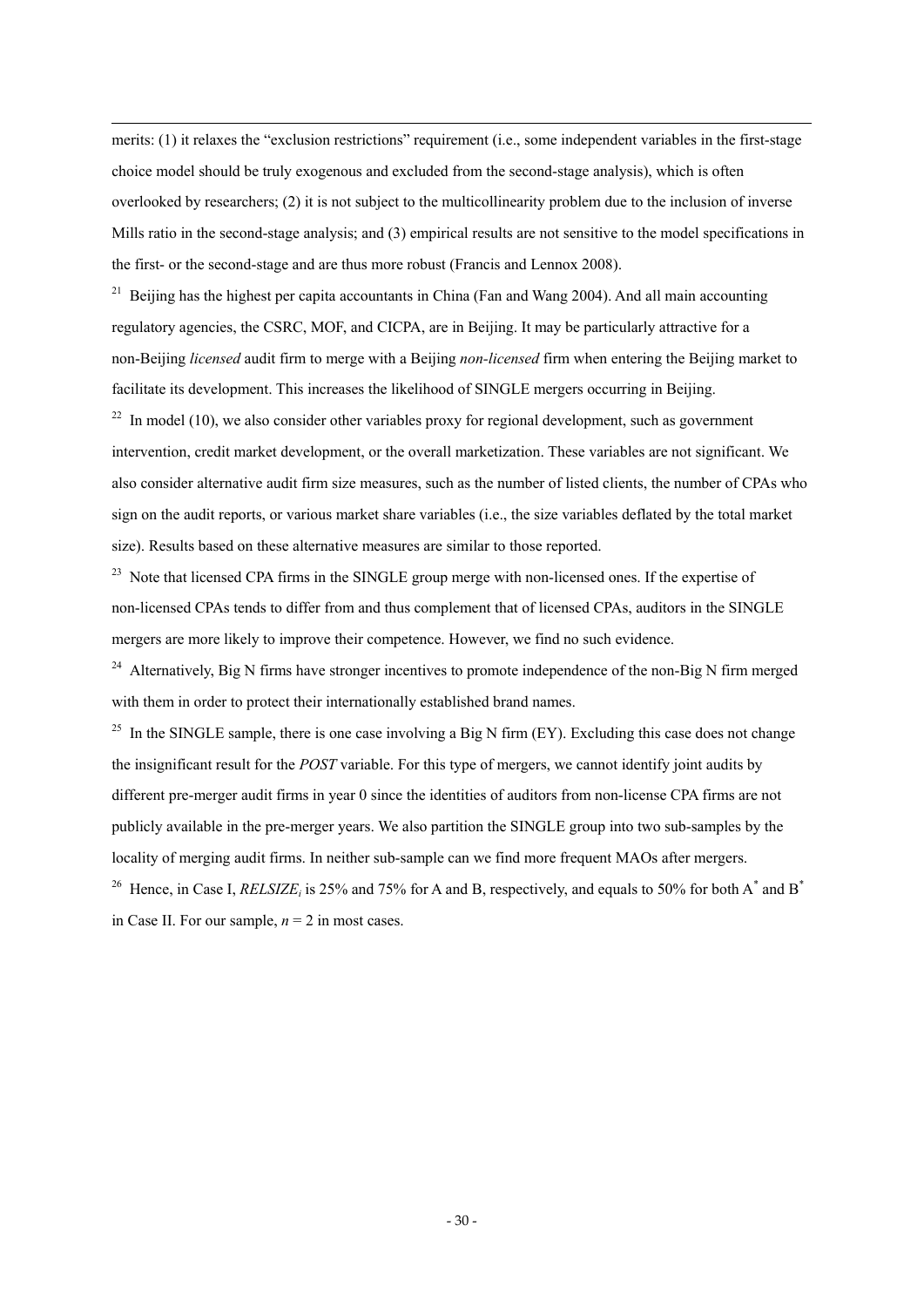## **Appendix**

Difference in audit fees between the pre- and the post-merger years

Prior research on the effect of mergers on audit pricing provides mixed evidence. Iyer and Iyer (1996) and Ivancevich and Zardkoohi (2000) do not find significant change in audit fees after mergers in the U.K. or U.S. audit markets. However, Firth and Lau (2004) and Lee (2005) document that audit fees increase after mergers in the Hong Kong market. In this appendix, we examine whether audit prices change around mergers for our sample firms.

Chinese listed firms have been required to disclose audit fees since 2001. As some firms also voluntarily disclose audit fees in the prior year, audit fee data are available for year 2000 onwards. For the 145 client firms whose auditor experience mergers between 2001 and 2006, 118 firms have complete audit fee data in both year -1 (pre-merger) and year 0 (post-merger). Following previous audit pricing research (e.g., Simunic, 1980), we regress the natural logarithm of audit fees on the following variables:

| POST |  |  | $= 1$ , if the observation is from year 0, and 0 otherwise; |
|------|--|--|-------------------------------------------------------------|
|      |  |  |                                                             |

 $Ln(TAST)$  = The natural logarithm of total assets audited;

 $NSUB^{\frac{1}{2}}$  = Square root of the number of consolidated subsidiaries;

*ARINV* = The intensiveness of accounts receivables and inventory (sum of total receivables and inventory divided by total assets);

 $ROA$  = Return on assets (earnings divided by total assets);

 $CURRENT = Current ratio$  (current assets divided by current liabilities); and

 $LEV = \text{Leverage ratio (liabilities divided by total assets)}.$ 

The regression results are as follows:

$$
Ln(Fee) = 4.910^{\ddagger} + 0.002 \times POST + 0.357^{\ddagger} \times Ln(TAST) + 0.143^{\ddagger} \times NSUB^{\frac{1}{2}} + 0.185 \times ARINV + 0.774^{\ddagger} \times ROA + 0.039 \times CURRENT + 0.193 \times LEV + \epsilon.
$$

 $R^2 = 51.4\%, N = 236, F$ -value = 36.53<sup>‡</sup>

 $($ <sup>†</sup> and <sup>‡</sup> denote two-tailed significance at the 0.05 and 0.01 level, respectively.)

In the above regression, the coefficient on *POST* is  $0.002$  ( $t = 0.04$ ). This suggests that, *ceteris paribus*, audit fees after mergers increase by  $0.2\%$  (=  $e^{0.002} - 1$ ). Such an increase is not statistically or economically significant. At least, the evidence does not support the view that auditors cut audit fees after mergers.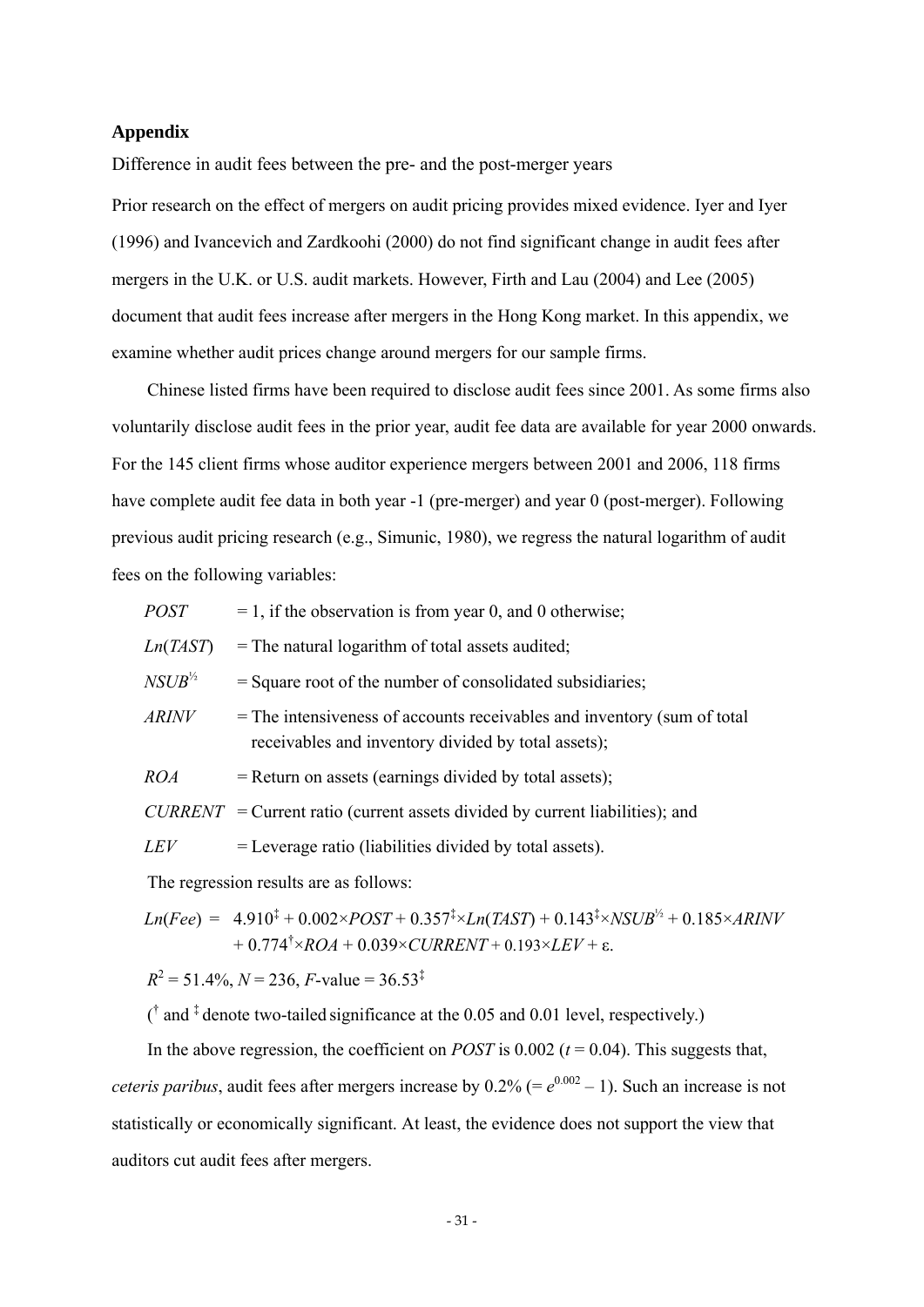## **References**

- Ali, A., L.S. Hwang, and M. Trombley. 2003. Arbitrage risk and the book-to-market anomaly. *Journal of Financial Economics* 69 (2): 285-323.
- Becker, C., M. DeFond, J. Jiambalvo, and K.R. Subramanyam. 1998. The effect of audit quality on earnings management. *Contemporary Accounting Research* 15 (1): 1-24.
- Beijing Pricing Bureau. 2001. Notice for amendment of service fees charged by CPA firms, Notice [2001] No. 335 (in Chinese).
- Bell, T. and R. Tabor. 1991. Empirical analysis of audit uncertainty qualifications. *Journal of Accounting Research* 29 (2): 350-370.
- Bonner, S. and B. Lewis. 1990. Determinants of auditor expertise. *Journal of Accounting Research* 28 (Supplement): 1-20.
- Bonner, S. and P. Walker. 1994. The effects of instruction and experience on the acquisition of auditor knowledge. *The Accounting Review* 69 (1): 157-178.
- Chan, K.H., K. Lin, and P. Mo. 2006. A political economic analysis of auditor reporting and auditor switches. *Review of Accounting Studies* 11 (1): 21-48.
- Chen, C., S. Chen, and X. Su. 2001. Profitability regulation, earnings management, and modified audit opinions: Evidence from China. *Auditing: A Journal of Practice and Theory* 20 (2): 9-30.
- Chen, C., X. Su, and R. Zhao. 2000. An emerging market's reaction to initial modified audit opinions: Evidence from the Shanghai Stock Exchange. *Contemporary Accounting Research* 17 (3): 429-455.
- *China Finance and Economics Newspaper*. 2000. China government is encouraging audit firms to increase their sizes (in Chinese). April 6.
- *China Securities News*. 2000. The international symposium of 'World Trade Organization and the development of capital market in China' is held in Shanghai (in Chinese). August 9.
- CSRC (China Securities Regulatory Commission) 2001 and 2003. *Who Audits China's Securities Market: An Analysis of Audit Market*. Beijing: China Finance and Economy Press.
- Choi, J.H. and T.J. Wong. 2007. Auditors' governance functions and legal environments: An international investigation. *Contemporary Accounting Research* 24 (1): 13-46.
- Chung, H. and S. Kallapur. 2003. Client importance, nonaudit services, and abnormal accruals. *The Accounting Review* 78 (4): 931-955.
- Clarkson, P. and D. Simunic. 1994. The association between audit quality, retained ownership, and firm-specific risk in U.S. vs. Canadian IPO markets. *Journal of Accounting and Economics* 17 (1-2): 207-228.
- Datar, S., G. Feltham, and J. Hughes. 1991. The role of audits and audit quality in valuing new issues. *Journal of Accounting and Economics* 14 (1): 3-49.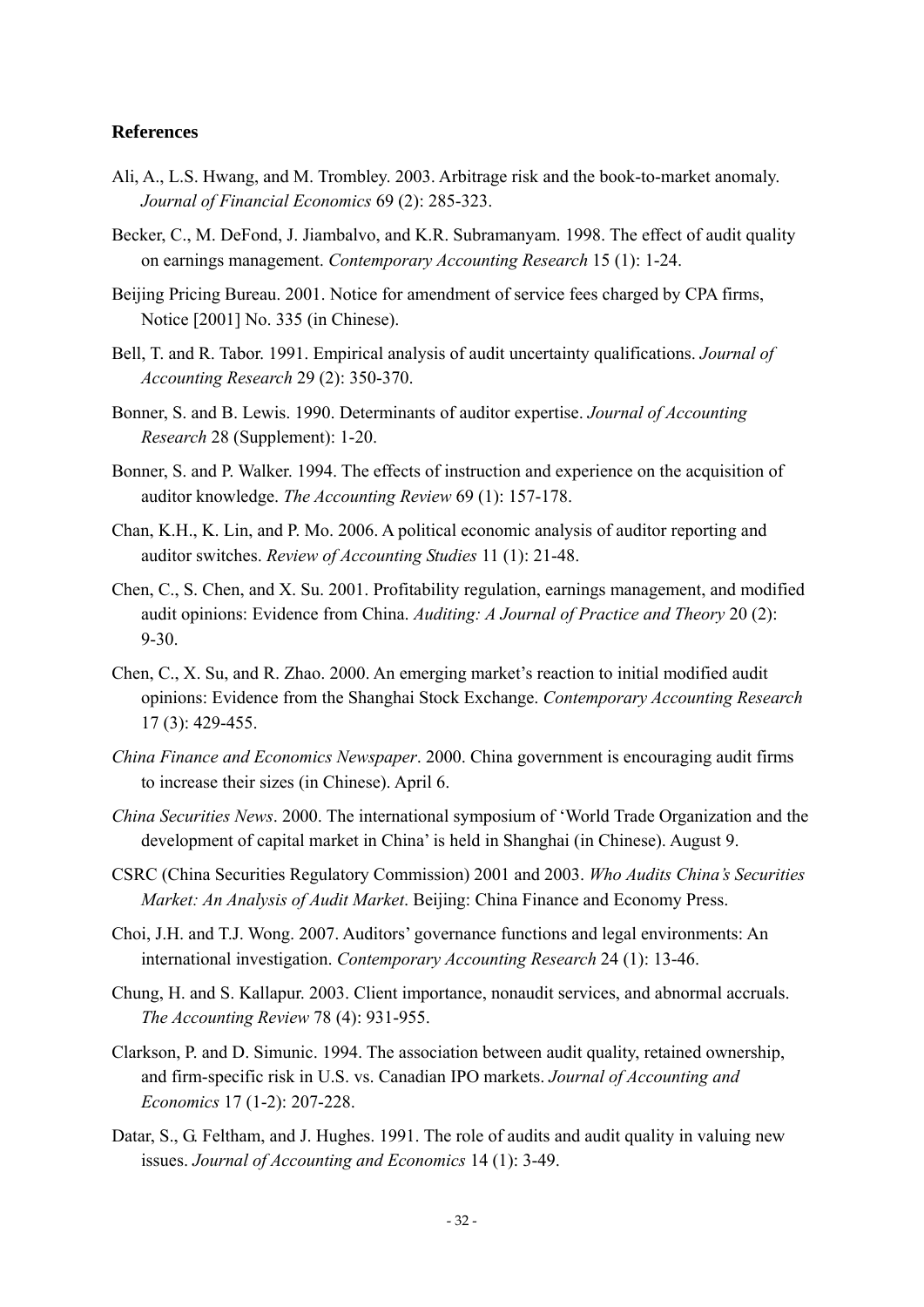- DeAngelo, L. 1981. Auditor size and audit quality. *Journal of Accounting and Economics* 3 (3): 183-199.
- DeFond, M., T.J. Wong, and S. Li. 2000. The impact of improved auditor independence on audit market concentration in China. *Journal of Accounting and Economics* 28 (3): 269-305.
- Deis, D. and G. Giroux. 1992. Determinants of audit quality in the public sector. *The Accounting Review* 67 (3): 462-479.
- Dopuch, N. and D. Simunic. 1980a. The nature of competition in the auditing profession: A descriptive and normative view. *Regulation and the Accounting Profession*, edited by Buckley J. and Weston, F. Belmont, CA: Lifetime Learning Publication.
- Dopuch, N. and D. Simunic. 1980b. Competition in auditing: An assessment. Manuscript, University of Illinois at Urbana-Champaign.
- Dopuch, N., R. Holthausen, and R. Leftwich. 1987. Predicting audit qualifications with financial and market variables. *The Accounting Review* 62 (3): 431-454.
- Fama, E. and M. Jensen. 1983. Agency problems and residual claims, *Journal of Law and Economics* 26 (2): 327-349.
- Fan, G. and X. Wang. 2004. *NERI Index of Marketization of China's Provinces*. Beijing: Economic Science Press.
- Fan, J. and T.J. Wong. 2005. Do external auditors perform a corporate governance role in emerging markets? Evidence from East Asia. *Journal of Accounting Research* 43 (1): 35-72.
- Fee, E. and S. Thomas. 2004. Sources of gains in horizontal mergers: Evidence from customer, supplier, and rival firms. *Journal of Financial Economics* 74 (3): 423-460.
- Feltham, G., J. Hughes, and D. Simunic. 1991. Empirical assessment of the impact of auditor quality on the valuation of new issues. *Journal of Accounting and Economics* 14 (4): 375-399.
- Ferguson, A., J. Francis, and D. Stokes. 2003. The effects of firm-wide and office-level industry expertise on audit pricing. *The Accounting Review* 78 (2): 429-448.
- Firth, M. and T. Lau. 2004. Audit pricing following mergers of accounting practices: evidence from Hong Kong. *Accounting and Business Research* 34 (3): 201-213.
- Francis, J. 2004. What do we know about audit quality? *British Accounting Review* 36 (4): 345-368.
- Francis, J. and C. Lennox. 2008. Selection models in accounting research. Working paper, University of Missouri at Columbia and Hong Kong University of Science & Technology.
- Francis, J. and J. Krishnan. 1999. Accounting accruals and auditor reporting conservatism. *Contemporary Accounting Research* 16 (1): 135-165.
- Francis, J., E. Maydew, and H. Sparks. 1999. The role of Big 6 auditors in the credible reporting of accruals. *Auditing: A Journal of Practice and Theory* 19 (2): 17-34.
- Frederick, D. and R. Libby. 1986. Expertise and auditors' judgments on conjunctive events.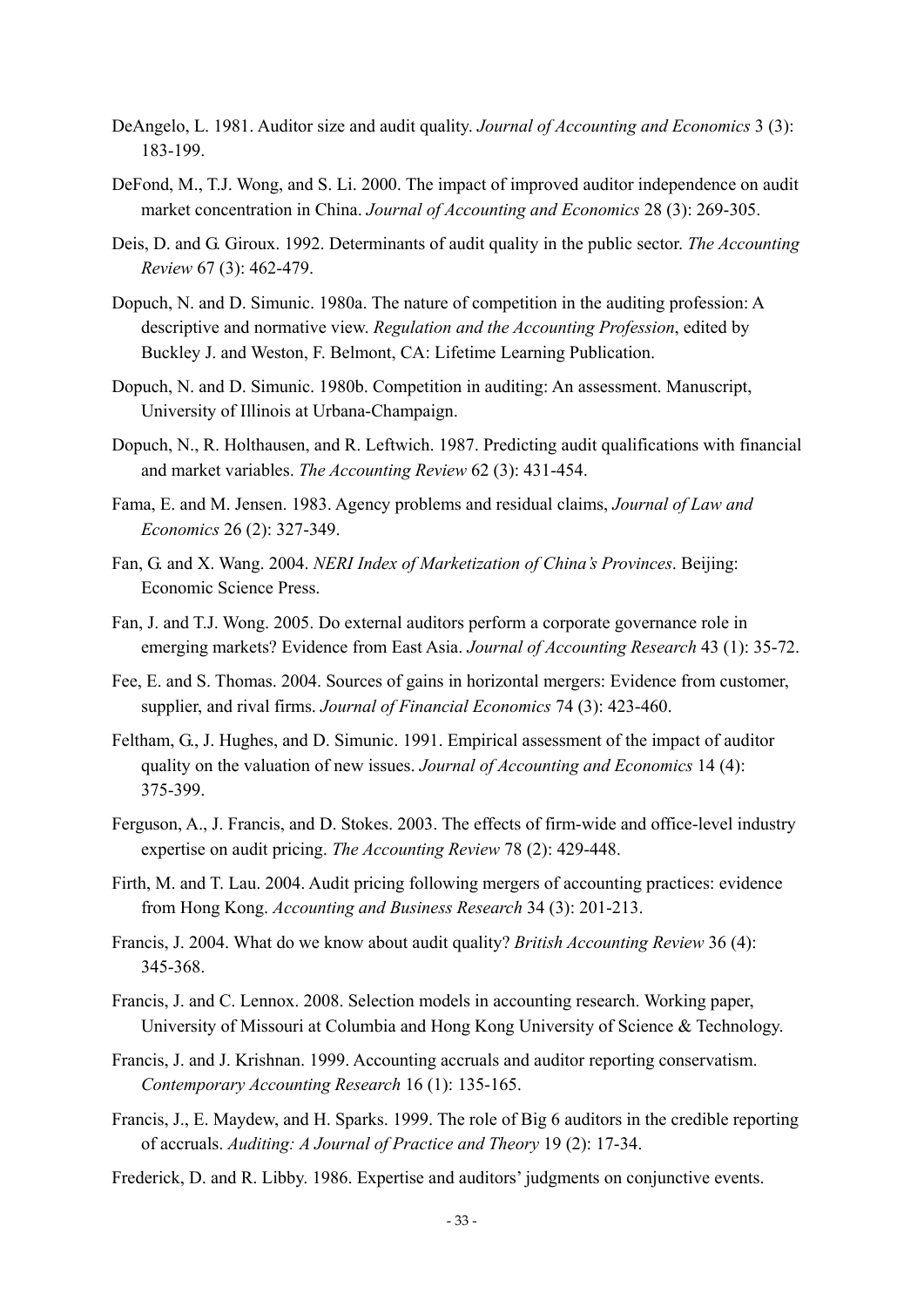*Journal of Accounting Research* 24 (2): 270-290.

- Glaeser, E. S. Johnson, and A. Shleifer. 2001. Coase versus Coasians. *Quarterly Journal of Economics* 116 (3): 853-899.
- Harford, J. 2005. What drives merger waves? *Journal of Financial Economics* 77 (3): 529-560.
- Haw, I., D. Qi, D. Wu, and W. Wu. 2005. Market consequences of earnings management in response to security regulations in China. *Contemporary Accounting Research* 22 (1): 95-140.
- Healy, P., K. Palepu, and R. Ruback. 1992. Does corporate performance improve after mergers? *Journal of Financial Economics* 31 (2): 135-175.
- Heckman, J. 1979. Sample selection bias as a specification error. *Econometrica* 47 (1): 153-161.
- Houston, J., C. James, and M. Ryngaert. 2001. Where do merger gains come from? Bank mergers from the perspective of insiders and outsiders. *Journal of Financial Economics* 60 (2-3): 285-331.
- Ivancevich, S. and A. Zardkoohi. 2000. An exploratory analysis of the 1989 accounting firm megamergers. *Accounting Horizons* 14 (4): 389-401.
- Iyer, V. and G. Iyer. 1996. Effect of Big 8 mergers on audit fees: Evidence from the United Kingdom. *Auditing: A Journal of Practice and Theory* 15 (2): 123-132.
- Jeter, D. and P. Shaw. 1995. Solicitation and auditor reporting decisions. *The Accounting Review* 70 (2): 293-315.
- Johnson, W. and T. Lys. 1990. The market for audit services: Evidence from voluntary auditor changes. *Journal of Accounting and Economics* 12 (1-3): 281-308.
- Johnstone, K. and J. Bedard. 2004. Audit firm portfolio management decisions. *Journal of Accounting Research* 42 (4): 659-690.
- Klein, B. and K. Leffler. 1981. The role of market forces in assuring contractual performance. *Journal of Political Economy* 89 (4): 615-641.
- Krishnan, G. 2005. The association between Big 6 auditor industry expertise and the asymmetric timeliness of earnings. *Journal of Accounting, Auditing, and Finance* 20 (3): 209-228.
- La Porta, R., F. Lopez-de-Silanes, A. Shleifer, and R. Vishny. 2000. Investor protection and corporate governance. *Journal of Financial Economics* 58 (1-2): 3-27.
- Lee, D. 2005. The impact of the Big 8 mergers on market power: Evidence from the Hong Kong market. *Journal of International Financial Management and Accounting* 16 (1): 69-96.
- Lennox, C. 2005. Audit quality and executive officers' affiliations with CPA firms. *Journal of Accounting and Economics* 39 (2): 201-231.
- Petersen, M. 2008. Estimating standard errors in finance panel data sets: Comparing approaches. *Review of Financial Studies*: forthcoming.
- Pittman, J. and S. Fortin. 2004. Auditor choice and the cost of debt capital for newly public firms.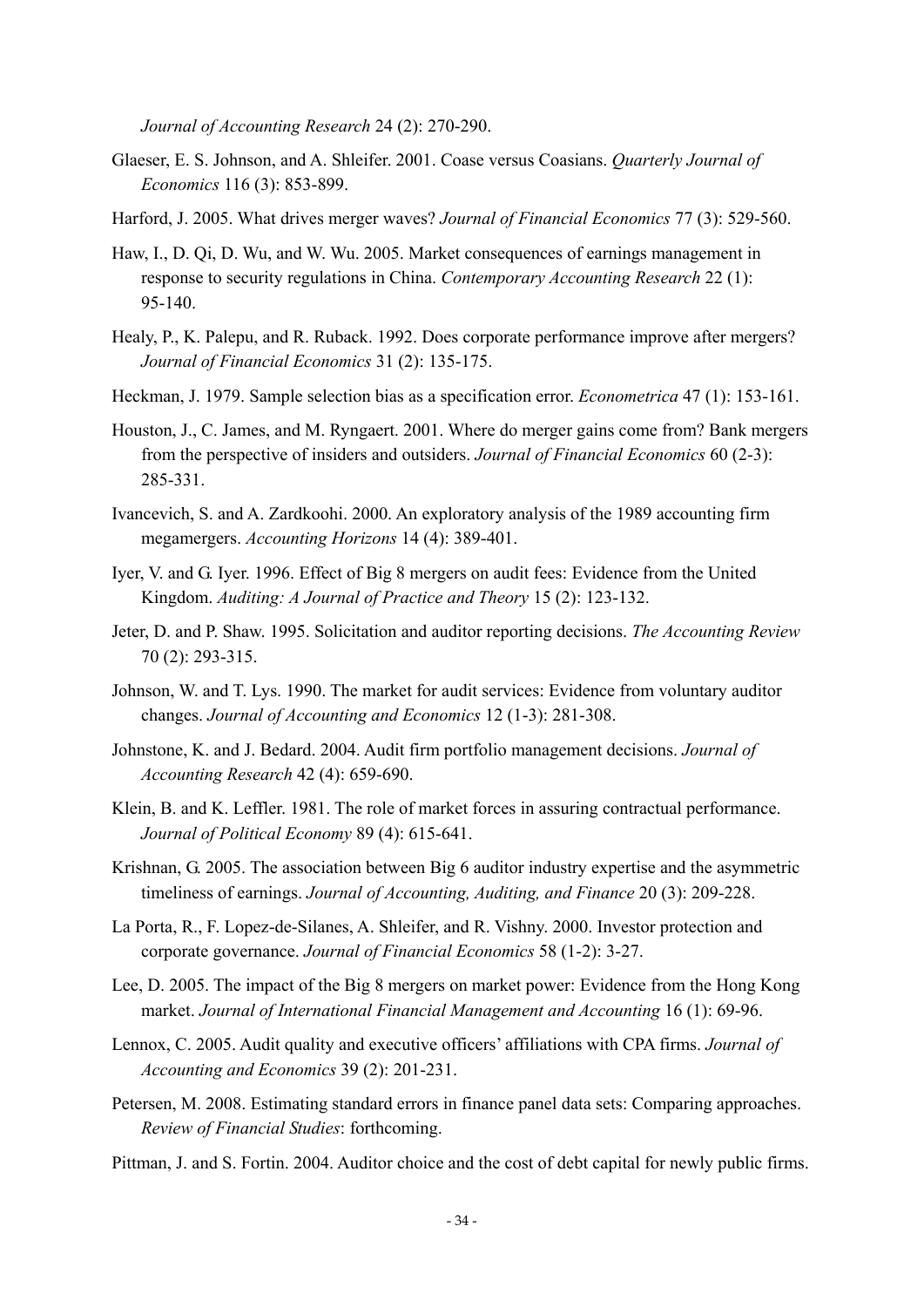*Journal of Accounting and Economics* 37 (1): 113-136.

- *Securities Times*. 2001. The market is discarding auditors who had forsaken good for the sake of gold (in Chinese). April 25.
- Shu, S. 2000. Auditor resignations: Clientele effects and legal liability. *Journal of Accounting and Economics* 29 (2): 173-205.
- Simunic, D. 1980. The pricing of audit services: Theory and evidence. *Journal of Accounting Research* 18 (1): 161-190.
- Stigler, G. 1964. A theory of oligopoly. *Journal of Political Economy* 72 (1): 44-61.
- Sullivan, M. 2002. The effect of the Big Eight accounting firm mergers on the market for audit services. *Journal of Law and Economics* 45 (2): 375-399.
- Sun, Q. and W. Tong. 2003. China share issue privatization: The extent of its success. *Journal of Financial Economics* 70 (2): 183-222.
- Tang, Y. 2000. Bumpy road leading to internationalization: A review of accounting development in China. *Accounting Horizons* 14 (1): 93-102.
- Teoh, S.H. and T.J. Wong. 1993. Perceived auditor quality and the earnings response coefficient. *The Accounting Review* 68 (2): 346-366.
- Wang, Q, T.J. Wong, and L. Xia. 2008. State ownership, the institutional environment, and auditor choice: Evidence from China. *Journal of Accounting and Economics* 46 (1): 112-134.
- Watts, R. and J. Zimmerman. 1986. *Positive Accounting Theory*. Englewood Cliffs: Prentice Hall.
- Wootton, C., S. Tonge, and C. Wolk. 1994. Pre and post Big 8 mergers: Comparison of auditor concentration. *Accounting Horizons* 8 (3): 58-74.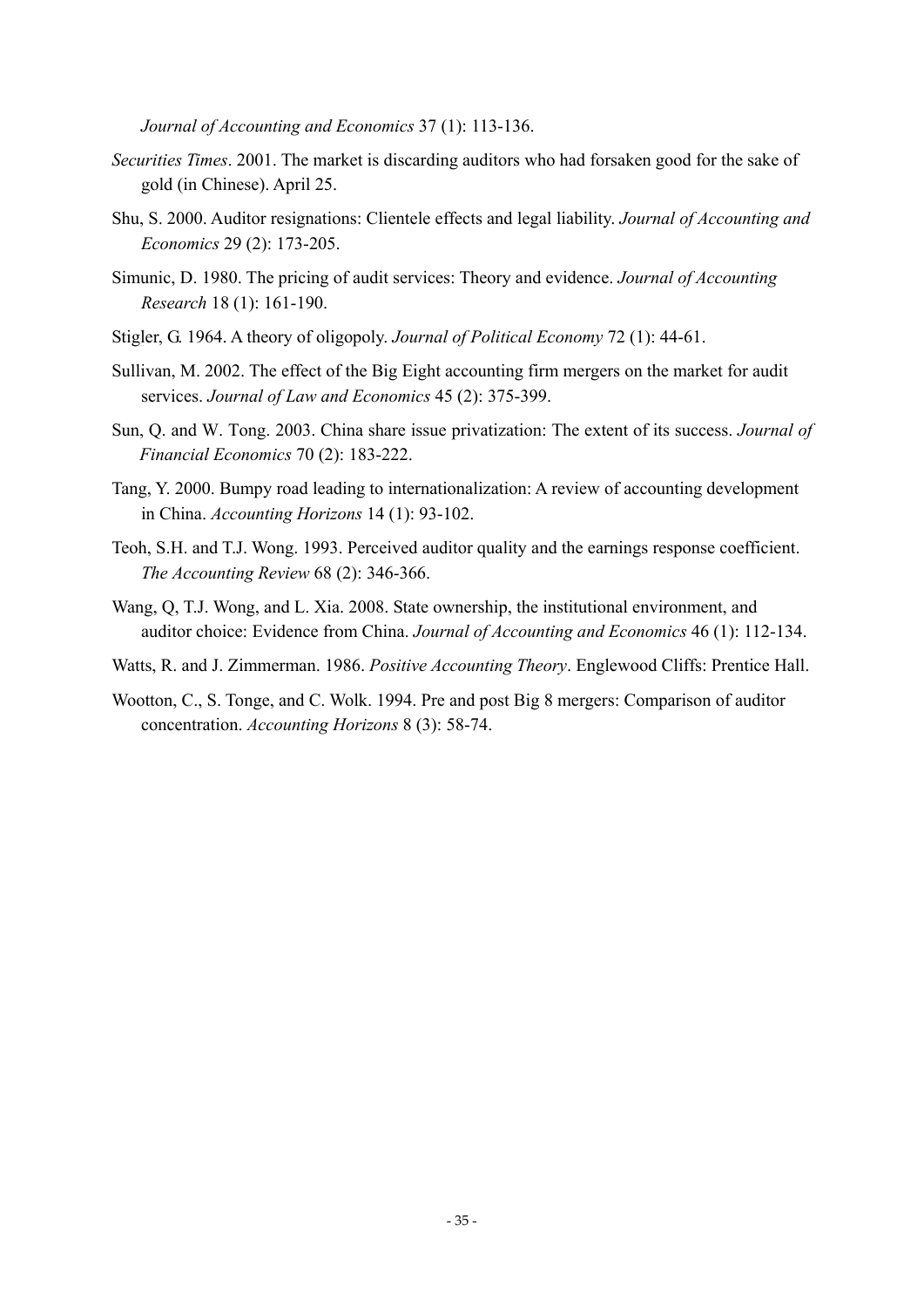| Descriptive statistics for CPA firm mergers in China         |                                                                       |      |                  |                  |                  |                  |                |                  |              |  |  |
|--------------------------------------------------------------|-----------------------------------------------------------------------|------|------------------|------------------|------------------|------------------|----------------|------------------|--------------|--|--|
| <b>Panel A:</b> The distribution of mergers                  |                                                                       |      |                  |                  |                  |                  |                |                  |              |  |  |
| Type of mergers                                              | 1999                                                                  | 2000 | 2001             | 2002             | 2003             | 2004             | 2005           | 2006             | Total        |  |  |
| <b>MULTI</b>                                                 | $\overline{2}$                                                        | 18   | $\boldsymbol{0}$ | $\boldsymbol{0}$ | $\boldsymbol{0}$ | $\boldsymbol{0}$ | 1              | $\boldsymbol{0}$ | 21           |  |  |
| <b>SINGLE</b>                                                | 3                                                                     | 27   | 1                | 1                | 1                | $\boldsymbol{0}$ | $\overline{2}$ | 3                | 38           |  |  |
|                                                              | <b>Panel B:</b> The mean number of CPA firms involved in mergers      |      |                  |                  |                  |                  |                |                  |              |  |  |
| Types of firms                                               |                                                                       |      |                  | MULTI group      |                  | SINGLE group     |                | t-statistics     |              |  |  |
| Licensed firms                                               |                                                                       |      | 2.18             |                  |                  | 1.00             |                |                  | $11.06***$   |  |  |
| Non-licensed firms                                           |                                                                       |      | 0.45             |                  |                  | 1.97             |                |                  | $-3.85***$   |  |  |
| Total                                                        |                                                                       |      | 2.64             |                  |                  | 3.00             |                | $-0.93$          |              |  |  |
|                                                              | Panel C: Characteristics of listed clientele before and after mergers |      |                  |                  |                  |                  |                |                  |              |  |  |
| Characteristics                                              |                                                                       |      |                  | MULTI group      |                  | SINGLE group     |                |                  | t-statistics |  |  |
| Pre-merger (per firm before merger)                          |                                                                       |      |                  |                  |                  |                  |                |                  |              |  |  |
| Mean number of listed clients                                |                                                                       |      |                  | 8.91             |                  | 10.43            |                | $-0.87$          |              |  |  |
| Mean total assets audited (in billions yuan)                 |                                                                       |      |                  | 17.36            |                  | 17.77            |                | $-0.08$          |              |  |  |
| Mean number of auditors signing audit reports                |                                                                       |      |                  | 6.84<br>8.15     |                  |                  |                | $-1.23$          |              |  |  |
| Post-merger (per merged firm after merger)                   |                                                                       |      |                  |                  |                  |                  |                |                  |              |  |  |
| Mean number of listed clients                                |                                                                       |      |                  | 16.41            |                  | 10.43            |                |                  | $2.53^*$     |  |  |
| Mean total assets audited (in billions yuan)                 |                                                                       |      |                  | 36.87            |                  | 20.95            |                |                  | $1.83*$      |  |  |
| Mean number of auditors signing audit reports                |                                                                       |      |                  | 13.43            |                  | 8.86             |                |                  | $3.43***$    |  |  |
| <b>Panel D:</b> Growth in total annual revenues of CPA firms |                                                                       |      |                  |                  |                  |                  |                |                  |              |  |  |
| Mean annual revenues (in millions yuan)                      |                                                                       |      |                  | MULTI group      |                  | SINGLE group     |                |                  | t-statistics |  |  |
| Fiscal year 1999                                             |                                                                       |      |                  | 13.15            |                  | 11.91            |                | 0.26             |              |  |  |
| Fiscal year 2002                                             |                                                                       |      |                  | 29.60<br>31.94   |                  |                  |                | $-0.59$          |              |  |  |

MULTI refers to multi-license mergers, where there are at least two constituent licensed CPA firms. SINGLE refers to single-license mergers, where there is only one licensed CPA firm involved in the mergers. The licensed firms are CPA firms that have a license to audit listed companies in China.

In Panel C, the pre-merger data are computed by the CPA firms' listed clients in the most recent year before mergers and post-merger data are computed by merged CPA firms' listed clients at the end of the merger year. Clients newly acquired in the merger year are not included in the post-merger data to improve the comparability of pre- and post-merger data on client characteristics.

In Panel D, the revenues of CPA firms are the total annual revenues, including those earned from listed clients and non-listed clients.

The *t*-statistics are from *t*-tests comparing the difference in mean values between the multi- and single-license sample firms.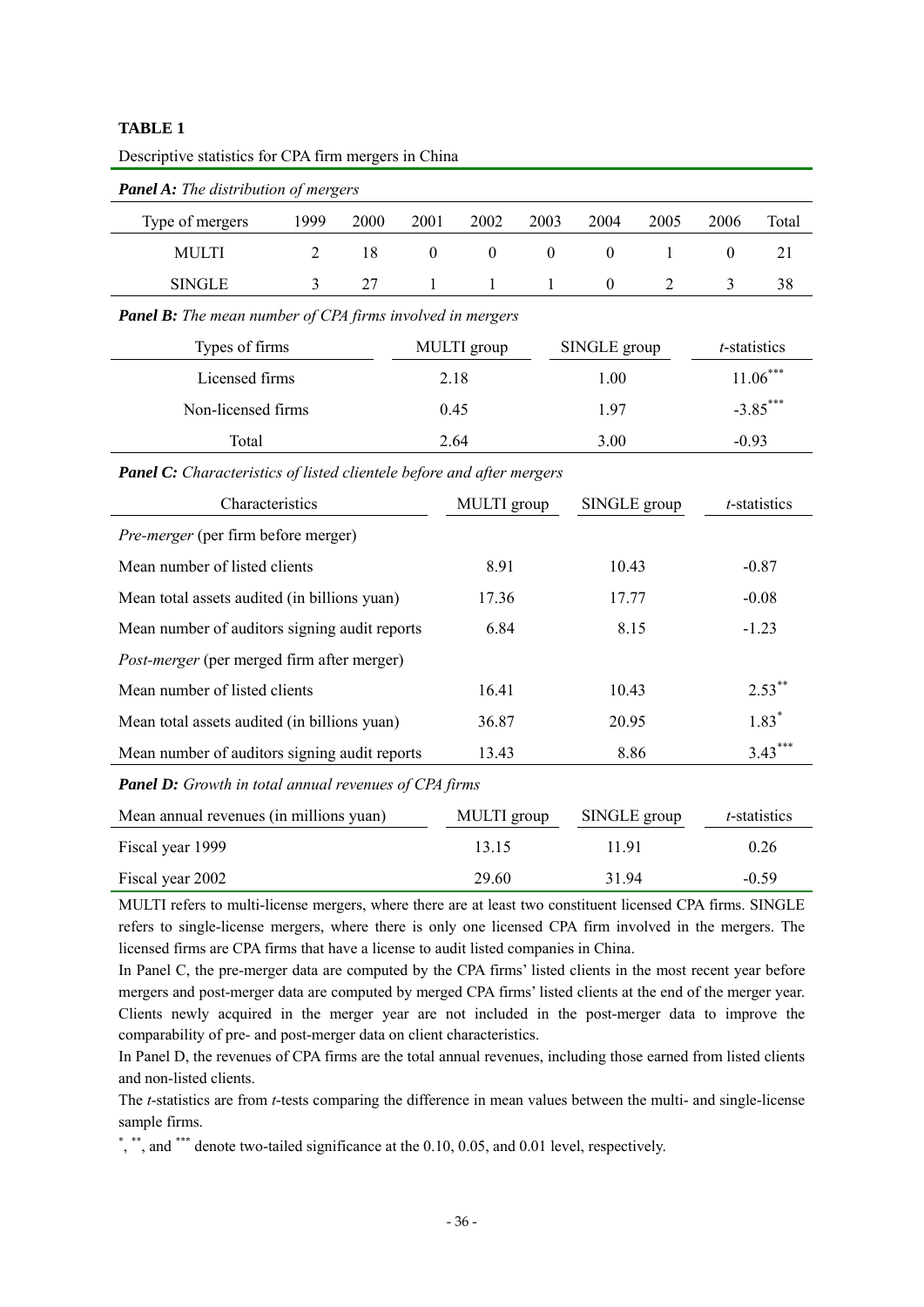| <b>Panel A:</b> MULTI group     |                                |       |                 |       |           |         |  |  |  |  |  |  |
|---------------------------------|--------------------------------|-------|-----------------|-------|-----------|---------|--|--|--|--|--|--|
|                                 | Pre-merger                     |       | Post-merger     |       | Row total |         |  |  |  |  |  |  |
|                                 | (Year $-3$ , $-2$ , and $-1$ ) |       | (Year 0)        |       |           |         |  |  |  |  |  |  |
| Clean reports                   | 86.34%                         | (651) | 79.18%          | (232) | 84.34%    | (883)   |  |  |  |  |  |  |
| <b>MAOs</b>                     | 13.66%                         | (103) | 20.82%          | (61)  | 15.66%    | (164)   |  |  |  |  |  |  |
| Column total                    | 100.00%                        | (754) | 100.00%         | (293) | 100.00%   | (1,047) |  |  |  |  |  |  |
| $\chi^2$ = 8.185 <sup>***</sup> |                                |       |                 |       |           |         |  |  |  |  |  |  |
| <b>Panel B:</b> SINGLE group    |                                |       |                 |       |           |         |  |  |  |  |  |  |
|                                 | Pre-merger                     |       | Post-merger     |       |           |         |  |  |  |  |  |  |
|                                 | $(Year -3, -2, and -1)$        |       | (Year 0)        |       | Row total |         |  |  |  |  |  |  |
| Clean reports                   | 85.42%                         | (797) | 82.34%          | (303) | 84.55%    | (1,100) |  |  |  |  |  |  |
| <b>MAOs</b>                     | 14.58%                         | (136) | 17.66%          | (65)  | 15.45%    | (201)   |  |  |  |  |  |  |
| Column total                    | 100.00%                        | (933) | 100.00%         | (368) | 100.00%   | (1,301) |  |  |  |  |  |  |
|                                 |                                |       | $\chi^2$ =1.925 |       |           |         |  |  |  |  |  |  |

Univariate analysis of auditors' reporting decisions

MAOs include unqualified opinions with explanatory notes, qualified, disclaimed, and adverse opinions. Figures in parentheses are actual cell frequencies (i.e., number of clean reports, number of MAOs, etc.).

\*\*\* Significant at the 0.01 level.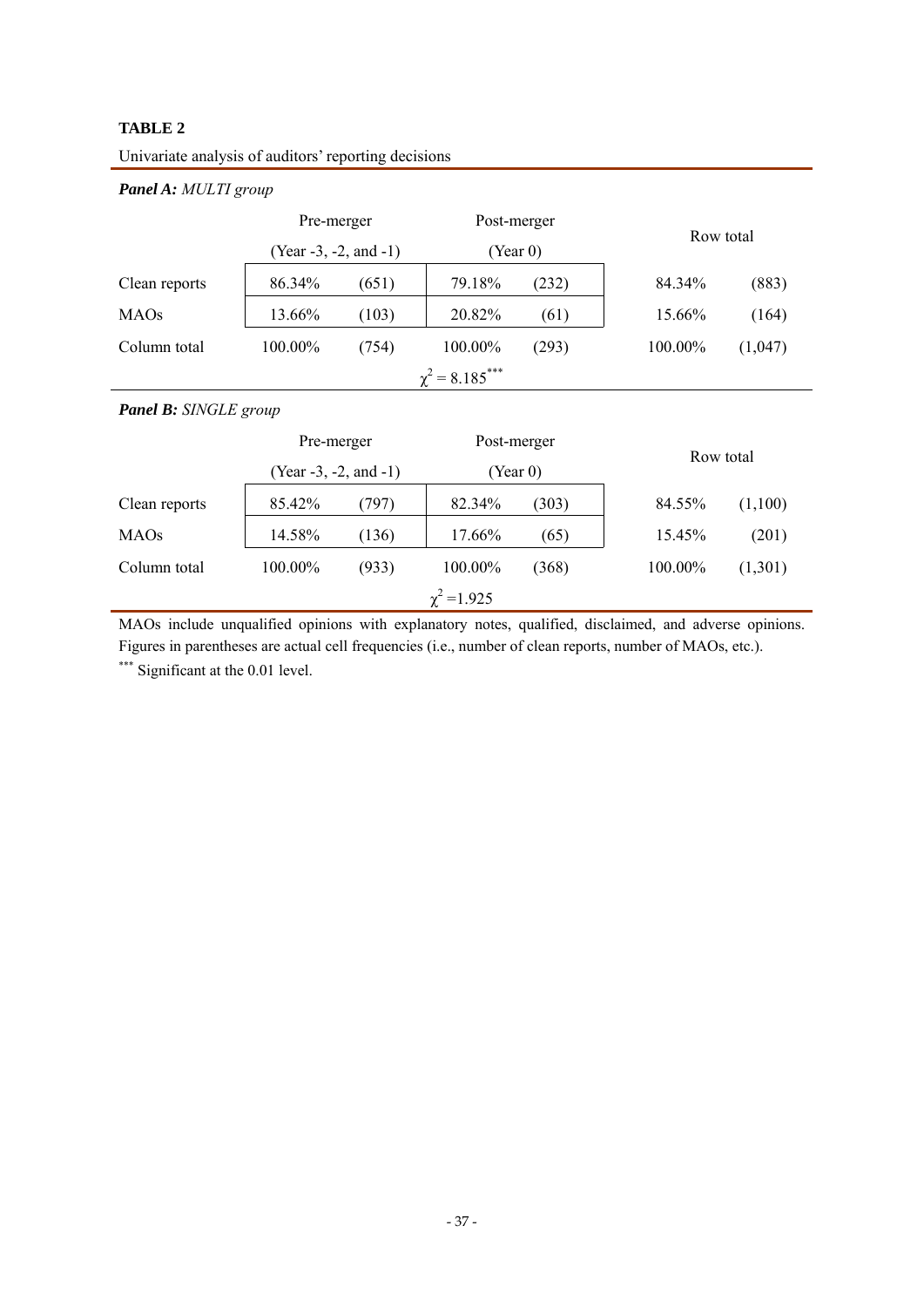| <b>Panel A:</b> MULTI group ( $n = 754$ for Pre-merger period; $n = 293$ for Post-merger period) |           |                                        |           |  |                         |                                        |      |  |  |  |  |
|--------------------------------------------------------------------------------------------------|-----------|----------------------------------------|-----------|--|-------------------------|----------------------------------------|------|--|--|--|--|
|                                                                                                  | Raw value |                                        |           |  | Scaled percentile ranks |                                        |      |  |  |  |  |
| Variables                                                                                        |           | Pre-merger Post-merger $t$ -Statistics |           |  |                         | Pre-merger Post-merger $t$ -Statistics |      |  |  |  |  |
| <b>CURRENT</b>                                                                                   | 1.956     | 1 730                                  | $2.56$ ** |  | 0.513                   | 0.483                                  | 1.51 |  |  |  |  |

*ARINV* 0.376 0.358 1.36 0.499 0.508 -0.45 *LEV* 0.443 0.476 -2.62<sup>\*\*\*</sup> 0.493 0.522 -1.42 *TURN* 0.530 0.520 0.43 0.512 0.509 0.13 *ROA* 0.050 0.035 3.46\*\*\* 0.517 0.510 0.36 *LOSS* 0.070 0.092 -1.19 - - - -*AGE* 3.292 4.877 -10.36\*\*\* 0.524 0.587 -3.26\*\*\* *EM* 0.042 0.058 -1.07 - - - -*RET* -0.008 0.015 -0.89 0.505 0.513 -0.38

Mean value for independent variables used in multivariate Logit analysis

*STDR* 0.046 0.048 -1.86<sup>\*</sup>

*Panel B: SINGLE group (n = 933 for Pre-merger period; n = 368 for Post-merger period)* 

*Ln*(*TAST*) 20.754 21.025 -4.51\*\*\* 0.539 0.548 -0.45

|                | Raw value  |             |                      |            | Scaled percentile ranks |                       |
|----------------|------------|-------------|----------------------|------------|-------------------------|-----------------------|
| Variables      | Pre-merger | Post-merger | <i>t</i> -Statistics | Pre-merger | Post-merger             | <i>t</i> -Statistics  |
| <b>CURRENT</b> | 1.849      | 1.645       | $2.61***$            | 0.507      | 0.483                   | 1.39                  |
| <b>ARINV</b>   | 0.358      | 0.348       | 0.87                 | 0.497      | 0.522                   | $-1.43$               |
| <i>LEV</i>     | 0.464      | 0.499       | $-2.83***$           | 0.497      | 0.519                   | $-1.24$               |
| <b>TURN</b>    | 0.526      | 0.505       | 0.85                 | 0.496      | 0.484                   | 0.65                  |
| <i>ROA</i>     | 0.037      | 0.022       | $3.29***$            | 0.520      | 0.480                   | $2.29$ <sup>**</sup>  |
| LOSS           | 0.097      | 0.120       | $-1.23$              |            |                         |                       |
| AGE            | 3.905      | 5.438       | $-8.85***$           | 0.485      | 0.547                   | $-3.63$ <sup>**</sup> |
| EМ             | 0.047      | 0.063       | $-1.13$              |            |                         |                       |
| <b>RET</b>     | $-0.026$   | 0.006       | $-1.74$ <sup>*</sup> | 0.482      | 0.515                   | $-1.89$ <sup>*</sup>  |
| <b>STDR</b>    | 0.043      | 0.046       | $-3.82$ ***          | 0.475      | 0.512                   | $-2.17***$            |
| Ln(TAST)       | 20.796     | 20.994      | ***<br>$-3.61$       | 0.507      | 0.505                   | 0.11                  |

 $-1.86^*$  0.493 0.515  $-1.11$ 

The table presents the mean of the raw values and the scaled percentile ranks for the control variables used in the regression analysis. The continuous variables are transformed into percentile ranks and the ranks (from 0 to 99) are scaled by 99. The ranking is based on the population in the CSMAR database by year.

*CURRENT* is current ratio (current assets divided by current liabilities); *ARINV* is accounts receivables and inventory intensiveness (sum of accounts receivables and inventory divided by total assets); *LEV* is leverage ratio (liabilities divided by total assets); *TURN* is turnover ratio (total sales divided by total assets); *ROA* is return on assets (earnings divided by total assets); *LOSS* is equal to 1 if client firm has reported a loss, and 0 otherwise; *AGE* is the number of years a company has been listed; *EM* is equal to 1 if client firm has reported a ROE between 0 and 1%, and 0 otherwise; *RET* is annual market adjusted stock returns; *STDR* is the standard deviation of residuals from the market model estimated by weekly return data during the year; *Ln*(*TAST*) is the natural logarithm of clients' total assets.

<sup>\*</sup>, \*\*, and \*\*\* denote the post-merger observations are different from the per-merger ones in the *t*-test at the 0.10, 0.05, and 0.01 level, respectively.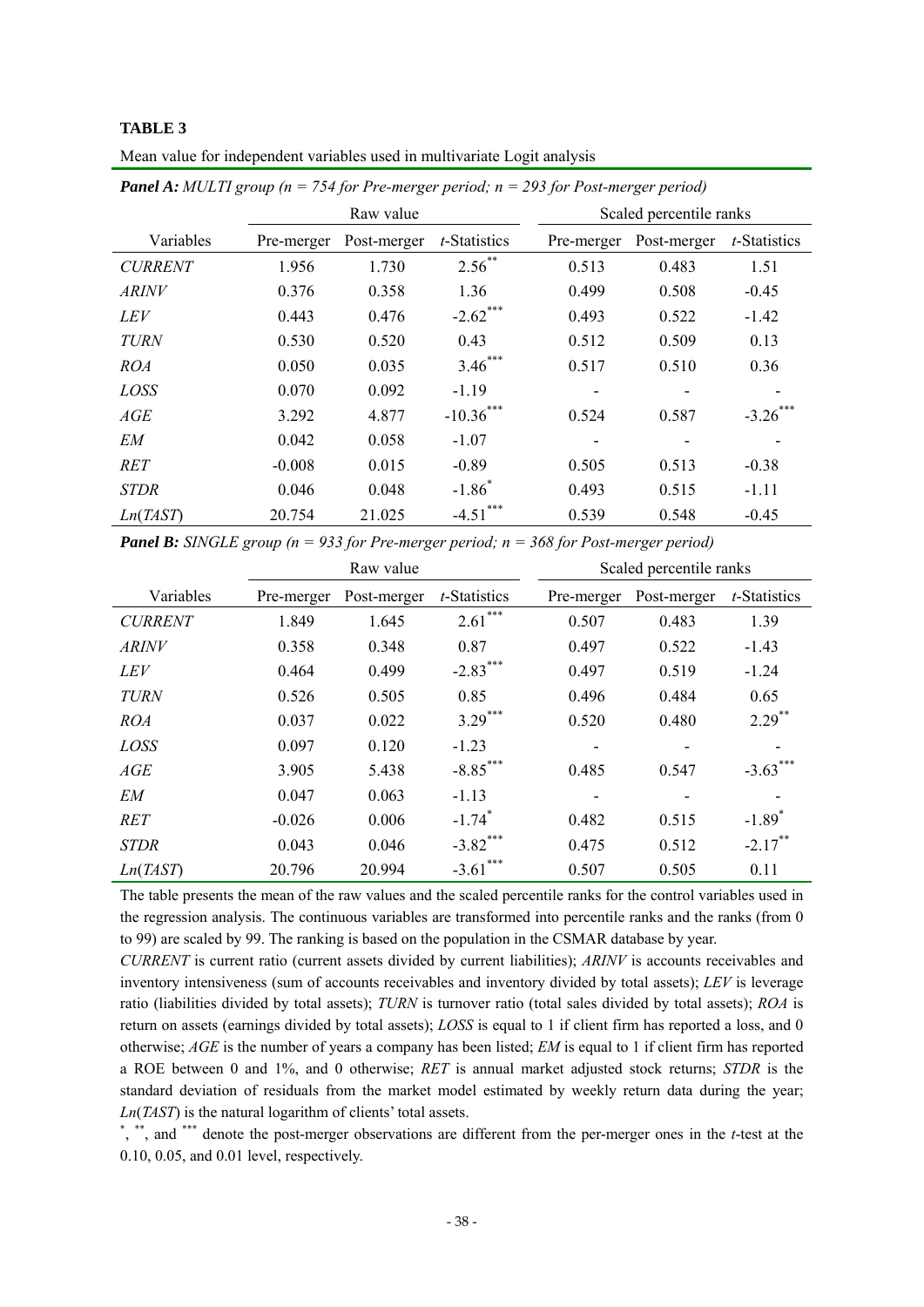|                       | (1)                         |              | (2)          |                            |  |
|-----------------------|-----------------------------|--------------|--------------|----------------------------|--|
|                       | MULTI group ( $n = 1,047$ ) |              |              | SINGLE group $(n = 1,301)$ |  |
| Independent variables | Coefficients                | Z-Statistics | Coefficients | Z-Statistics               |  |
| Intercept             | $-2.148$                    | $-2.652***$  | $-3.077$     | $-4.198***$                |  |
| <b>POST</b>           | 0.538                       | $3.011***$   | 0.109        | 0.672                      |  |
| <b>CURRENT</b>        | $-0.304$                    | $-0.462$     | 0.481        | 0.755                      |  |
| <b>ARINV</b>          | 0.825                       | $1.648*$     | 1.031        | $2.024***$                 |  |
| LEV                   | 0.513                       | 0.685        | 1.470        | $2.209$ **                 |  |
| <b>TURN</b>           | $-0.596$                    | $-1.288$     | $-1.821$     | $-4.560$ ***               |  |
| <b>ROA</b>            | $-2.281$                    | $-3.356***$  | $-1.332$     | $-2.261$ **                |  |
| LOSS                  | 0.544                       | 1.556        | 1.145        | $3.560***$                 |  |
| AGE                   | 0.512                       | 1.093        | 0.495        | 1.093                      |  |
| EM                    | 0.534                       | 1.430        | 0.063        | 0.176                      |  |
| <b>RET</b>            | $-0.757$                    | $-2.212***$  | $-0.235$     | $-0.725$                   |  |
| <b>STDR</b>           | 1.566                       | $3.558***$   | 1.433        | $3.637***$                 |  |
| Ln(TAST)              | $-0.019$                    | $-0.041$     | $-0.247$     | $-0.594$                   |  |
| Wald $\chi^2$         | $153.534***$                |              | $205.839***$ |                            |  |
| Pseudo $R^2$          | 18.15%                      |              | 20.42%       |                            |  |

Multivariate Logit analysis of auditors' reporting decisions

The estimates are based on the Logit method. The dependent variable is *MAO*, which is equal to 1 if client firm receives a modified opinion and 0 otherwise. *POST* is a dummy variable indicating that the observations are from the post-merger period. All other independent variables are defined as in Table 3. The continuous variables have been transformed into cross-sectional percentile ranks and the ranks (from 0 to 99) are scaled by 99. The *Z*-statistics are based on robust standard errors clustered by client firms. \*

 $\stackrel{*}{\cdot}$ ,  $\stackrel{***}{\cdot}$ , and  $\stackrel{***}{\cdot}$  denote two-tailed significance at the 0.10, 0.05, and 0.01 level, respectively.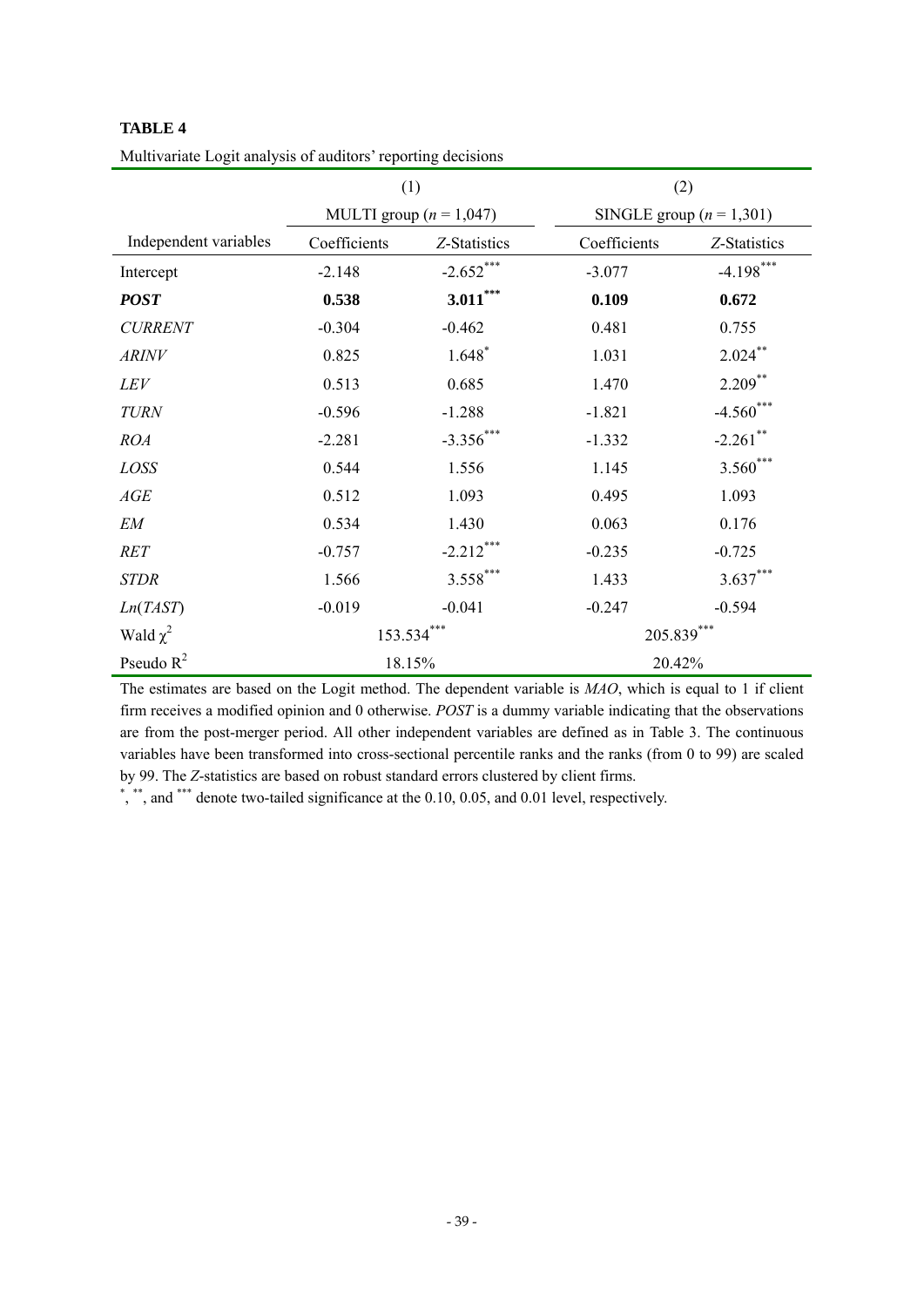|                                            | (1) MULTI group                       |                                     | (2) SINGLE group                          |                      |  |  |
|--------------------------------------------|---------------------------------------|-------------------------------------|-------------------------------------------|----------------------|--|--|
|                                            | $(n = 1,428, \text{ including } 680)$ |                                     | $(n = 2, 158, \text{ including } 1, 180)$ |                      |  |  |
|                                            |                                       | experimental and 748 control firms) | experimental and 978 control firms)       |                      |  |  |
| Independent variables                      | Coefficients                          | Z-Statistics                        | Coefficients                              | Z-Statistics         |  |  |
| Intercept                                  | $-1.937$                              | $-2.823***$                         | $-2.669$                                  | $-4.319***$          |  |  |
| <b>EXP</b>                                 | 0.139                                 | 0.573                               | 0.063                                     | 0.315                |  |  |
| <b>POST</b>                                | $-0.391$                              | $-1.590$                            | $-0.111$                                  | $-0.528$             |  |  |
| <b>EXP×POST</b>                            | 1.061                                 | $3.277***$                          | 0.246                                     | 0.959                |  |  |
| <b>CURRENT</b>                             | $-0.465$                              | $-0.809$                            | 0.411                                     | 0.783                |  |  |
| <b>ARINV</b>                               | 0.616                                 | 1.349                               | 0.813                                     | $2.034***$           |  |  |
| LEV                                        | 0.307                                 | 0.472                               | 1.620                                     | $2.878***$           |  |  |
| <b>TURN</b>                                | $-1.326$                              | $-3.038***$                         | $-1.394$                                  | $-4.505***$          |  |  |
| <b>ROA</b>                                 | $-1.668$                              | $-2.677***$                         | $-1.494$                                  | $-2.928***$          |  |  |
| LOSS                                       | 0.772                                 | $2.472**$                           | 1.121                                     | $4.237***$           |  |  |
| $\mathcal{A}\mathcal{G}\mathcal{E}$        | 0.848                                 | $1.983**$                           | 0.672                                     | $1.741$ <sup>*</sup> |  |  |
| EM                                         | 0.609                                 | $1.843*$                            | 0.336                                     | 1.110                |  |  |
| <b>RET</b>                                 | $-0.334$                              | $-1.218$                            | $-0.033$                                  | $-0.132$             |  |  |
| <b>STDR</b>                                | 1.205                                 | $3.497***$                          | 0.621                                     | $2.122$ **           |  |  |
| Ln(TAST)                                   | $-0.261$                              | $-0.611$                            | $-0.739$                                  | $-2.015$             |  |  |
| $\chi^2$ for <i>POST+EXP</i> × <i>POST</i> |                                       | $7.372***$                          | 0.459                                     |                      |  |  |
| Wald $\chi^2$                              | 188.575***                            |                                     | 326.961***                                |                      |  |  |
| Pseudo $R^2$                               | 16.17%                                |                                     | 18.70%                                    |                      |  |  |

Auditors' reporting decisions for the experimental and control sample firms

The estimates are based on the Logit method. The dependent variable is *MAO*, a dummy variable indicating that client firm receives a modified opinion. The independent variables are defined as in Table 3. The *Z*-statistics are based on robust standard errors clustered by client firms.

The sample CPA firms are matched with those that do not merge during our sample period, by year and by total client assets audited at the end of year -1. The dummy variable *EXP* equals to one if the observation is audited by the experimental CPA firms, and zero otherwise. There are 680 and 748 client observations in the MULTI merger sample and its matched non-merger sample, respectively. For the SINGLE group, the number of observations for the merger and the matched non-merger sample is 1,180 and 978, respectively.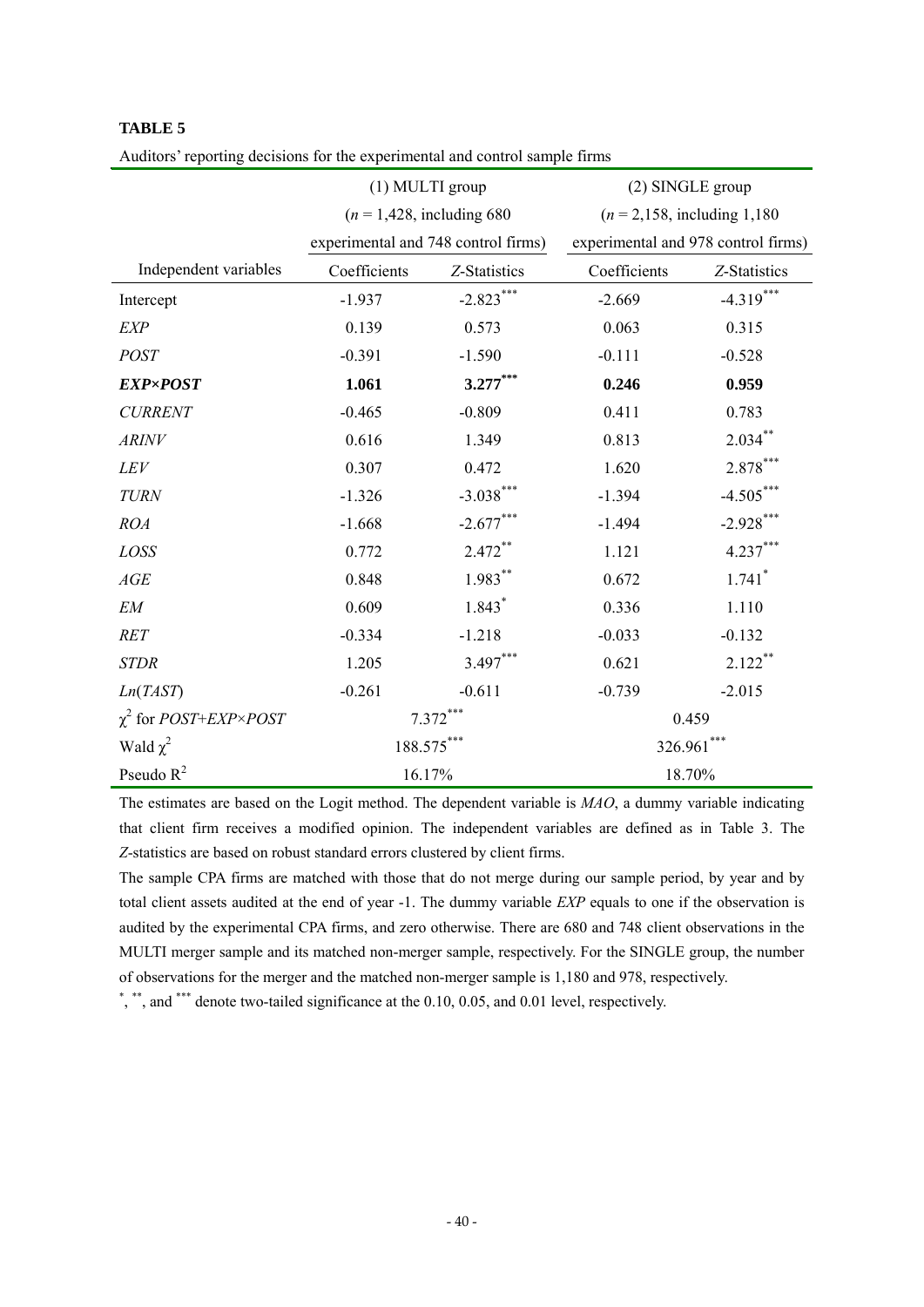|                      | Panel A: Analysis of audit firm merger |              | Panel B: Analysis of auditors' reporting decisions based |              |                       |
|----------------------|----------------------------------------|--------------|----------------------------------------------------------|--------------|-----------------------|
| decisions $(n = 81)$ |                                        |              | on a propensity-matched sample ( $n = 1,229$ )           |              |                       |
| Variables            | Coefficients                           | Asy. t-stat. | Variables                                                | Coefficients | Z-Statistics          |
| Intercept            | $-2.197$                               | $-1.333$     | Intercept                                                | $-3.349$     | $-4.061***$           |
| Legal                | 0.512                                  | 1.830*       | <b>SINGLE</b>                                            | 0.241        | 0.941                 |
| <b>Beijing</b>       | $-2.584$                               | $-2.461$ **  | <b>POST</b>                                              | 0.646        | $2.846$ **            |
| Shanghai             | $-0.262$                               | $-0.208$     | <b>SINGLE×POST</b>                                       | $-0.514$     | $-1.702$ <sup>*</sup> |
| <b>BigN</b>          | 1.411                                  | 1.065        | <b>CURRENT</b>                                           | 0.306        | 0.456                 |
| $\sum Ln(TAST)$      | $-0.003$                               | $-1.638$     | <b>ARINV</b>                                             | 0.641        | 1.357                 |
| Age                  | 0.028                                  | 0.190        | LEV                                                      | 1.512        | $2.147***$            |
| F Score              | $-0.908$                               | $-1.564$     | <b>TURN</b>                                              | $-0.871$     | $-1.955$ <sup>*</sup> |
| Wald $\chi^2$        | $15.28$ **                             |              | <b>ROA</b>                                               | $-1.784$     | $-2.704$ **           |
| Pseudo $R^2$         | 17.20%                                 |              | LOSS                                                     | 0.677        | $1.966$ **            |
|                      |                                        |              | AGE                                                      | 0.831        | $1.771$ <sup>*</sup>  |
|                      |                                        |              | EM                                                       | 0.262        | 0.764                 |
|                      |                                        |              | RET                                                      | $-1.085$     | $-3.220$ **           |
|                      |                                        |              | <b>STDR</b>                                              | 1.964        | $4.768***$            |
|                      |                                        |              | Ln(TAST)                                                 | $-0.192$     | $-0.421$              |
|                      |                                        |              | $\chi^2$ for                                             |              | 0.184                 |
|                      |                                        |              | POST+SINGLE×POST                                         |              |                       |
|                      |                                        |              | $184.77***$<br>Wald $\chi^2$                             |              |                       |
|                      |                                        |              | Pseudo $R^2$                                             |              | 19.63%                |

Analysis of selection bias caused by audit firms' merger decisions

The estimates are based on the Logit method.

In Panel A, the sample includes 81 pre-merger audit firms. The dependent variable is *MULTI*, which is equal to 1 if the merger type is a multi-license one and 0 otherwise. *Legal* is the legal environment index from Fan and Wang (2004); *Beijing* is equal to 1 if the audit firm is located in Beijing and 0 otherwise; *Shanghai* is equal to 1 if the audit firm is located in Shanghai and 0 otherwise; *BigN* is equal to 1 for Big N audit firms and 0 otherwise; ∑*Ln*(*TAST*) is the logged total assets audited; *Age* is the number of years the audit firm perform audit services to listed companies; *F\_Score* is the mean value of clients' first factor score for the variables that may affect audit reports (i.e., the variables in Table 3). The independent variables are measured at the beginning of the merger year.

In Panel B, the sample consists of client-firm years for 27 MULTI audit firms and their SINGLE matches. The match is based on the propensity to select MULTI type mergers estimated in Panel A. The dependent variable is *MAO*, which is equal to 1 if client firm receives a modified opinion and 0 otherwise. *POST* is a dummy variable indicating that the observations are from the post-merger period; *SINGLE* is a dummy variable indicating that the audit firm selects SINGLE type merger; and all other independent variables are defined as in Table 3. The continuous variables have been transformed into cross-sectional percentile ranks and the ranks (from 0 to 99) are scaled by 99. The *Z*-statistics are based on robust standard errors clustered by client firms.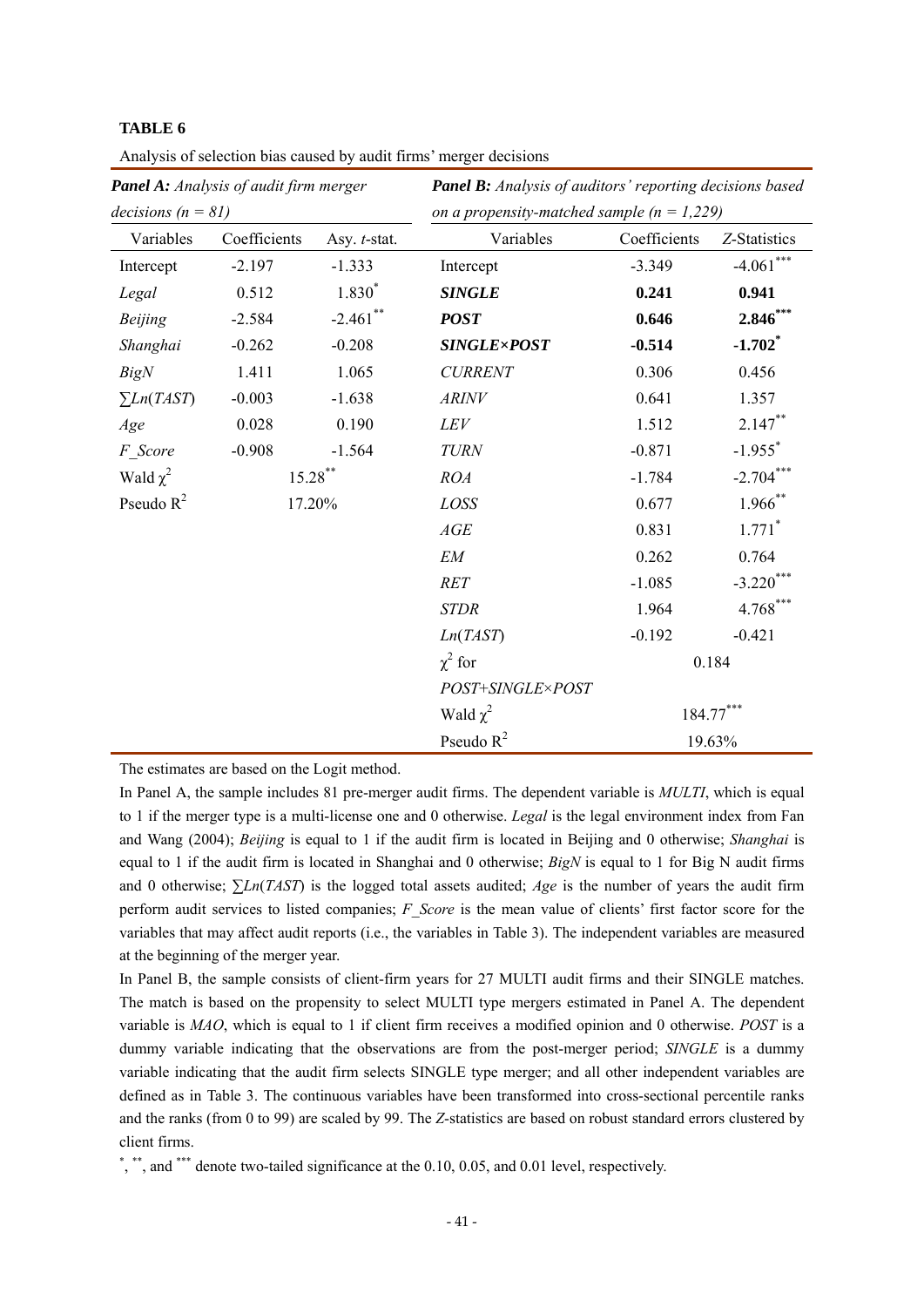Tests of the alternative explanations for the MULTI group

|                | (1)                               |                       | (2)                                |                      | (3)                            |                       | (4)                              |                        |
|----------------|-----------------------------------|-----------------------|------------------------------------|----------------------|--------------------------------|-----------------------|----------------------------------|------------------------|
|                | Excluding mergers involving Big N |                       | Excluding joint audit observations |                      | Mergers within the same region |                       | Mergers across different regions |                        |
| Independent    | $(n = 934)$                       |                       | $(n = 963)$                        |                      |                                | $(n = 524)$           | $(n = 523)$                      |                        |
| variables      | Coefficients                      | Z-Statistics          | Coefficients                       | Z-Statistics         | Coefficients                   | Z-Statistics          | Coefficients                     | Z-Statistics           |
| Intercept      | $-2.401$                          | $-2.820***$           | $-1.946$                           | $-2.285$ **          | $-1.735$                       | $-1.506$              | $-2.553$                         | $-2.090$ <sup>**</sup> |
| <b>POST</b>    | 0.502                             | $2.703***$            | 0.556                              | $3.074***$           | 0.572                          | $2.334$ **            | 0.603                            | $2.251$ **             |
| <b>CURRENT</b> | $-0.212$                          | $-0.307$              | $-0.691$                           | $-1.007$             | $-0.361$                       | $-0.400$              | 0.590                            | 0.571                  |
| <b>ARINV</b>   | 0.687                             | 1.373                 | 0.959                              | $1.821$ <sup>*</sup> | 0.662                          | 1.073                 | 0.276                            | 0.308                  |
| LEV            | 0.638                             | 0.821                 | 0.116                              | 0.148                | 1.198                          | 1.123                 | 0.299                            | 0.253                  |
| <b>TURN</b>    | $-0.562$                          | $-1.173$              | $-0.475$                           | $-0.996$             | $-0.692$                       | $-1.187$              | $-0.663$                         | $-0.915$               |
| <b>ROA</b>     | $-2.148$                          | $-3.058$ ***          | $-2.282$                           | $-3.171***$          | $-1.641$                       | $-1.669$ <sup>*</sup> | $-3.697$                         | $-3.758$ ***           |
| LOSS           | 0.495                             | 1.394                 | 0.554                              | 1.548                | 1.018                          | $1.920^{*}$           | $-0.094$                         | $-0.185$               |
| AGE            | 0.696                             | 1.437                 | 0.588                              | 1.226                | 0.107                          | 0.167                 | 0.600                            | 0.846                  |
| EM             | 0.567                             | 1.463                 | 0.553                              | 1.425                | 1.223                          | $2.547**$             | $-0.101$                         | $-0.153$               |
| RET            | $-0.655$                          | $-1.843$ <sup>*</sup> | $-0.683$                           | $-1.936^*$           | $-0.862$                       | $-1.697$ <sup>*</sup> | $-0.266$                         | $-0.580$               |
| <b>STDR</b>    | 1.503                             | $3.262***$            | 1.505                              | $3.331***$           | 1.779                          | $2.953***$            | 1.267                            | $1.783$ <sup>*</sup>   |
| Ln(TAST)       | 0.125                             | 0.262                 | 0.079                              | 0.172                | $-0.973$                       | $-1.522$              | 1.022                            | 1.507                  |
| Wald $\chi^2$  | $136.300***$                      |                       | $147.143***$                       |                      | 154.508***                     |                       | $50.130***$                      |                        |
| Pseudo $R^2$   |                                   | 17.72%                |                                    | 18.95%               | 24.75%                         |                       |                                  | 12.34%                 |

The estimates are based on the Logit method. The dependent variable is *MAO*, a dummy variable indicating that client firm receives a modified opinion. The independent variables are defined as in Table 3. The *Z*-statistics are based on robust standard errors clustered by client firms.

In column (1), we report results based on a sample excluding merger cases involving Big N firms. In column (2), we drop observations belonged to client firms that were jointly audited by different pre-merger audit firms in year 0. In columns (3) and (4), we estimate the regression for merger cases within and across regions (province or equivalent in China) separately.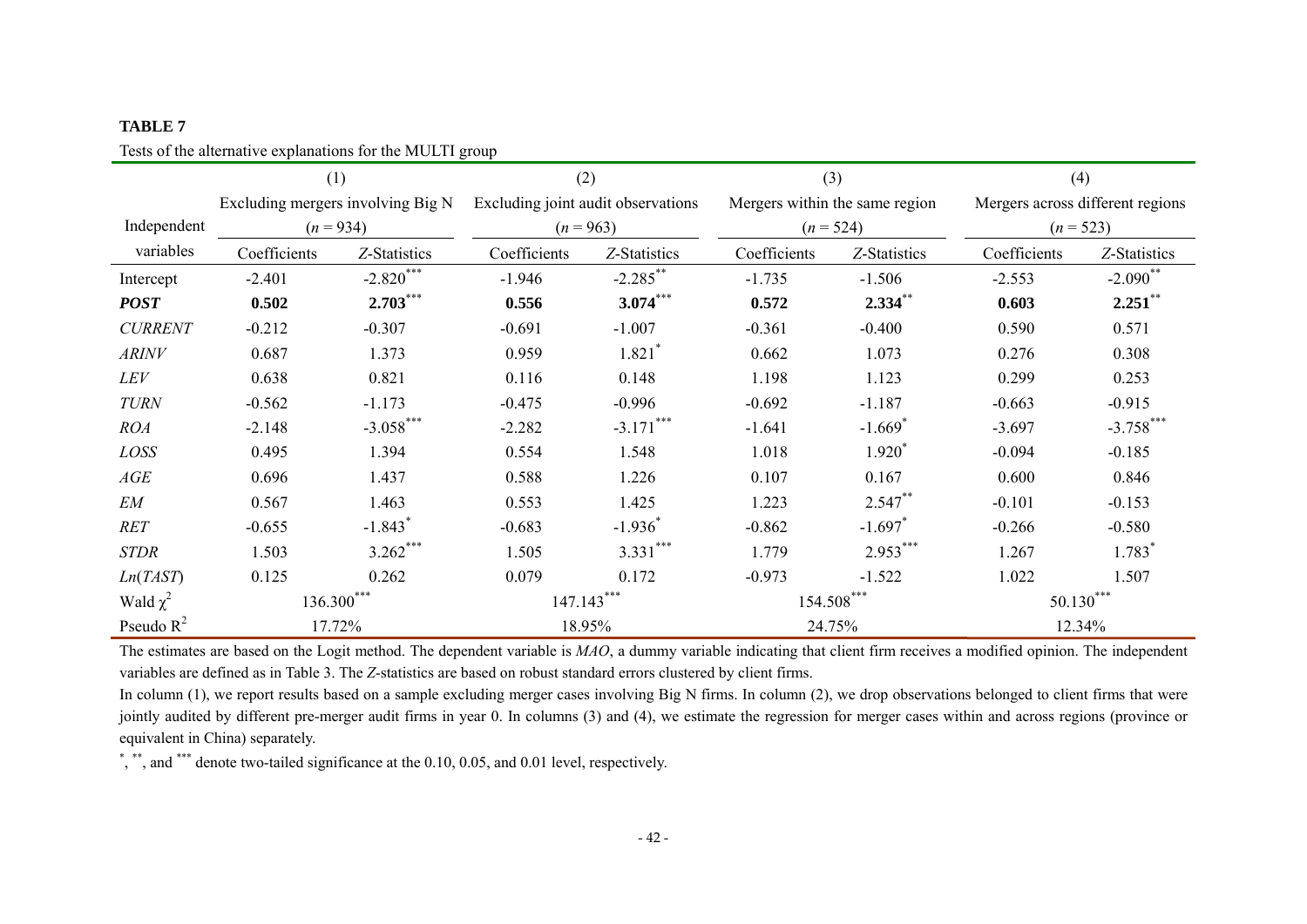|                     | <b>Panel A:</b> Measuring size by the number of listed clients |                              |                        | <b>Panel B:</b> Measuring size by the total listed clientele assets |                              |                        |              |                        |
|---------------------|----------------------------------------------------------------|------------------------------|------------------------|---------------------------------------------------------------------|------------------------------|------------------------|--------------|------------------------|
| Independent         |                                                                | (1) Continuous specification | (2) Rank specification |                                                                     | (1) Continuous specification |                        |              | (2) Rank specification |
| variables           | Coefficients                                                   | Z-Statistics                 | Coefficients           | Z-Statistics                                                        | Coefficients                 | Z-Statistics           | Coefficients | Z-Statistics           |
| Intercept           | $-2.244$                                                       | $-2.703***$                  | $-2.218$               | $-2.676***$                                                         | $-2.245$                     | $-2.702***$            | $-2.296$     | $-2.732***$            |
| <b>POST</b>         | 1.275                                                          | $3.413***$                   | 0.860                  | $3.730***$                                                          | 1.279                        | $3.420$ <sup>***</sup> | 1.032        | $4.165***$             |
| <b>POST×RELSIZE</b> | $-1.723$                                                       | $-2.066$ **                  | $-0.721$               | $-1.839$ <sup>*</sup>                                               | $-1.735$                     | $-2.076**$             | $-1.085$     | $-2.472$ **            |
| <b>CURRENT</b>      | $-0.250$                                                       | $-0.379$                     | $-0.257$               | $-0.388$                                                            | $-0.249$                     | $-0.377$               | $-0.237$     | $-0.357$               |
| <b>ARINV</b>        | 0.804                                                          | 1.612                        | 0.797                  | 1.596                                                               | 0.805                        | 1.612                  | 0.801        | 1.601                  |
| LEV                 | 0.571                                                          | 0.753                        | 0.557                  | 0.735                                                               | 0.572                        | 0.753                  | 0.561        | 0.737                  |
| <b>TURN</b>         | $-0.576$                                                       | $-1.240$                     | $-0.587$               | $-1.257$                                                            | $-0.576$                     | $-1.241$               | $-0.580$     | $-1.243$               |
| <b>ROA</b>          | $-2.256$                                                       | $-3.337***$                  | $-2.246$               | $-3.301$ ***                                                        | $-2.256$                     | $-3.339***$            | $-2.216$     | $-3.292$ ***           |
| LOSS                | 0.531                                                          | 1.539                        | 0.533                  | 1.539                                                               | 0.531                        | 1.538                  | 0.531        | 1.536                  |
| AGE                 | 0.488                                                          | 1.035                        | 0.479                  | 1.014                                                               | 0.488                        | 1.035                  | 0.506        | 1.069                  |
| EM                  | 0.541                                                          | 1.427                        | 0.549                  | 1.449                                                               | 0.542                        | 1.428                  | 0.538        | 1.427                  |
| RET                 | $-0.800$                                                       | $-2.326$ **                  | $-0.791$               | $-2.288$ <sup>**</sup>                                              | $-0.800$                     | $-2.326$ **            | $-0.809$     | $-2.342$ **            |
| <b>STDR</b>         | 1.660                                                          | $3.793***$                   | 1.648                  | $3.723***$                                                          | 1.662                        | $3.799***$             | 1.718        | $3.911***$             |
| Ln(TAST)            | 0.005                                                          | 0.010                        | 0.003                  | 0.006                                                               | 0.003                        | 0.007                  | 0.010        | 0.023                  |
| Wald $\chi^2$       |                                                                | 154.574                      |                        | 154.365***                                                          |                              | 154.612                |              | 155.997***             |
| Pseudo $R^2$        |                                                                | 18.49%                       |                        | 18.40%                                                              |                              | 18.49%                 |              | 18.65%                 |

The magnitude of mergers' impacts and post-merger audit quality improvement

The estimates are based on the Logit method. The dependent variable is *MAO*, a dummy variable indicating that client firm receives a modified opinion. *RELSIZE* is defined as:  $Size_{i-1}/\sum Size_{i-1}$ , where  $Size_{i-1}$  is the size of audit firm *i* in year -1, and  $\sum Size_{i-1}$  is the sum of firm size for audit firms involved in a merger. Audit firm size is measured by the number of listed clients or the total assets of listed clientele (in logarithm form) audited by the firms. Other independent variables are defined as in Table 3. The *Z*-statistics are based on robust standard errors clustered by client firms.

For the continuous specification, *RELSIZE* is measured continuously. For the rank specification, *RELSIZE* is transformed to tercile ranks (from 0 to 2) and then divided by 2.